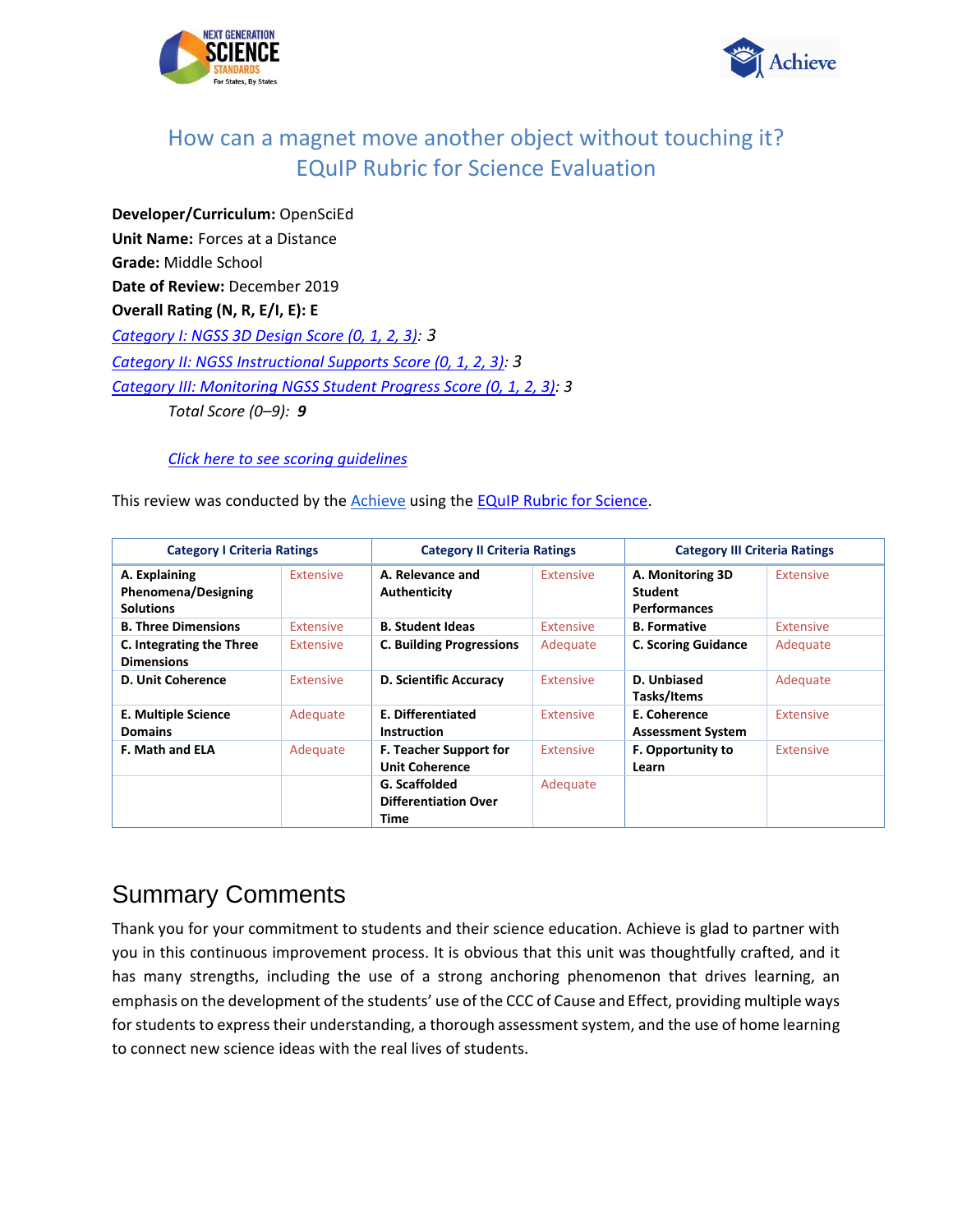## EQuIP Rubric for Science Evaluation

Note that in the feedback below, black text is used for either neutral comments or evidence the criterion was met and purple text is used as evidence that the criterion was not met.

## **Category I. NGSS 3D Design**

#### Score: **3**

*3: At least adequate evidence for all of the unit criteria in the category; extensive evidence for criteria A–C 2: At least some evidence for all unit criteria in Category I (A–F); adequate evidence for criteria A–C 1: Adequate evidence for some criteria in Category I, but inadequate/no evidence for at least one criterion A–C 0: Inadequate (or no) evidence to meet any criteria in Category I (A–F)*

**I.A. Explaining Phenomena/Designing Solutions**: Making sense of phenomena and/or designing solutions to a problem drive student learning.

Student questions and prior experiences related to the phenomenon or problem motivate sense-making and/or problem solving.

The focus of the lesson is to support students in making sense of phenomena and/or designing solutions to problems.

When engineering is a learning focus, it is integrated with developing disciplinary core ideas from physical, life, and/or earth and space sciences.

### **Rating for Criterion I.A Explaining Phenomena/Designing Solutions: Extensive**

The reviewers found extensive evidence that learning in this unit is driven by students making sense of a phenomenon. Students work to make sense of how a speaker functions. In a previous unit they developed an understanding of the relationship between sound and vibration of matter, but to more fully understand how the speaker works, they need to make sense of what causes the speaker to vibrate. Students are motivated to figure out the phenomenon because music is something young people can connect to easily. In order to motivate students to figure out the related phenomena, students have many opportunities to ask questions and connect their prior experiences with magnets and forces. Students regularly return to the phenomenon to add layers of explanation based on the evidence they gather. Throughout the unit, lessons are driven by new observations and questions developed from previous lessons that drive students learning to the next lesson.

- The Anchoring Phenomenon Routine, explained on pages 12*–*14 of the Teacher Handbook, expresses the developers' strategy of using a phenomenon to drive student learning through the unit. This strategy appears in lessons throughout the unit.
- The materials are organized so that students make sense of how forces cause a speaker to function and students regularly return to this phenomenon to add layers of complexity across the unit.
	- In Lesson 1, students are provided with an opportunity to discuss any experiences they

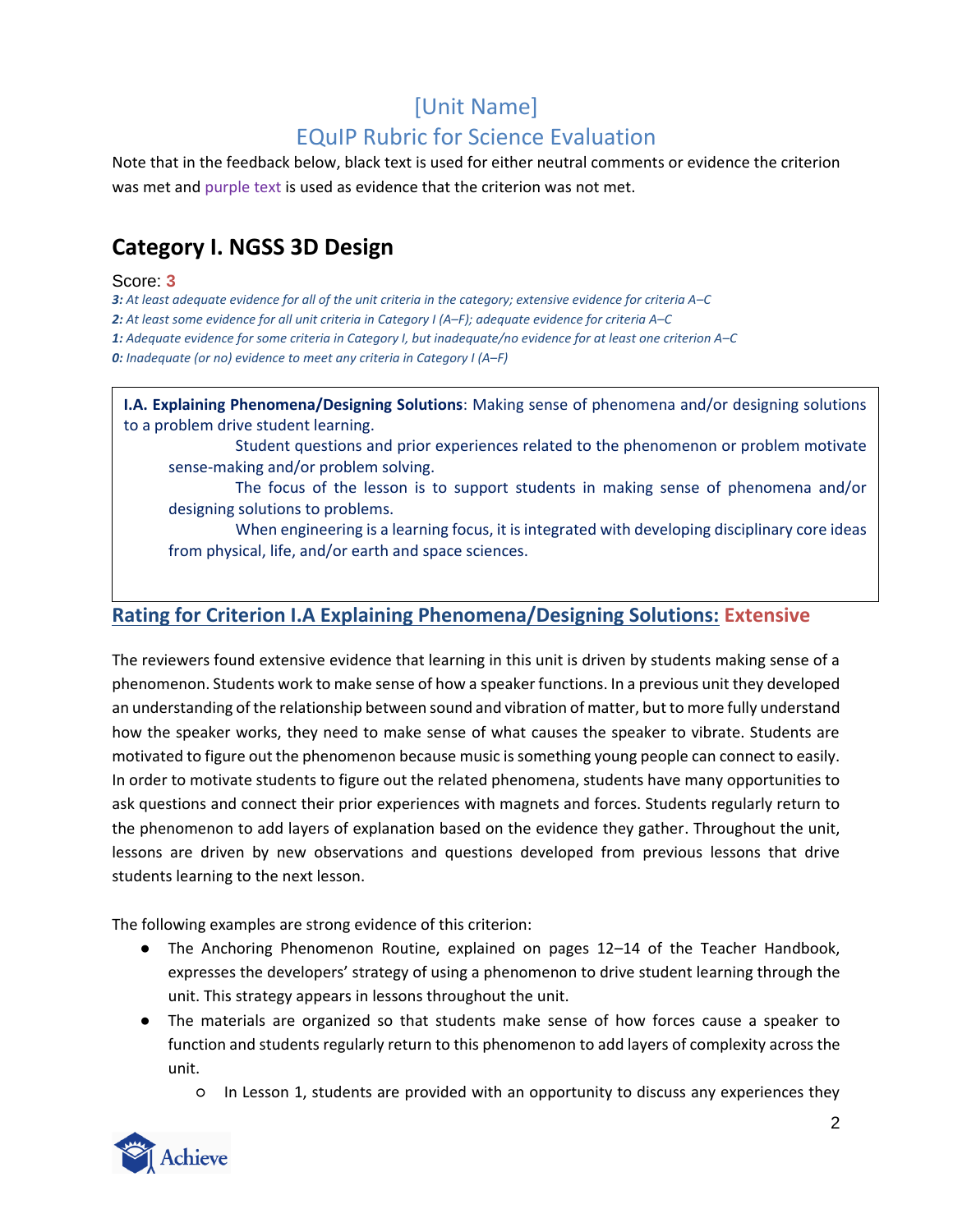## EQuIP Rubric for Science Evaluation

have with speakers. The phenomenon is relevant and engaging. Students directly engage in the phenomenon by observing a dissected speaker and building a homemade speaker using a magnet, wire, and a plastic cup to play music. Students create a "I Wonder/I Notice" chart and share their observations (page 39, Teacher Edition).

- Students identify similar phenomena based on their own experiences in Lesson 1, page 50 (TE). They brainstorm examples of other objects that use magnets or wires to make the object or part of the object move.
- Students write questions about the phenomenon and those questions are organized on a Driving Question Board (Lesson 1, pages 52*–*55, TE). The developers use a unique way of organizing questions by having students place questions on a class-developed initial model. Students determine placement of the questions by thinking about where the question fits into the system portrayed in the initial model.
- The unit includes a section called Navigation at the end of each lesson (an example is on page 76, Lesson 2, TE). Learning is summarized and then additional student questions and ideas are used to transition to the next unit.
- In Lesson 6 (page 146, TE), students develop models to capture the cause and effect relationships regarding the speaker system that they have already figured out (e.g., flipping one of the two magnets so that the poles are alike or the poles are opposite will change the shape of the magnetic field) and they then use the models to identify what they still need to figure out (e.g., where the energy comes from) to understand how the speaker works.

Suggestions for Improvement N/A

**I.B. Three Dimensions**: Builds understanding of multiple grade-appropriate elements of the science and engineering practices (SEPs), disciplinary core ideas (DCIs), and crosscutting concepts (CCCs) that are deliberately selected to aid student sense-making of phenomena and/or designing of solutions. Provides opportunities to *develop and use* specific elements of the SEP(s). Provides opportunities to *develop and use* specific elements of the DCI(s). Provides opportunities to *develop and use* specific elements of the CCC(s).

### **Rating for Criterion I.B. Three Dimensions: Extensive**

The reviewers found extensive evidence that the materials give students opportunities to build understanding of grade-appropriate elements of the three dimensions. Crosscutting Concepts, Science and Engineering Practices, and Disciplinary Core Ideas are all utilized and developed at a gradeappropriate level in service of making sense of phenomena.

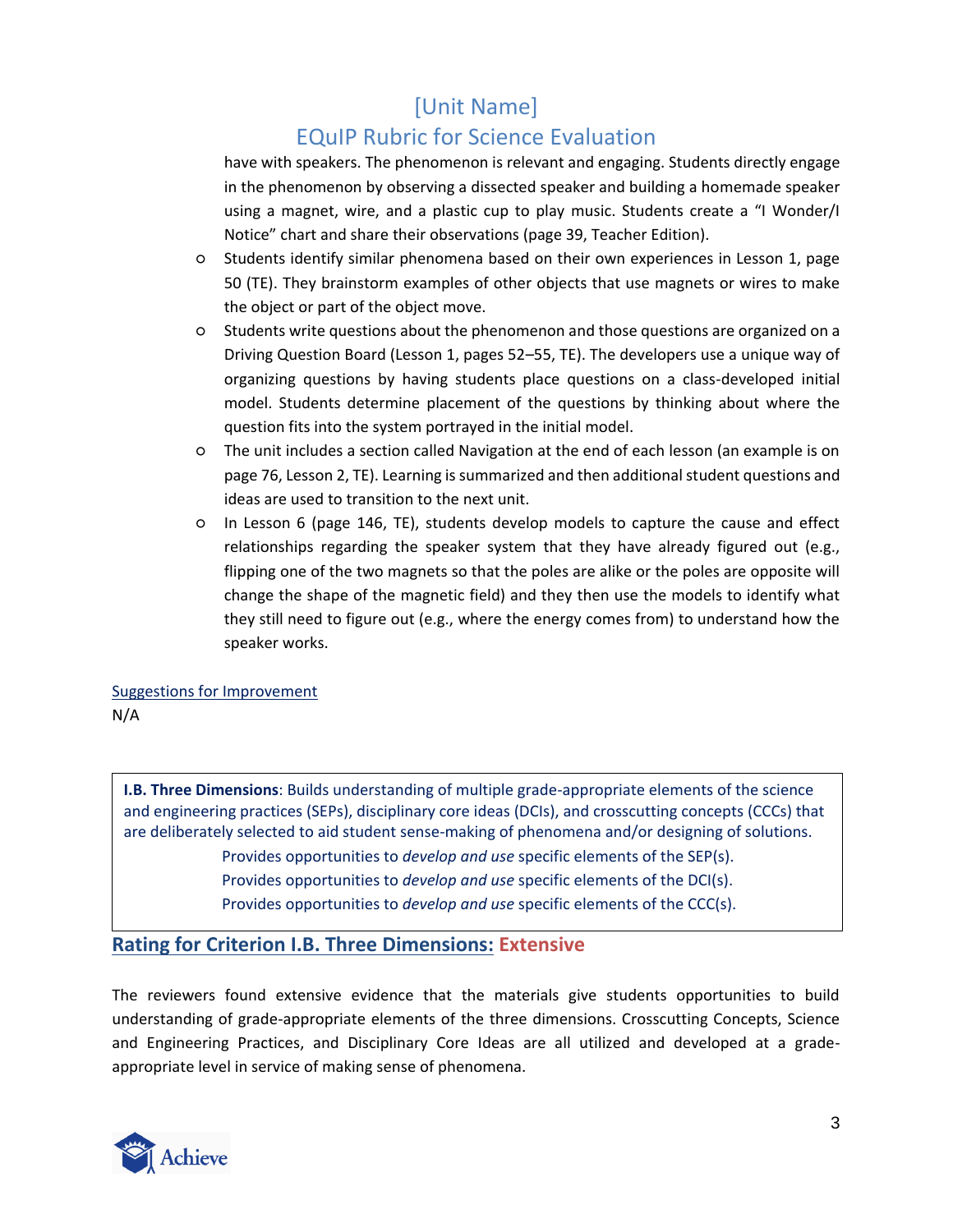#### *Science and Engineering Practices (SEPs): Extensive*

The reviewers found extensive evidence that students have the opportunity to use and develop the SEPs in this unit. The following examples are strong evidence where students are developing and using Science and Engineering Practices:

#### **Asking Questions and Defining Problems**

*Ask questions that arise from careful observation of phenomena, models, or unexpected results, to clarify and/or seek additional information.*

- Students begin by generating questions about a phenomenon. (Lesson 1) Throughout the unit, students use additional observations and results to refine those questions, changing some to reflect cause and effect relationships and changing others into testable questions.
	- Lesson 1 provides multiple opportunities for students to ask questions after viewing a video of a speaker (TE, page 39) and after discussing the parts of the speaker (TE, page 47).
	- In Lesson 1, students ask questions about the cause-and-effect relationship of the homemade speaker they built. Additional guidance is given by referencing the *Framework* and clarifying the difference between asking questions, making predictions, and framing hypotheses (TE, page 52). Students create an "Idea of Investigation" poster after building a Driving Question Board as a class (page 56, TE).
	- Additional student questions arise and are recorded as students view a demonstration of iron filings around a magnet (TE, pages 102*–*103).

*Ask questions to clarify and/or refine a model, an explanation, or an engineering problem.*

● In Lesson 4, page 105 (TE), students generate new questions that arise from their investigation of magnetic fields. Answers to these questions will help students to further modify their initial model.

*Ask questions that can be investigated within the scope of the classroom, outdoor environment, and museums and other public facilities with available resources and, when appropriate, frame a hypothesis based on observations and scientific principles.*

● After generating questions about the phenomenon, students discuss which of the questions could lead to authentic classroom investigations (Lesson 1, page 56, TE).

#### **Developing and Using Models**

*Develop and/or revise a model to show the relationships among variables, including those that are not observable but predict observable phenomena.*

- Students use new evidence and understandings to create increasingly sophisticated models.
	- Lesson 1, page 46 (TE), has students create models of both the store-bought and homemade speakers to compare and discern what elements of the speaker are essential.

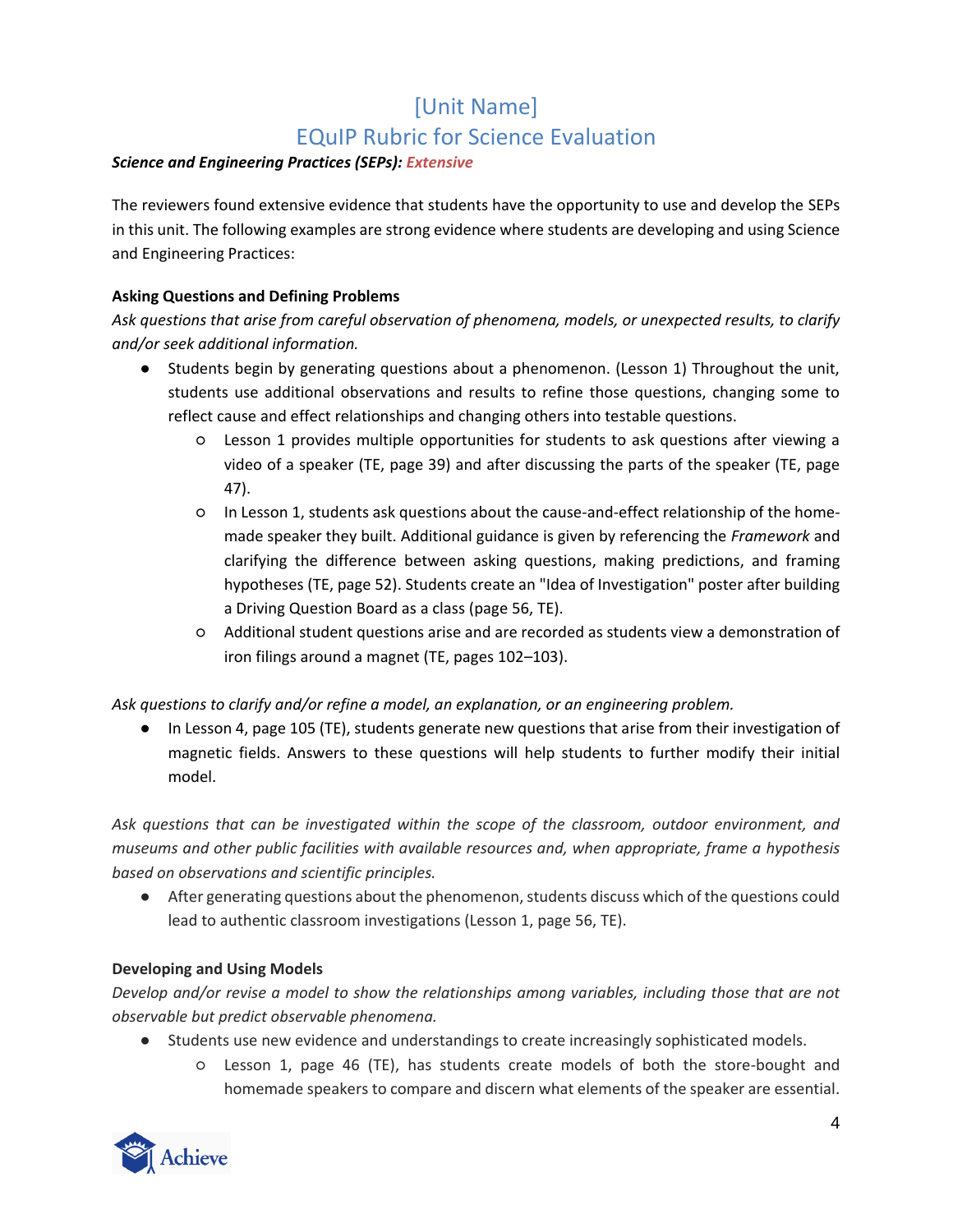- In Lesson 1, page 49 (TE), students work in a Scientist Circle to develop an initial consensus model.
- In Lesson 6, page 147 (TE), students use results from an investigation to add to and revise their model in small groups and then using a Scientist Circle to form a consensus model. The model includes parts that are not observable like the cause of the force and what is happening in the space between the coil of wire and the magnet.

*Develop or modify a model—based on evidence—to match what happens if a variable or component of a system is changed.*

● In Lesson 6, page 145 (TE), the class creates a list of all the changes they have made to the speaker system through the unit as well as the effects of those changes and mechanisms underlying the effect. They are then asked to use this list to, "Refine a model of the [speaker] system that captures what we have figured out about cause-and-effect relationships" (Lesson 6, Slide E). The example class consensus model students then make (page 149, TE) includes how the system operated when components are changed (e.g., magnets flipped to have like poles together) and the general sources of evidence that support the model.

### *Develop a model to describe unobservable mechanisms.*

● The whole class develops a consensus model that includes a description of the unobservable mechanisms in a system of a magnet and a coil of wire (Lesson 6, pages 147*–*148, TE). These unobservable mechanisms include the force between the coil of wire and the magnet and the magnetic field.

#### **Planning and Carrying Out Investigations**

*Plan an investigation individually and collaboratively, and in the design: identify independent and dependent variables and controls, what tools are needed to do the gathering, how measurements will be recorded, and how many data are needed to support a claim.*

- Throughout the unit, students assume increasing responsibility to develop investigation plans that control variables and accurately produce data.
	- The class engages in a discussion of independent and dependent variables as they plan an investigation (Lesson 3, pages 88*–*89, TE).
	- Students investigate what would happen to the cart when released from the magnet. Students determine what conditions they want to test and how many trials they want to run for each condition (Lesson 7, Slide E).

*Collect data to produce data to serve as the basis for evidence to answer scientific questions or test design solutions under a range of conditions.*

● In Lesson 2, page 68 (TE), students collect data to establish that magnets interact with certain objects and that the paired forces either attract or repel. They are then asked to answer scientific questions such as: "Is there a force on the magnet from the coil? How do you know?" (Lesson 2,

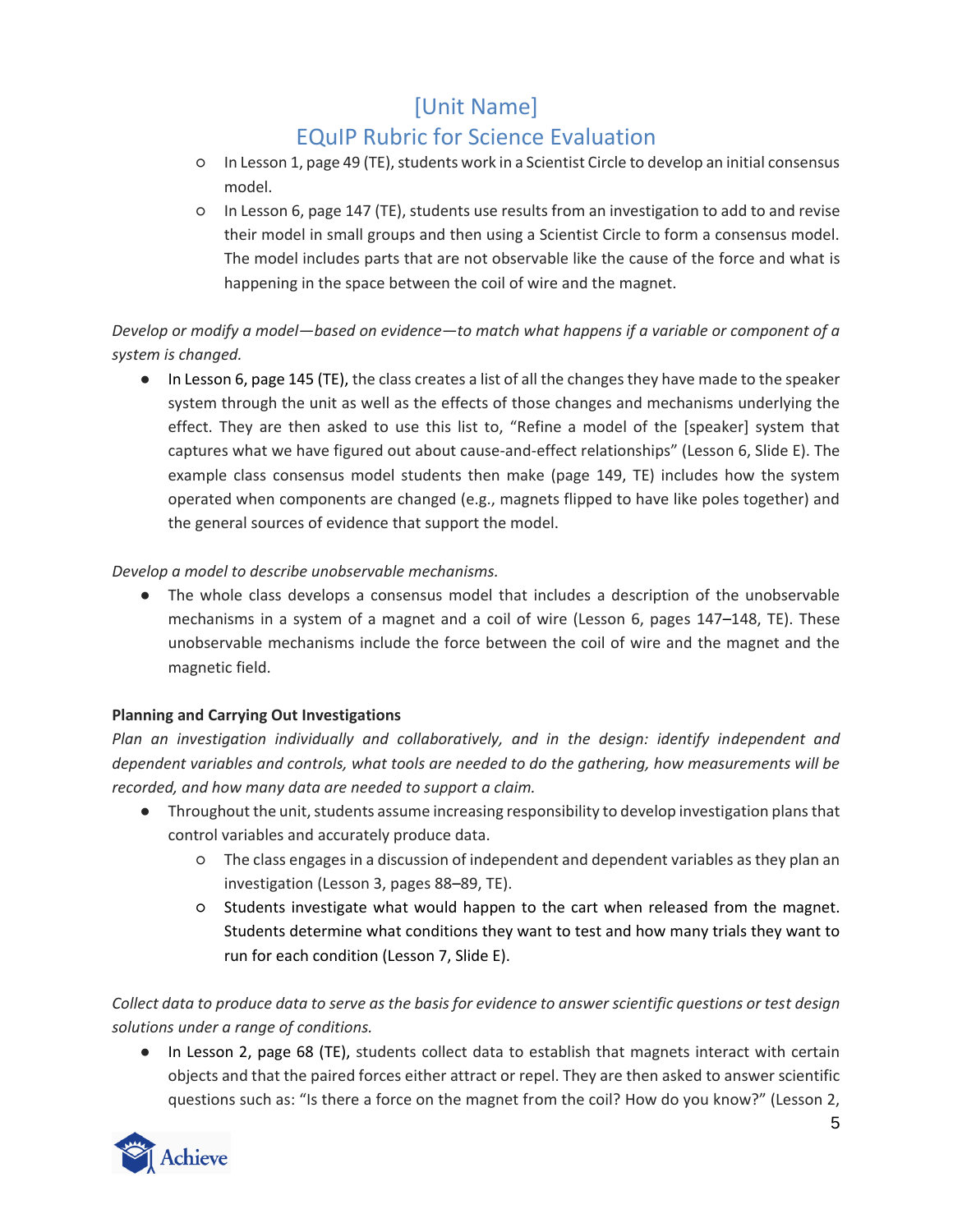## EQuIP Rubric for Science Evaluation

Student Handout) When answering how they know, students will likely need to use the data they gathered as evidence. Similarly, some of the discussion questions (Lesson 2, Slide D) will likely need to be answered using the collected, e.g., "Which materials (if any) produced both attraction and repulsion with the magnet?"

- In Lesson 3, pages 88*–*90 (TE), students collect data (i.e., chart on page 89 and observations on page 90) to answer the question of whether air is involved in causing energy transfer through magnetic forces.
- Students discuss and determine methods for collecting data during Lesson 7 (page 164, TE).

### **Analyzing and Interpreting Data**

*Construct, analyze, and/or interpret graphical displays of data and/or large data sets to identify linear and nonlinear relationships.*

- Students graph data from an investigation of the relationship of distance and magnetic force in Lesson 10 (TE, page 227). "Students will primarily be looking for numerical relationships in their data and find that the relationship between distance and magnetic force a nonlinear relationship with a negative association. Students who are taking advanced math classes may also notice that the relationship is an inverse square relationship. Highlight this idea, but remember that graphing and developing algebraic equations to describe scientific relationships are a high school target for NGSS."
- In Lesson 11, pages 244*–*245 (TE) students construct graphs using a teacher prompt. "Say, Work with your group to find a pattern that will help you understand how the factor you investigated affects the strength of magnetic forces. Look back at your hypothesis and decide: Which variables should we graph to help us support or refute our explanation? Give student groups time to prepare graphs by drawing the x and y axes, determining appropriate scales, and labeling the variables along the axes. If students are struggling to prepare graphs, have them look back at graphs from Lesson 10 and describe how scales were determined.

### *Analyze and interpret data to provide evidence for phenomena*.

- Students use a PHet simulation to collect data and analyze the size of the gap between the coil and the magnet (Lesson 5, Slide D).
- Students identify and interpret data using the  $I^2$  strategy as they analyze the graph (Lesson 10, Slide 10).

#### **Constructing Explanations and Designing Solutions**

*Construct an explanation using models or representations.*

● After completing an investigation, students develop an explanation to explain how changing the distance between the cart and the magnets affects the energy transferred from the magnetic field (Lesson 7, page 166, TE).

#### **Engaging in Argument from Evidence**

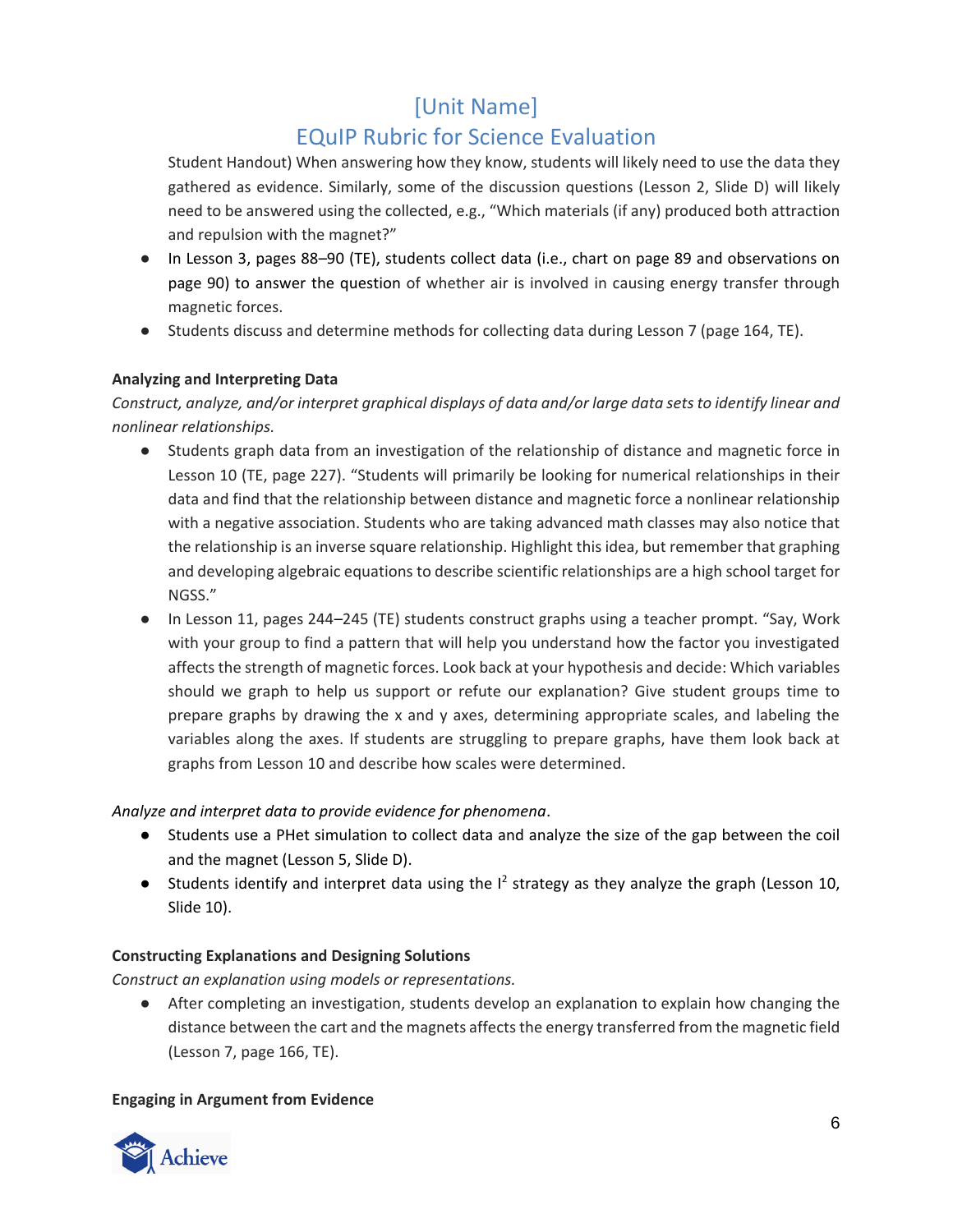## EQuIP Rubric for Science Evaluation

*Construct, use, and/or present an oral and written argument supported by empirical evidence and scientific reasoning to support or refute an explanation or a model for a phenomenon or a solution to a problem.*

- Students use prior experiences with writing arguments to write an argument around the questions of "Why did the music and magnets behave this way in the vacuum?" after viewing a video (Lesson 3, page 91, TE).
- Students make a written claim about energy transfer between objects in two magnetic fields. They support claims with logically organized evidence from their investigation (TE, page 167, TE).

#### **Obtaining, Evaluating, and Communicating Information**

*Critically read scientific texts adapted for classroom use to determine the central ideas and/or obtain scientific and/or technical information to describe patterns in and/or evidence about the natural and designed world(s).*

- Students read *Music to My Ears* to gather more information to answer their questions. They use active reading strategies by reading in pairs, pause and discuss their ideas about the question, and then continue reading. "As they read, they should check off statements on their list of things they have figured out when they appear in the reading...they should put a star by new things they learn in the reading that will help them answer their questions in the second column of their chart" (TE, page 192).
- Students read BIG Electromagnets using close reading strategy. Before the reading they identify questions they are trying to answer, then they read individually and in groups to identify key ideas, and after the reading they summarize the key ideas in their notebooks (Lesson 9, Slide N).

### *Disciplinary Core Ideas (DCIs): Adequate*

The reviewers found adequate evidence that students have the opportunity to use or develop the DCIs in this unit. The two DCI elements of PS2.B are developed in depth and students have opportunities to use this DCI. The science ideas in PS3.A and PS3.C that have been developed in prior OpenSciEd units are revisited and used appropriately. The new elements added in this revision add more content to the unit.

The following examples are evidence of this criterion:

#### **PS2.B: Types of Interactions**

*Electric and magnetic (electromagnetic) forces can be attractive or repulsive, and their sizes depend on the magnitudes of the charges, currents, or magnetic strengths involved and on the distances between the interacting objects.*

● In Lesson 2, students discuss what they already know about magnets (page 67, TE), investigate magnet interactions, (page 68, TE), and then discuss the results to determine that magnets have both attractive and repulsive forces.

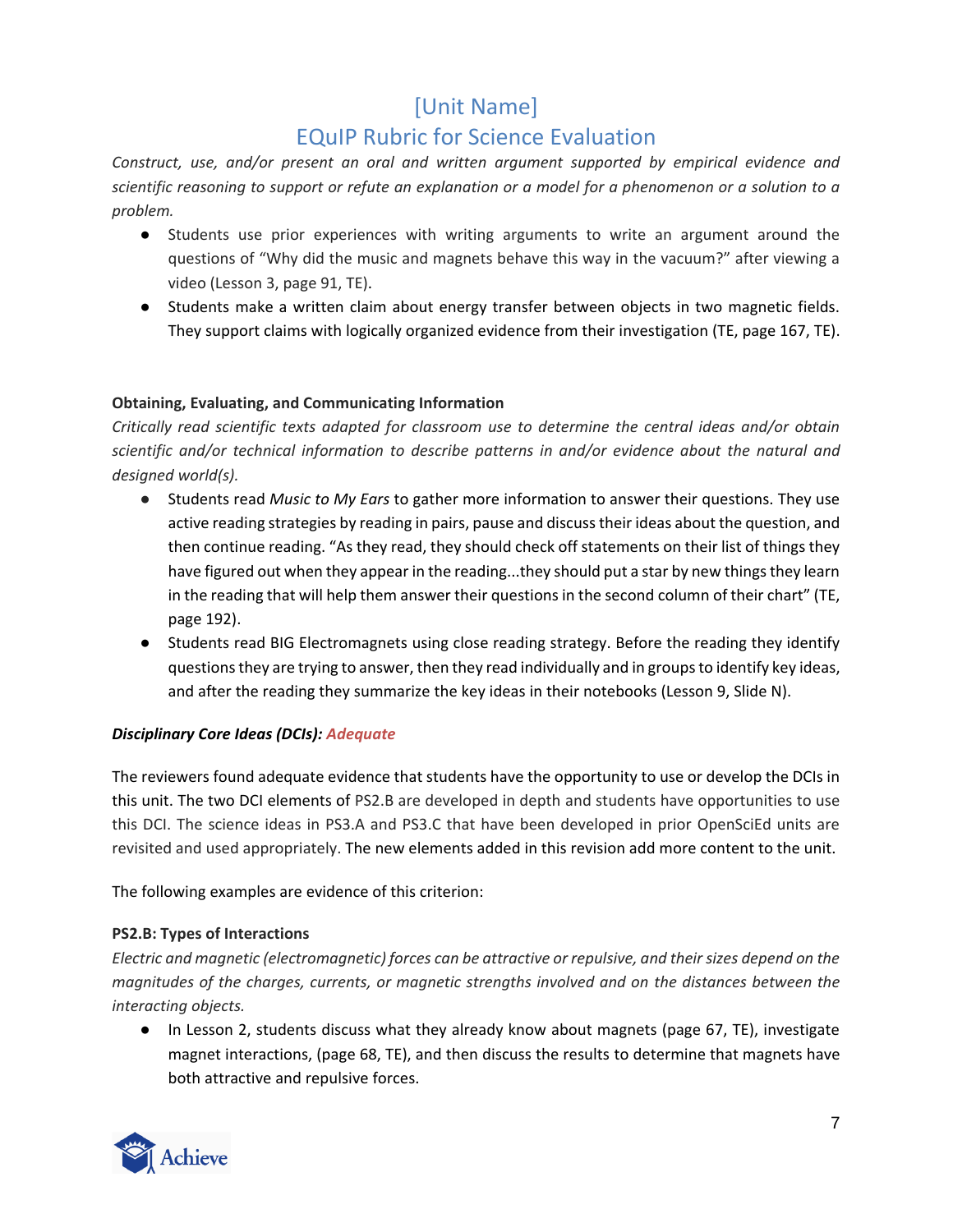- Students begin to explore whether the force acts differently at a distance closer to or further away from the magnet (TE, page 104).
- In Lesson 6, page 148 (TE), students discuss that the consensus model needs to include the idea that "flipping either magnet so that the poles are alike or the poles are opposite will change the shape of the magnetic field (from attractive when the poles are opposite to repulsive when the poles are alike)."
- In Lesson 7, pages 163*–*165 (TE), students explore the idea that size of repulsion is based on the distance between objects by varying the distance between a stationary brick with a magnet on it and a cart on a track with a magnet on it (with the magnets oriented to repel each other) and measuring how far the cart traveled (i.e., the size of the repulsive force) based on the starting distance between the objects (i.e., the magnets on the cart and the brick).
- Students investigate how changing the amount of energy transferred by an electric current affects a lightbulb. Students find evidence that the patterns in how electric current changes in a circuit correspond to patterns in the forces produced, including a relationship between the strength of the current and the strength of the force produced by the electromagnet. Students find out that computer changes the strength or amount of the electric current it provides, the direction of the current, and how rapidly it changes the current (TE, page 175).
- In Lesson 8, pages 180*–*181 (TE), students figure out that the amount of energy transferred by a current can be changed when the volume is increased (when the computer is the source of the electric current) and when they change the number of batteries in the system. The connection between the current and the size of the forces is expected to be addressed in the discussion on page 195 (TE) as well as in the reading title Music to My Ears on page 68 (SE).
- Students investigate the relationship between distance and force in Lesson 10 (page 227*–*228, TE). Students analyze the results of that investigation and participate in a Building Understanding Discussion (page 230, TE).

*Forces that act at a distance (electric, magnetic, and gravitational) can be explained by fields that extend through space and can be mapped by their effect on a test object (a charged object, or a ball, respectively).*

- In Lesson 4, page 104 (TE), the class begins to develop a working definition of magnetic fields based on the observations they have made so far including the behavior of iron filings around a bar magnet (page 101, TE) and then revises it after observing the behavior of iron filings around the coil connected to a battery (page 117, TE).
- Students use small compasses to map the magnetic field around a magnet and determine the direction of the magnetic force (Lesson 4, page 109, TE).
- In Lesson 5, page 135 (TE), students use an interactive computer model to engage in a structured exploration of the magnetic field between a permanent magnet and coil connected to a battery at different distances.
- Students explore the strength of force with different sizes of the gap between the coil and the magnet with attractive force vs. repulsive force (Lesson 5, Slide B).

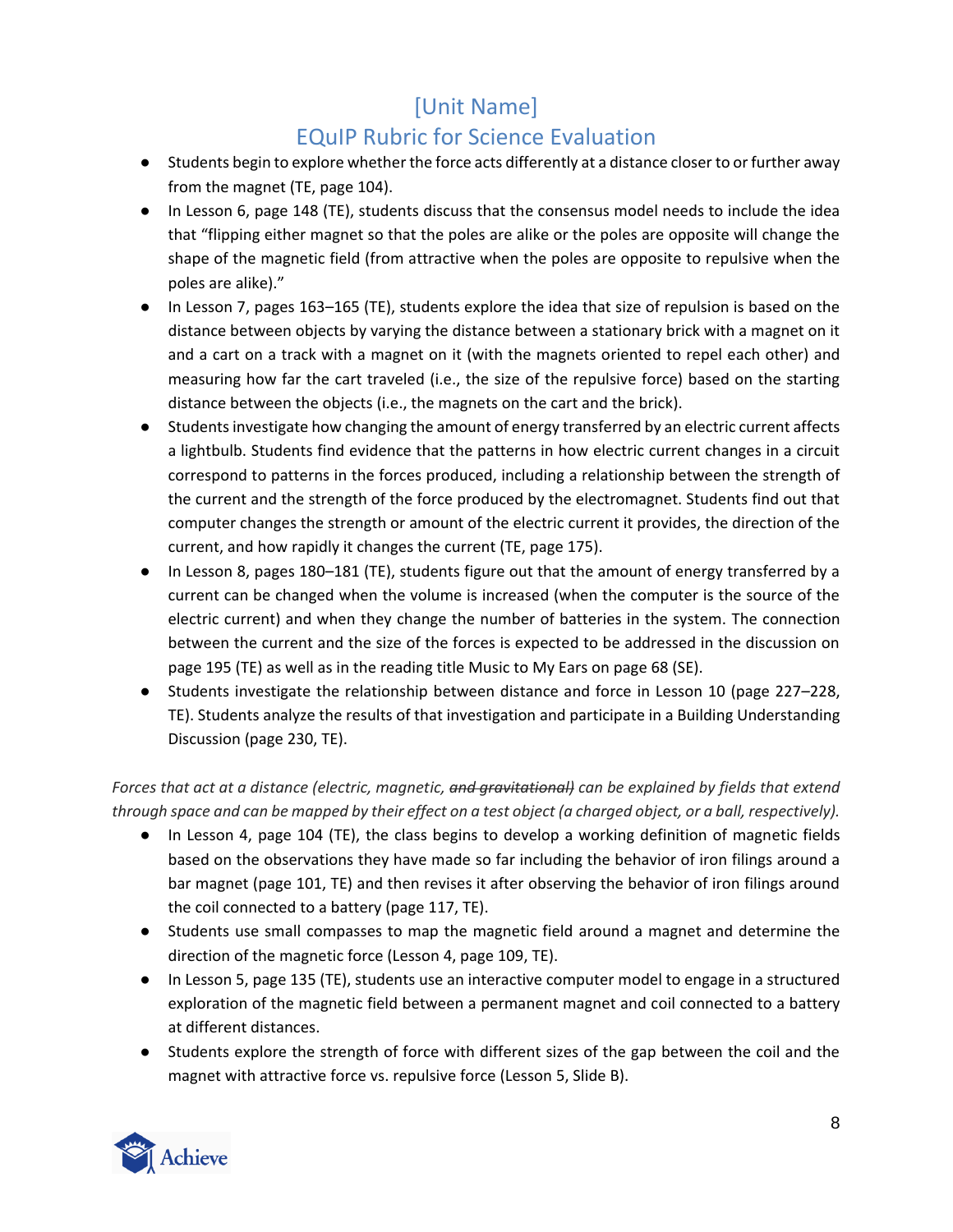● In Lesson 9, page 211 (TE), students are asked to make connections between their consensus models and the following sentence (meant to summarize some ideas they had figured out): "Forces transfer energy into the magnetic field, and forces transfer energy out of the magnetic field."

#### **PS3.A: Definitions of Energy**

*A system of objects may also contain stored (potential) energy, depending on their relative positions.*

- The handout for Lesson 7, Making Sense of Your Investigation Results, contains the following prompt: "Potential energy is what we call the energy that is stored in a system. In the Broken Things unit, we learned that anything that is springy can store potential energy that can then be released as kinetic energy to cause motion. You used a spring scale launcher to transfer energy into a cart to get it to move. In the spring system, the potential energy was stored in the spring before it was transferred into the cart. Where is the potential energy stored in the magnets system before it was transferred to the cart?" Students are asked to use prior knowledge of potential energy and transfer that knowledge to the magnet system.
- Students determine how much energy is stored in the magnetic field and find out "the amount of energy that is transferred into and stored in the field is dependent on the arrangement of the magnets in the field" (Lesson 9, Slide J).
- In Lesson 9, page 211 (TE), students are asked to make connections between their consensus models and the following sentence (meant to summarize some ideas they had figured out): "The amount of energy that is transferred into and stored in the field is dependent on the arrangement of the magnets in the field."
- The introduction to Lesson 7 says "Changing the distance between two magnets changes the amount of potential energy stored in the field and the amount of energy that can be transferred out of it (as kinetic energy)" (page 159, TE). The term potential energy is not consistently used throughout the unit. To aid in student understanding of how potential energy exists in a magnetic field, consider using the term when referring to the idea.

#### **PS3.C: Relationship Between Energy and Forces**

*When two objects interact, each one exerts a force on the other that can cause energy to be transferred to or from the object.*

- Students connect coils to a battery and learn that energy must be transferred to get the parts of the system to move (Lesson 2, page 70, TE).
- In Lesson 3, on page 85 (TE), it says, "Remind students that we know that because forces are causing movement in our speaker system, energy must be transferred into the parts that are moving." Then the question is posed "How does energy transfer between things that are not touching?" Students begin to investigate (pages 88*–*91, TE) whether air is needed for the energy transfer.
- In Lesson 3, pages 89*–*90 (TE), students think about energy transfer in sound and how it is the same or different from energy transfer in magnet.

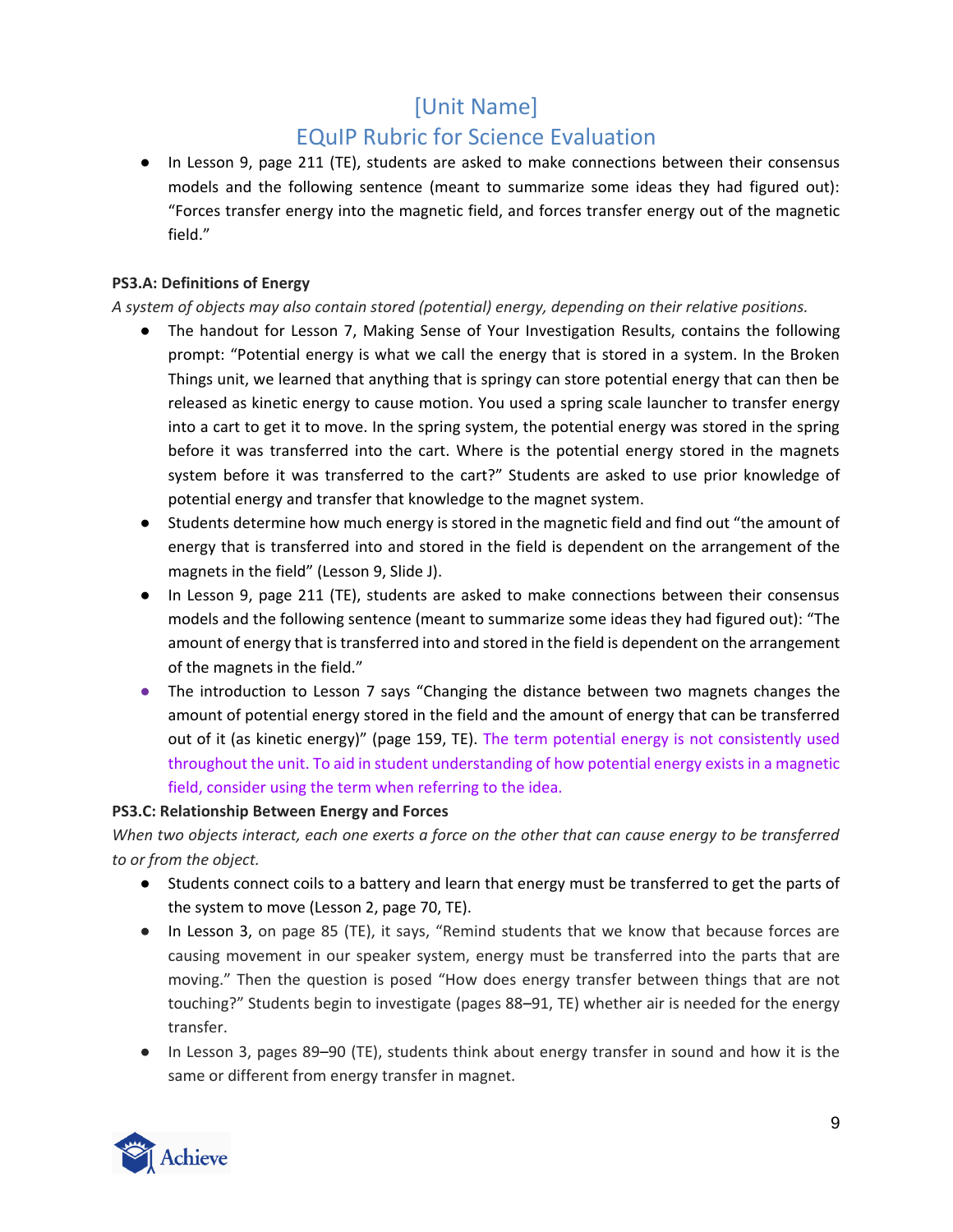● Students figure out "forces transfer energy into the magnetic field, and forces transfer energy out of the magnetic field" and find examples of how electromagnets are being used to make things move (Lesson 9, Slide J).

#### *Crosscutting Concepts (CCCs): Extensive*

The reviewers found extensive evidence that students have the opportunity to use or develop gradelevel CCC elements in this unit. Cause and effect is developed in-depth including using the CCC to frame the unit, to help students to come to understandings of science ideas, and to frame questions used for investigations. Other crosscutting concepts are also used throughout the unit. The following examples are evidence of this criterion:

#### **Patterns**

*Graphs, charts, and images can be used to identify patterns in data.*

● Data in a chart and in the corresponding graph is used to identify patterns in Lesson 10 (page 229, TE). Students use a strategy "Identify and Interpret" to assist in analyzing their graphs.

*Patterns in rates of change and other numerical relationships can provide information about natural systems.*

● Students identify patterns of rates of change in the frequency of vibrations from a sound source (Lesson 8, pages 182*–*183, TE).

#### *Patterns can be used to identify cause-and-effect relationships.*

- During a discussion of the location of iron filings around a magnet, students are prompted to observe how patterns are different and then to think about what causes the iron filings to move into a pattern. In the section that includes "Suggested Prompts," "Sample student Responses," and "Follow-up questions," the pattern of the iron filings is connected to ideas about what is causing the iron filings to move and why they move to different parts of the magnet. (Lesson 4, pages 102-103, TE)
- Later in Lesson 4 (pages 114*–*115, TE), students identify the patterns of the magnetic field around an electromagnet using compasses. The students discuss what causes the compass needle to move in a certain direction and relate this pattern to the pattern noticed in the activity with iron filings. "Noticing that the iron filings are organized and that the compass needles align to trace the same invisible lines revealed by the filings is the first step for students in constructing and understanding fields and why they are useful for explaining phenomena" (TE, page 114)

#### **Cause and Effect**

*Cause and effect relationships may be used to predict phenomena in natural or designed systems.*

● Information for teachers on *developing* students' understanding and use of cause and effect over the unit is provided in the three-page reading on "Using Cause-Effect Scaffolds to Support Science and Engineering Practices" (pages 59*–*61, TE).

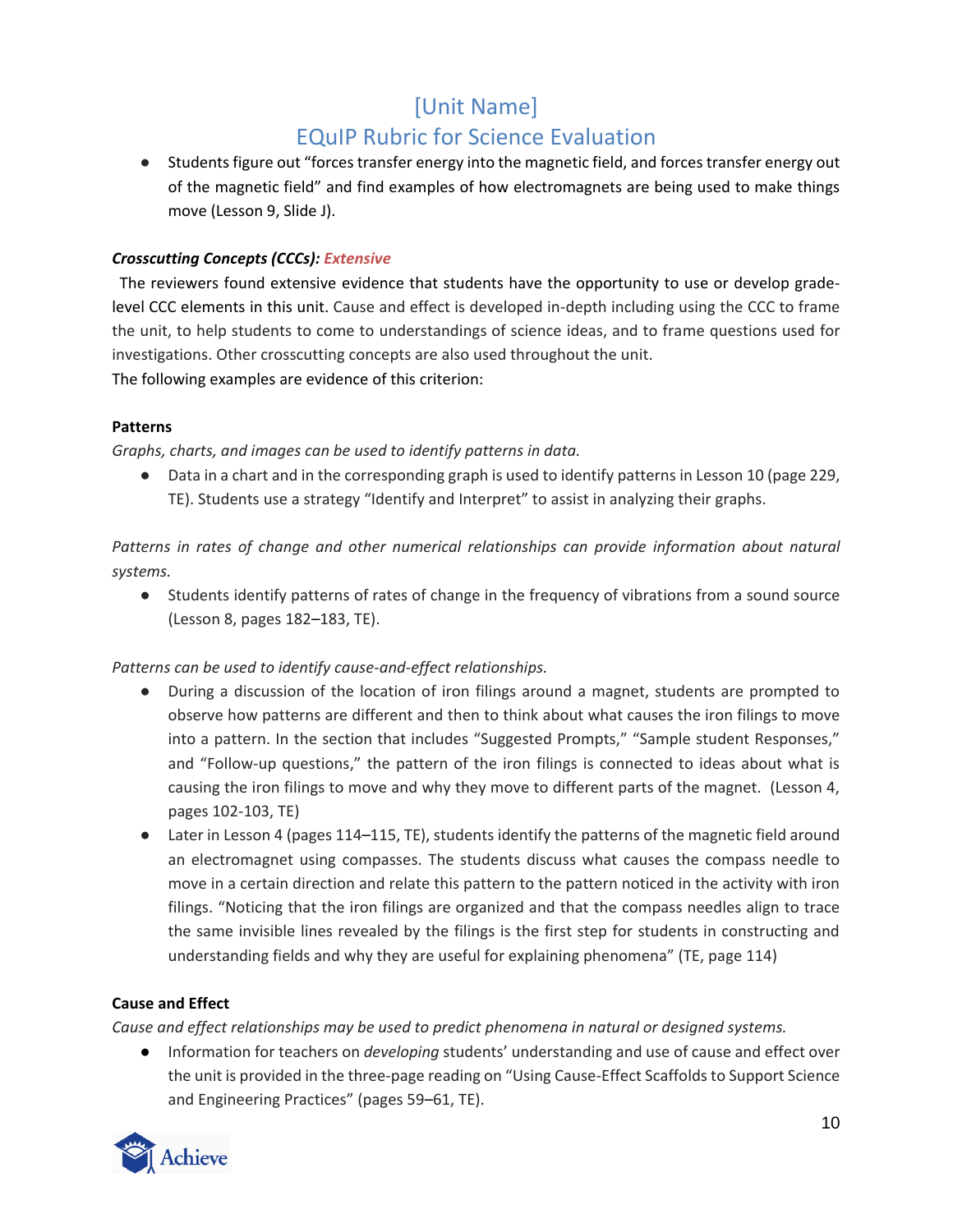- Specific ideas about using cause and effect to make predictions is given on page 59 (TE). "**Using the Cause-Effect Scaffold to Support Making Observations and Predictions** Students use the cause-effect sentence frames to articulate their observations throughout the unit: When we change to the system (cause), we observed (effect) on system. Students also use the sentence frames to make predictions using the following framing: When we change (cause), we will observe effect. Occasionally, students will be asked to explain their observations or justify their prediction by adding a "because" clause to the end of these frames."
- In Lesson 1, students use cause-and-effect relationships to describe what happens to a system when they change it. Real-life examples (e.g., cell phone dropping) and sentence frames (e.g., "When we [change to the system], we observe [effect on the system]") are provided to scaffold the thinking. This sets the foundation for later in the unit where students determine independent and dependent variables and writing investigable questions to understand the relationship between these variables (page 52, TE).
- In Lesson 1, page 53 (TE), students are asked to develop cause-and-effect-based questions, with the support of sentence and question stems. Some of the stems support students in thinking of mechanisms and predicting what will happen if something is changed. These questions are used in developing the DQB.
- In Lesson 2, page 74 (TE), students use stems to support them in making cause-and-effect-based predictions about what will happen with the magnet and coil of wire when the coil is connected to a battery.
- At the end of Lesson 2 (page 79, TE) students complete an Exit Ticket. Teachers are advised, "If necessary, spend some time at the beginning of the next lesson reinforcing the cause-effect structure before moving on to hypothesis building. Remind students that we can use the 'when we we observe vertence structure to talk about our observations when we change something, or we can add the word will ("we will observe …") to make predictions about what we think will happen when we change something."
- In Lesson 7 (page 164, TE), students develop a hypothesis that will predict a cause and effect relationship. "Orient students to creating a hypothesis. Remind students that it is often useful to create a hypothesis before planning the details of an investigation. This means you will need to develop:
	- 1. a proposed mechanism that you want to test (theory, explanation, or model)
	- 2. a cause and effect relationship that you would be able to observe if the proposed mechanism were supported."
- The students use the handout "Hypotheses and Variables" to predict their ideas about how changing a variable will lead to a different effect. "Use the handout to write a prediction about what will happen when you move the cart with the magnet closer to the other magnet, and then release it" (Lesson 7, Slide D)
- In lesson 10 (page 224, TE), students use their understanding of the distances that affect magnetic forces to make a prediction about what will happen in their investigation with magnets and scales.

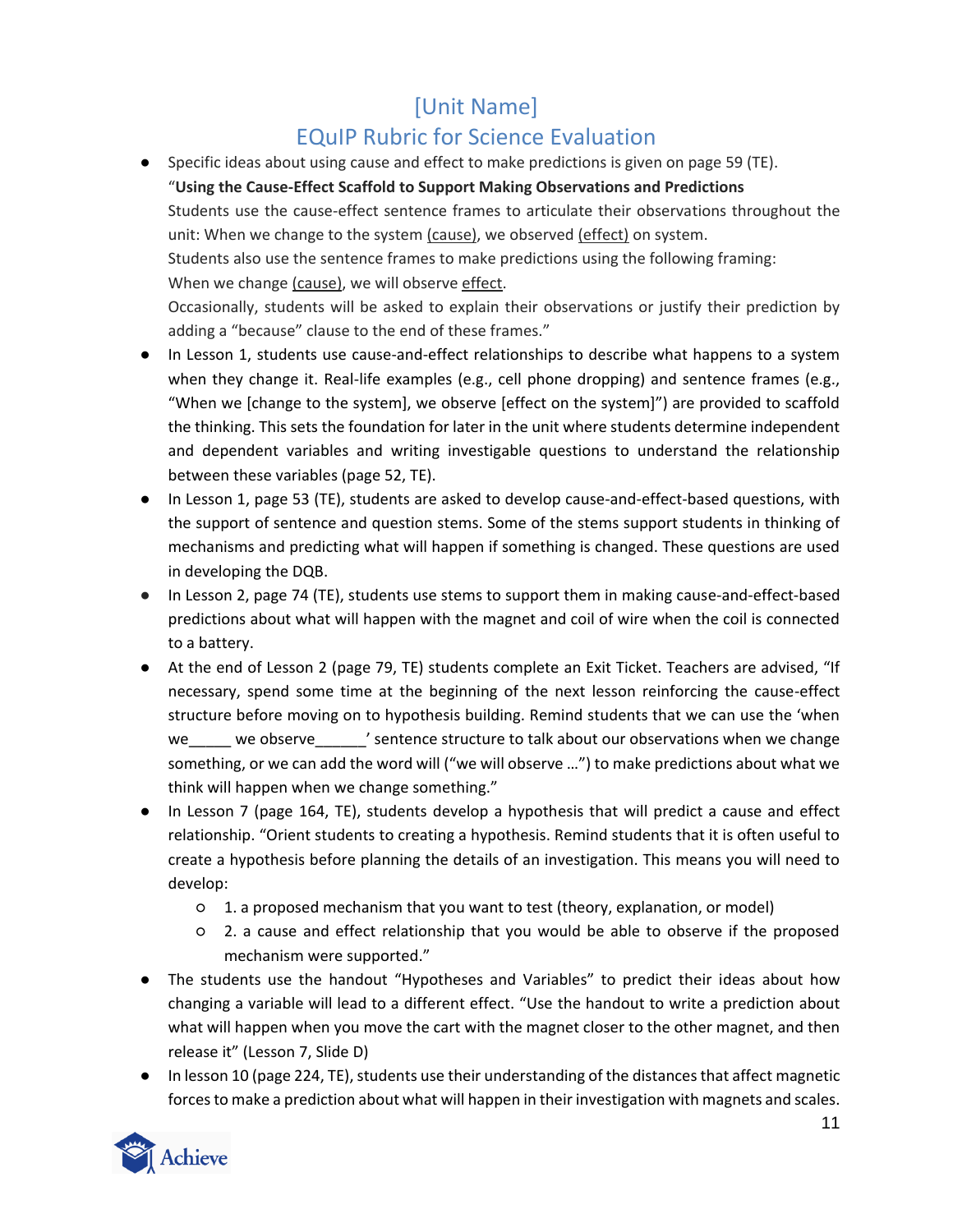*Phenomena may have more than one cause, and some cause and effect relationships in systems can only be described using probability.*

● In lesson 9 (pages 207-212, TE), students build on their models from lesson 6 to include the new cause and effect relationships they figured out in the interim lesson. Students use the Cause-Effect Tracker poster to make sure they consider which cause-and-effect relationships should be included in their model. The suggested prompt - "What additional versions of the system do we need to include in order to capture each cause-effect relationship?" (page 210, TE) - may increase the likelihood that students recognize that the speaker producing sound is caused by multiple factors. After students individually add to the Cause-Effect Table, the teacher leads the following discussion:

> "Once the table is complete, display slide D. Ask students to turn and talk about the question on the slide: Which of these cause and effect relationships do we need to explain how the speaker makes sound? Remind students that this can be any of the cause and effect relationships on the poster, not just the ones we came up with today. Say, in lesson 6, we used these relationships to explain interactions we observed between the permanent magnet and the electromagnet, isolated from the speaker system. Now it is time to come back to the speaker system to apply our ideas." (TE, page 208) During this activity, students are using more than one cause and effect relationship to make sense of a phenomenon.

- In Lesson 12, page 255 (TE), students discuss the idea that a phenomenon may have more than one cause. "Consider that phenomena can have more than one cause. Say, we also figured out how to make magnetic forces stronger. What causes changes in the strength of magnetic forces? Look for student to say that there are a lot of things. Then say, it sounds like there are a lot of things that we can point to as a cause. It would be difficult to describe this using a nice chain like the one we worked on for home learning. I think we can say that some phenomena have many causes! Can we think of another example of another phenomenon that has multiple causes? Elicit a couple student ideas, then say, Cause-effect relationships can be complex. Sometimes phenomena can have more than one cause. And it can be difficult to figure out if one thing causes another thing without setting up an experiment. But as we saw in this unit, cause-and-effect relationships in systems can be a very powerful way for scientists to figure out phenomena."
- Students construct a Cause-Effect Table in Lesson 6 (pages 143*–*145, TE). They add to the table in Lesson 9, 10, and 11. Group statements about cause and effect are put together into a public Cause-Effect Tracker. In making the Tracker, there is a potential for students to recognize that there can be multiple causes for a phenomenon.

*Cause and effect relationships are routinely identified, tested, and used to explain change.* (This is an element from the 3*–*5 grade band. On page 15 (TE) the developer states "having students familiar with using focal CCCs for this unit at the 3-5 grade-band level would be helpful". This element is included in the list.)

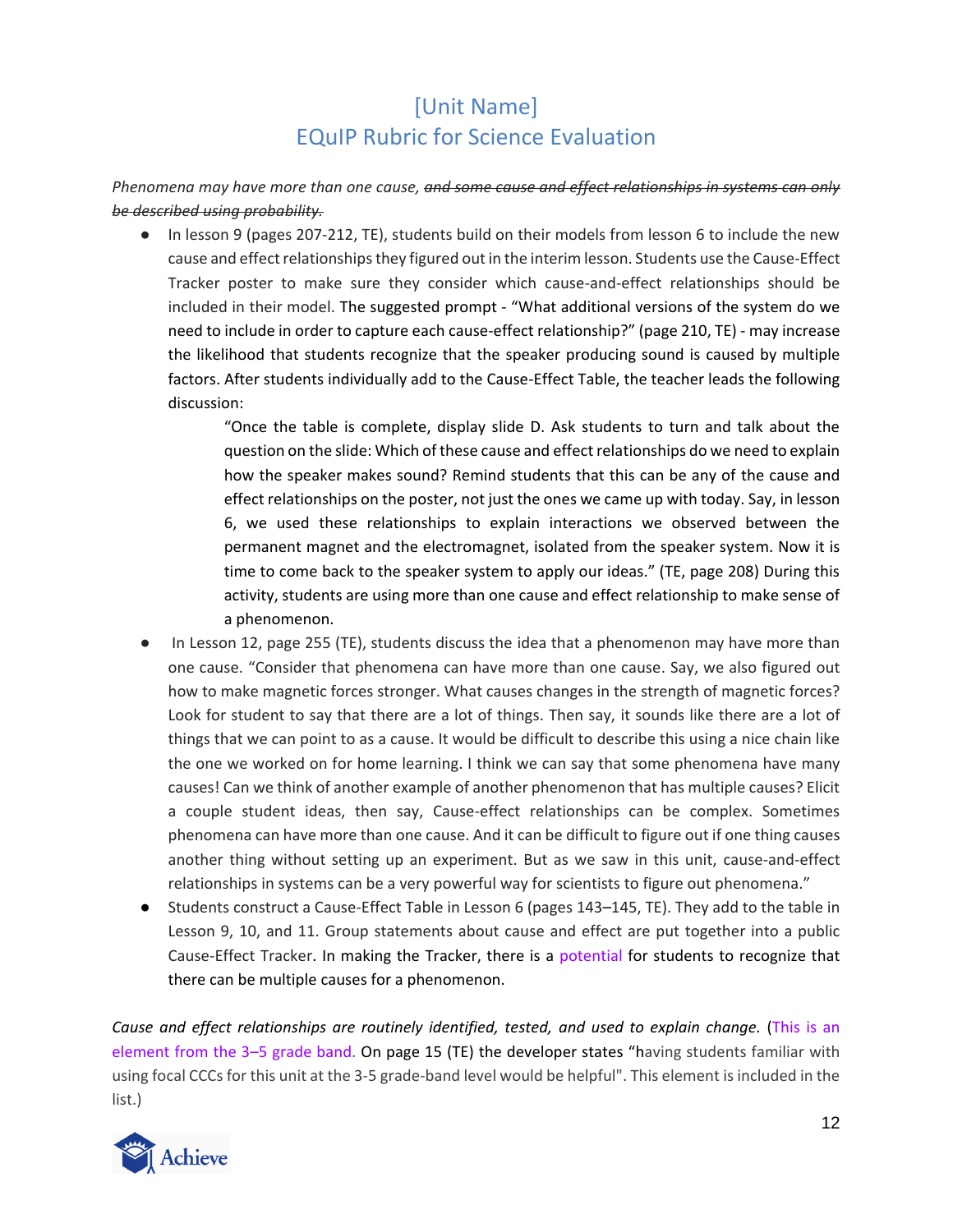## EQuIP Rubric for Science Evaluation

- Students observe a dissected speaker and discuss "How could we investigate what is causing the speaker to vibrate?" In their notebook, they also develop an initial model to explain what causes the homemade speaker to vibrate and make sound (Lesson 1, page 3, Student Edition).
- In Lesson 2, page 52 (TE), students establish a shared understanding of cause and effect and record examples of statements that have a cause (a change to the speaker system) and the effect that is observed.
- Students recognize a cause-and-effect relationship by seeing how the magnetic field causes certain orientation of the iron filings (effect) (Lesson 4, page 104, TE).
- Students construct a Cause-Effect Table in Lesson 6 (pages 143*–*145, TE). The table records the cause (the change to the system), the effects on the system observed and a reason for this occurrence.
- In Lesson 6, page 145 (TE), the class creates a list identifying all the changes they have made to the speaker system through the unit as well as the effects of those changes and mechanisms underlying the effect. They are then asked to use this list to, "Refine a model of the [speaker] system that captures what we have figured out about cause-and-effect relationships" (Lesson 6, Slide E). On page 148 (TE), it states that the students' consensus model needs to explain change by including the idea that "flipping either magnet so that the poles are alike or the poles are opposite will change the shape of the magnetic field (from attractive when the poles are opposite to repulsive when the poles are alike)."
- In Lesson 11, students develop a cause and effect flow chart for home learning that shows the sequence of events from turning on the music player to the music we hear (Lesson 11, Slide Q).

#### **Systems and Systems Models**

*Models can be used to represent systems and their interactions—such as inputs, processes and outputs and energy and matter flows within systems.*

- In Lesson 1, students identify each part of a speaker system and explain why it is important (page 43, TE). Students then develop a model of the homemade speaker and show how parts work together in the system (page 3, Student Edition).
- Students use systems and system thinking to generate and organize their questions on the DQB. Students post their question next to the specific part of the system (see poster with post-it notes on page 55). Students reflect on any parts of the speaker system that have few or no questions posted on the DQB and generate more questions so each important part of the system is investigated (Lesson 1, pages 54*–*55, TE).
- In Lesson 6, page 148 (TE), a class discussion of their models includes these questions:
	- What parts do we need to include?
	- How can we represent the forces between the magnet and the coil of wire when the forces are repulsive versus when they are attractive?
	- How should we represent the magnetic field?
	- How should we represent both cause and effect for each of these relationships?

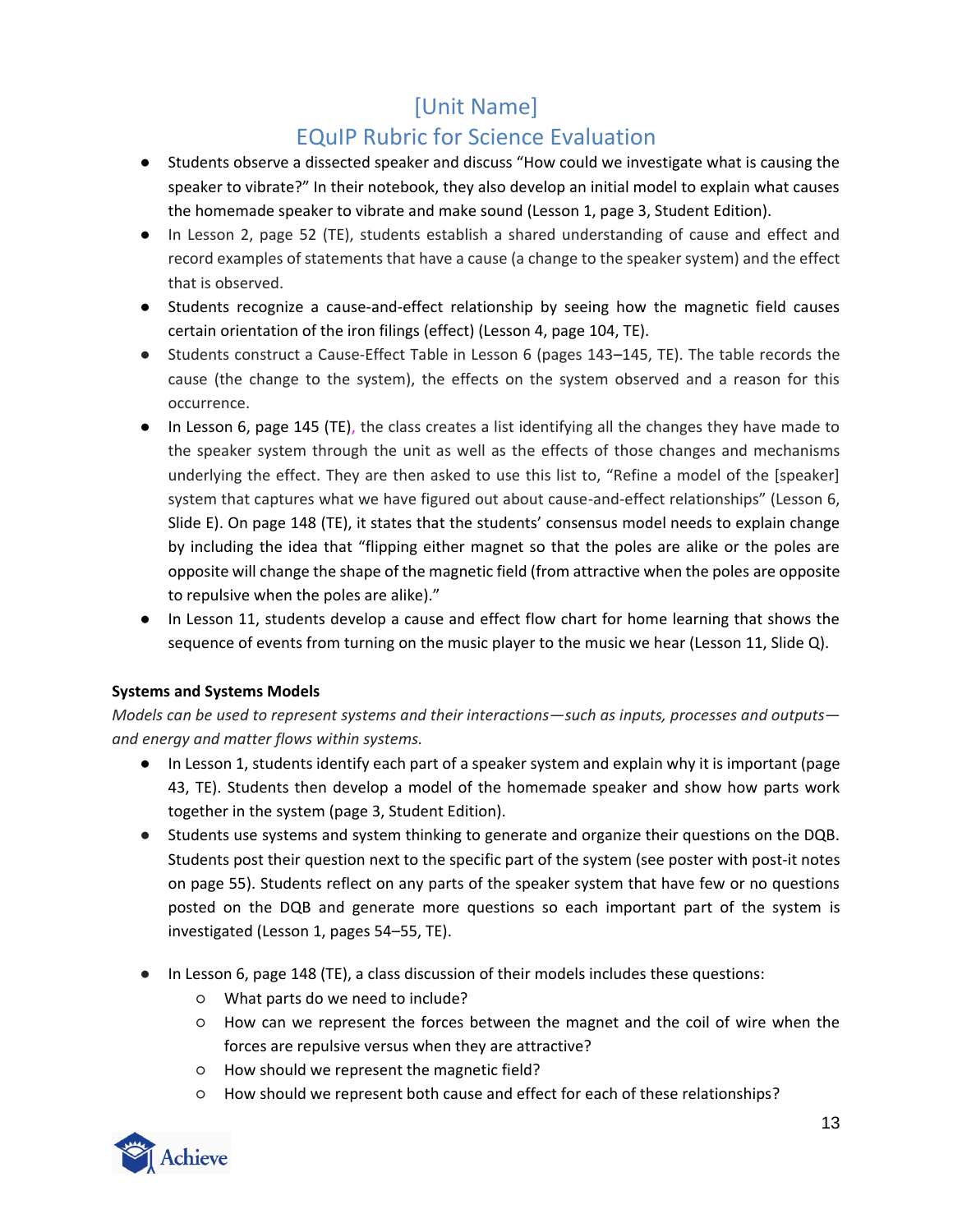● In lesson 9 (pages 207-212, TE), students build on their models from lesson 6 to include the new thing they have figured out in the interim lessons. Previous models only had the speaker, but students were led to recognize that there was no source of energy to the coil to make it a magnet. Their updated models in lesson 9 include the input of electricity from the media player and the flow of energy in the system.

#### **Energy and Matter**

#### *Energy may take different forms (e.g., energy in fields, thermal energy, energy of motion).*

● Lesson 7, *Making Sense of Your Investigation Results* handout, says "In the Broken Things unit, we learned that anything that is springy can store potential energy that can then be released as kinetic energy to cause motion. You used a spring scale launcher to transfer energy into a cart to get it to move. In the spring system, the potential energy was stored in the spring before it was transferred into the cart. Where is the potential energy stored in the magnets system before it was transferred to the cart?" This question asks students to identify different forms of energy. Page 166 (TE) advises teachers to look through students' completed handout for demonstration of the idea that "energy transfers from the magnetic field into the magnets to make them move" which is a transformation from energy in field to kinetic energy.

#### Suggestions for Improvement

*SEPs*

● A chart "Developing and Using Science and Engineering Practices (by Lesson)" is included in the unit materials. The outline of lessons on pages 22*–*31 also presents this information in a lessonby-lesson format. Consider organizing a chart by SEP elements instead of by lessons for teachers who are interested in tracking student progress in these elements and developing grading systems that reflect specific elements of the SEP.

*DCIs*

● Students have learned the term potential energy in a previous unit, but the term is not used consistently through the unit. The developer instead uses wording such as "energy being transferred out of the field". Consider continuing to use the term potential energy in lessons that refer to idea.

*CCCs*

- Some of the activities used for the CCC of Cause and Effect are at the 3-5 grade band level. Throughout the unit, remind teachers of why Cause and Effect is being used at a lower level, such as filling gaps in student experiences, providing scaffolds for students, serving as a base for using the CCC at the 6-8 level, or because the focus on using Cause and Effect to explain change is the most useful element for a particular task even though it is at the 3-5 level.
- Consider restructuring the public Cause-Effect Tracker to show that a phenomenon may have more than one cause. Instead of using the Tracker as a running record of identified cause and effect statements, the Tracker could be organized such that it names a single aspect of the

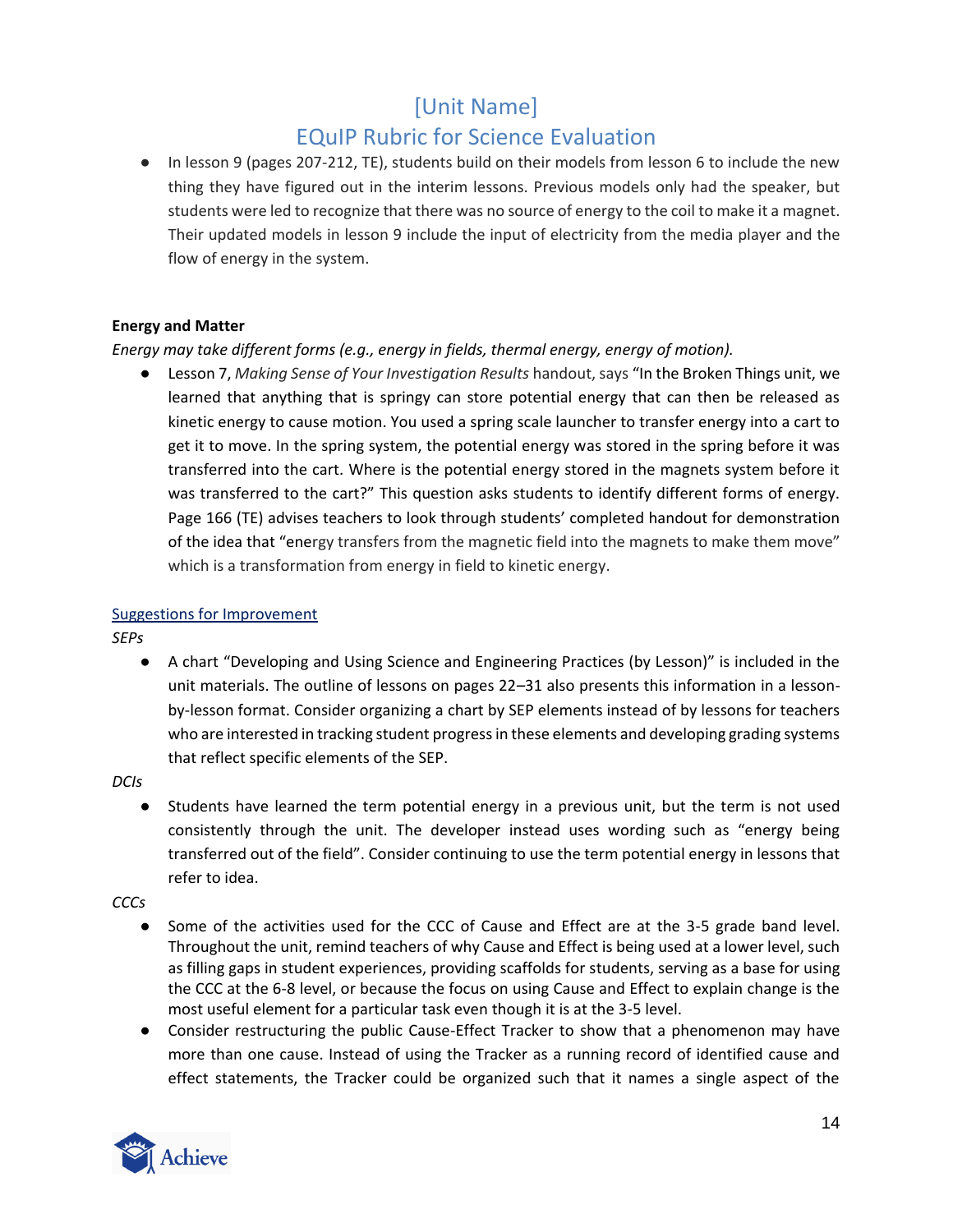phenomenon at the top and lists multiple causes for that phenomenon. Consider starting a new tracker for additional parts of the phenomenon.

**I.C. Integrating the Three Dimensions:** Student sense-making of phenomena and/or designing of solutions requires student performances that integrate elements of the SEPs, CCCs, and DCIs.

### **Rating for Criterion I.C. Integrating the Three Dimensions: Extensive**

The reviewers found extensive evidence that student performances integrate elements of the three dimensions in service of figuring out phenomena. There are numerous events where students are expected to figure what causes a speaker to vibrate in a way that requires grade-appropriate elements of all three dimensions of the standards. The three dimensions intentionally work together to help students adequately explain the phenomenon.

- In Lesson 1, the CCC of Cause and effect is used to organize student thinking about the DCIs and to scaffold the development of practices. For example, in this lesson, students use cause and effect to develop models about interactions between the parts of the system in order to scaffold the practice of asking questions. There is also a Teacher reference guide that explains how to use cause and effect scaffolds to support science and engineering practices to help students make observations and predictions, ask questions, and frame hypotheses (TE, page 59*–*61).
- There are three-dimensional lesson-level performance expectations in every lesson that describe the integration of the three-dimensions. For example:
	- Lesson 4, page 93 (TE): "Ask questions about the cause and effect relationships that produce patterns we observe in the direction or size of forces in a magnetic field around a permanent magnet as it interacts with another object near it." In this lesson, students analyze observational data showing real patterns that help them identify what causes magnetic fields between two magnets
	- Lesson 5, page 129 (TE): "Use a computer interactive to model the effect on patterns in a magnetic field when we add an electromagnet to the single magnet system." During this lesson, students use patterns to figure out the magnetic fields surrounding a magnet and a coil of wire, by manipulating the orientation of both the magnet and the wire as well as the distance between the two. Here they are using patterns to identify what causes the change.
	- Lesson 6: "Develop an initial model to describe how forces and energy transfer in magnetic fields explain the cause and effect relationship between parts of a speaker system (magnet and a coil of wire)." The class develops a model that includes the magnetic field around a coil of wire and how the magnetic field between the coil of wire and magnet changes with attractive forces and repulsive forces. The cause-and-effect

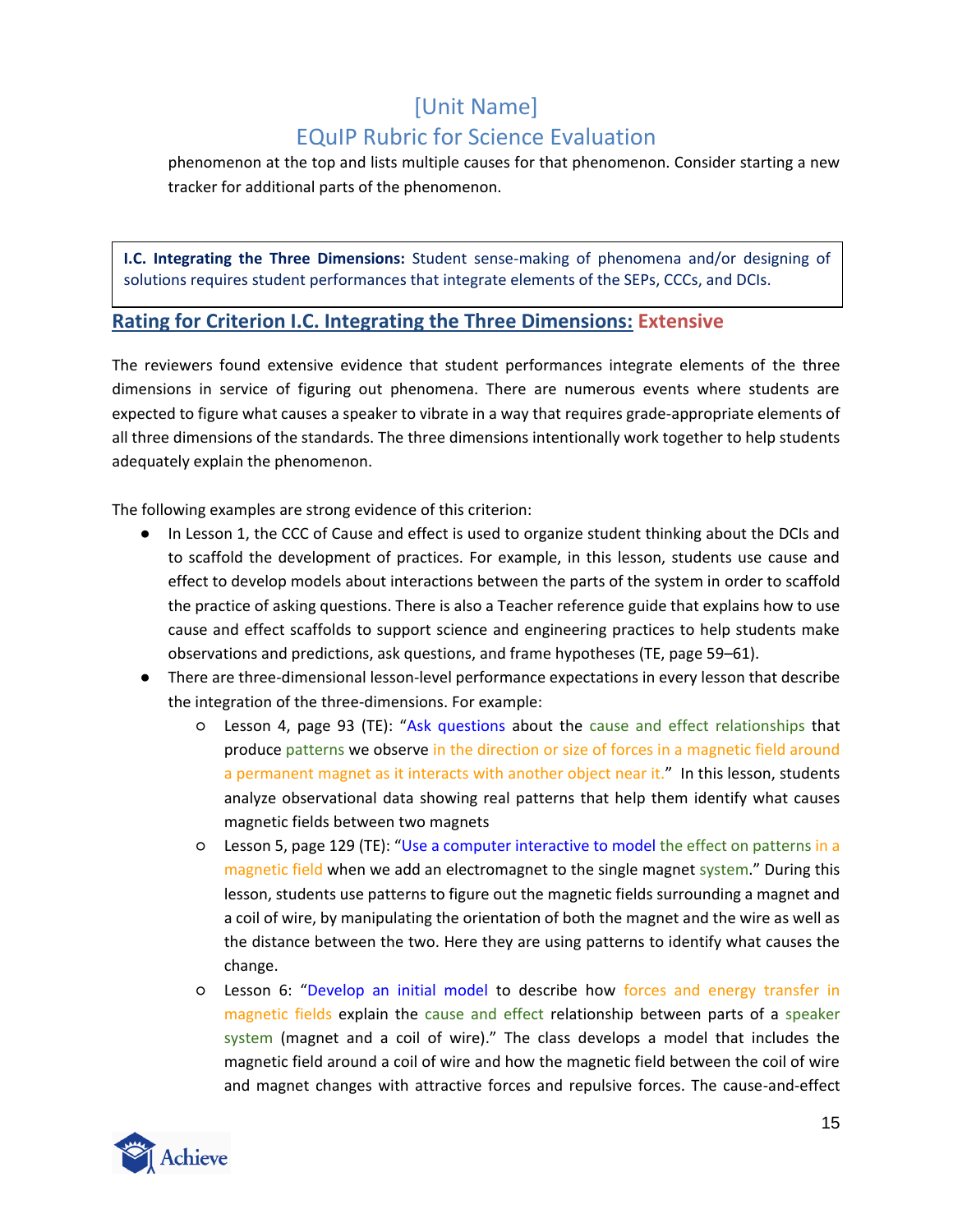## EQuIP Rubric for Science Evaluation

relationship is used to explain the process that occurs within a system, and students represent this interaction through modeling.

○ Lesson 10: "Plan an investigation to produce data to support hypotheses about the causeand-effect relationship between distance and magnetic forces, including identifying independent and dependent variables." The class co-designs an investigation, connecting the cause with the independent variable and the effect with the dependent variable. In writing their hypothesis, students are reminded about the connection between causeeffect and predictions. "Remind students of the sentence frame we have been using to write hypotheses: If explanation/theory, then when we *cause* we will observe *effect."*

Suggestions for Improvement N/A

**I.D. Unit Coherence:** Lessons fit together to target a set of performance expectations. Each lesson builds on prior lessons by addressing questions raised in those lessons, cultivating new questions that build on what students figured out, or cultivating new questions from related phenomena, problems, and prior student experiences.

The lessons help students develop toward proficiency in a targeted set of performance expectations.

### **Rating for Criterion I.D. Unit Coherence: Extensive**

The reviewers found extensive evidence that lessons fit together coherently to target a set of performance expectations. Throughout the unit, connections are made to prior discussions (including in previous units) and student questions. Questions drive each lesson to build an understanding of core ideas and concepts. Students revisit their original questions while also having the opportunity to develop new questions and new ideas for investigation. Guidance is provided to support the cultivation of new questions arising from related phenomena or prior experiences. Students revisit the unit phenomenon multiple times, taking stock of how well they can explain the phenomenon and creating key linkages across the unit. Guidance and instruction on how to recognize what students figure out in a lesson but also what questions are left unanswered or what new questions students have are used to motivate the next investigation. However, printing the lesson-level question in the Student Edition detracts from student agency over this process and may lead to the perception that questions are pre-determined by the teacher.

The following examples are strong evidence of this criterion:

● In Lesson 1 page 53 (TE), guidance is provided to support the cultivation of new questions arising from related phenomena or prior experiences. The teacher explains to students how to create the DBQ. Students form a scientist circle and each student shares their question and puts their question on the DQB near the section of the model it is most related to. The student also says

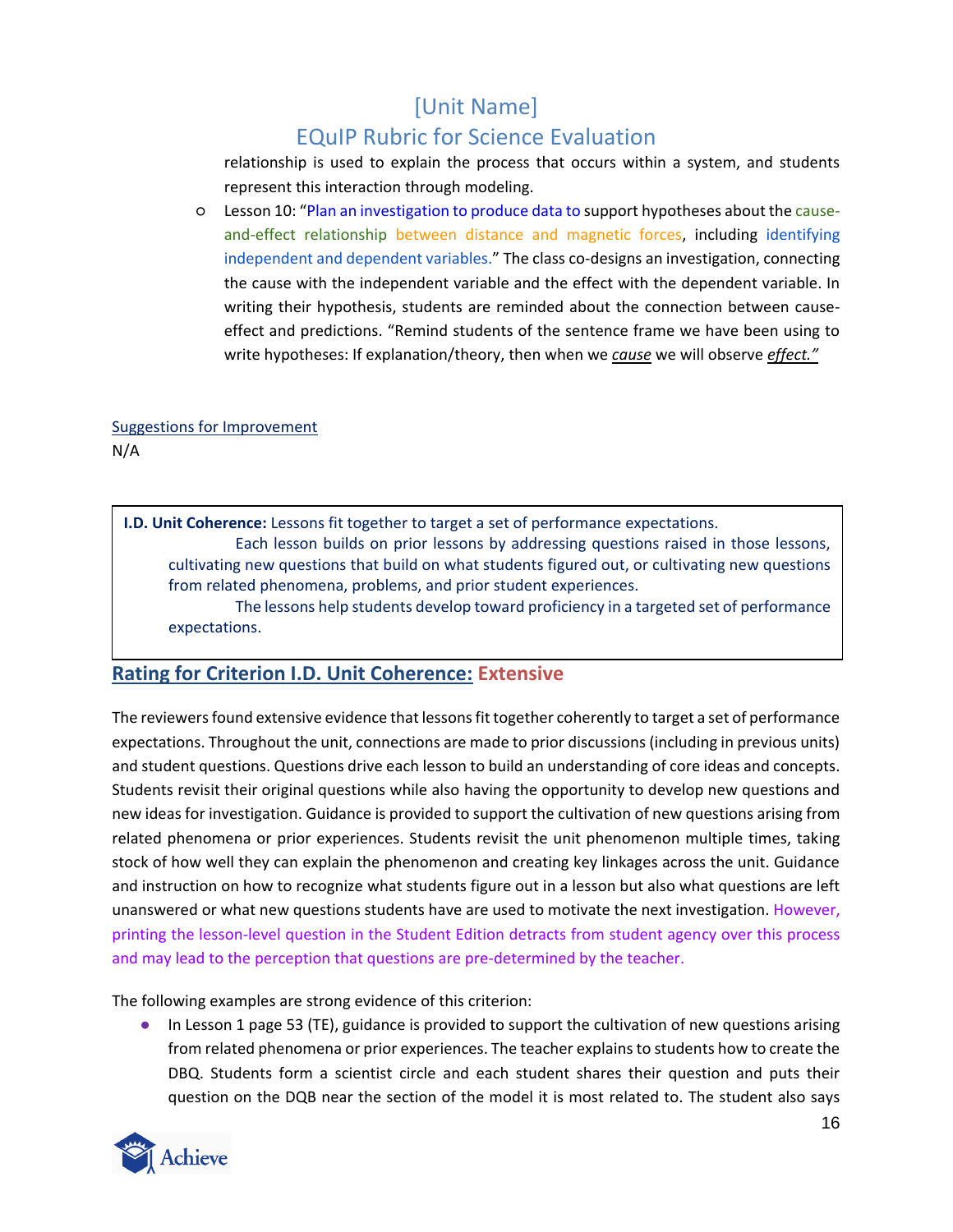## EQuIP Rubric for Science Evaluation

what other question on the board it relates to and why or how. Students sort questions into categories or themes they see in the clusters of questions. Based on the questions on the DQB, students develop initial ideas for future investigations on the "Ideas of Investigations".

- Students create new questions after viewing a demonstration of the arrangement of iron filings around a magnet in Lesson 4 (pages 102*–*103, TE). Students refine their questions by determining which questions are testable in the classroom. Teachers are given the following guidance: "Encourage them to consider questions that we can test in the classroom and those that require us to gather more evidence to make our model more complete or accurate. Discuss their observations by using the prompts above."
- The teacher points out gaps in the current understanding. For example, "from this lesson we know what a magnetic field looks like around one magnet, but this system doesn't look like our speaker system...Our speakers have a permanent magnet and an electromagnetic, both of which have magnetic fields. So we aren't getting the full picture." This creates a need to discover more and motivate their learning (page 120, TE).
- During Lesson 5, students revisit the DQB by finding questions related to the distance between the magnet and the coil. This reminds the students why they might include two versions of the diagram for each type of force (close together and farther apart) (page 134, TE).
- Students use the cause-effect table to organize their prediction and explanation. Using the same format though the unit allows students to identify cause-and-effect relationship of magnetic forces (Lesson 7, Slide D).
- Guidance is provided to teachers on how to move student thinking by determining what questions still remain and how they might investigate to find out (Lesson 3, pages 191*–*192, TE). "Students are asking questions of their own that arise from their careful observations of the behavior of a speaker and a lightbulb when connected to a battery and a computer. Some of what they observe may be unexpected, and they form these questions to seek additional information. Encourage students to ask questions that we can investigate in class or that we can use the resources we have available in our lab to find additional information to answer our questions. The additional information to answer our questions this time will come from the scientific reading in the next activity.
- Students revisit and add more questions to the DQB in Lessons 1, 4, 6, and 9.
- In Lesson 12, page 257 (TE), students return to the DQB and use sticky dots to identify "questions we agree we can answer, questions that we have at least a partial answer to, and questions we cannot answer at all."

#### Suggestions for Improvement

- Some ways that students could have more control over the choice of the next lesson-level question include:
	- Instead of printing the question at the top of each lesson, consider leaving an empty rectangle, a line, or a space, and have the class come up with the wording of the question.

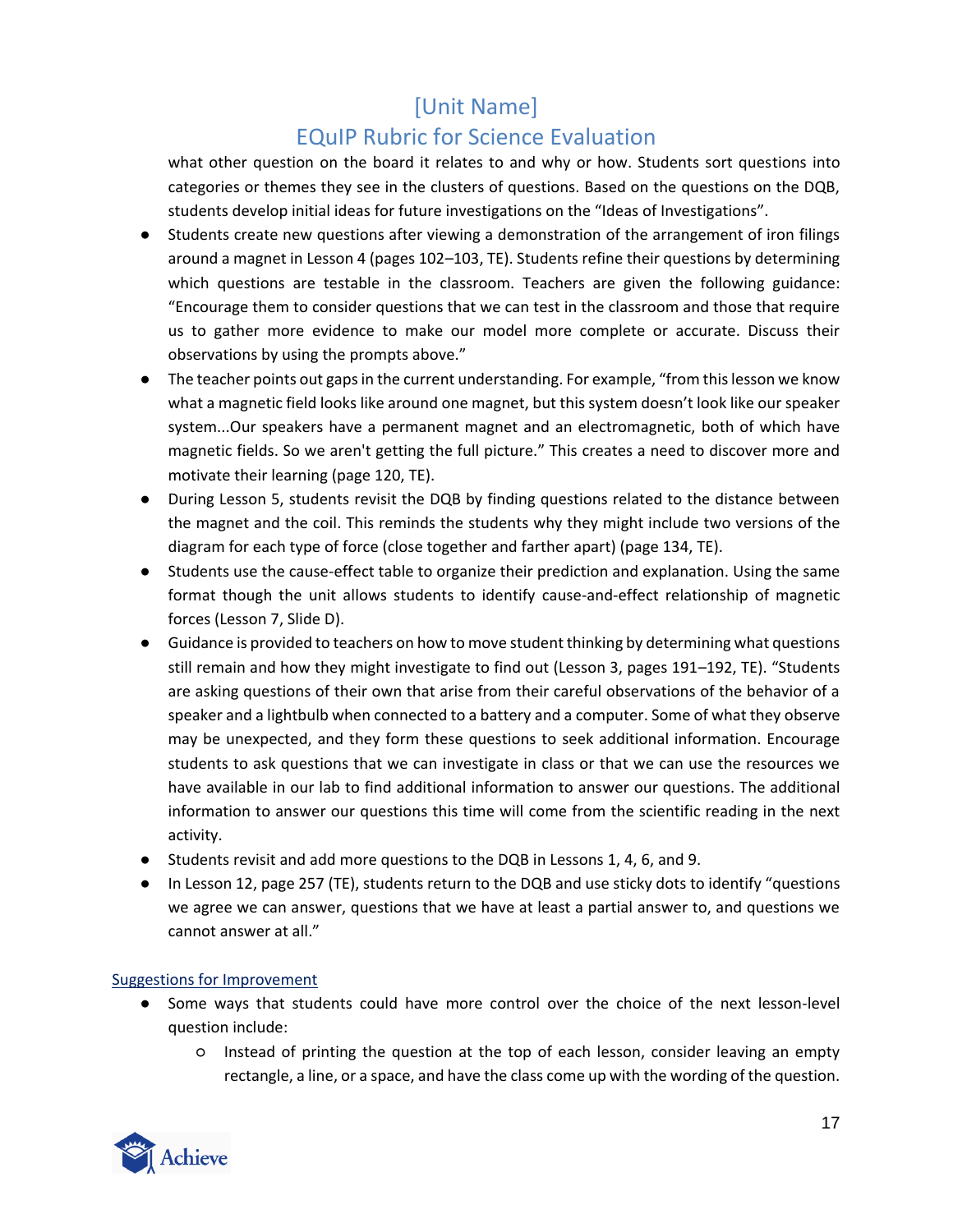○ Consider advising teachers to provide students with only one lesson at a time so that students will not "look ahead" to future questions.

**I.E. Multiple Science Domains**: When appropriate, links are made across the science domains of life science, physical science and Earth and space science.

Disciplinary core ideas from different disciplines are used together to explain phenomena.

The usefulness of crosscutting concepts to make sense of phenomena or design solutions to problems across science domains is highlighted.

### **Rating for Criterion I.E. Multiple Science Domains: Adequate**

The reviewers found adequate evidence that links are made across the science domains. The phenomena of speaker vibration can be fully explained using content with the physical science domain. The unit focuses on one domain and the phenomena driving the lesson can be fully addressed within that domain or the related science domains relevant to the explanation are identified as prerequisite learning.

#### Suggestions for Improvement

To receive an Extensive rating, units would need to focus on core ideas from two or more disciplines and use CCC elements to intentionally and explicitly make connections across the science disciplines addressed in the lessons.

**I.F. Math and ELA:** Provides grade-appropriate connection(s) to the Common Core State Standards in Mathematics and/or English Language Arts & Literacy in History/Social Studies, Science and Technical Subjects.

### **Rating for Criterion I.F. Math and ELA: Adequate**

The reviewers found adequate evidence that the materials provide grade-appropriate connections to mathematics, English language arts (ELA), history, social studies, or technical standards. Throughout the unit, students use grade level mathematics and reading skills to explain and understand the phenomenon of how a speaker vibrates. The provided texts help students to develop understanding and explanations of the scientific concepts and phenomena. There are also multiple opportunities for high level verbal discourse in a variety of formats and scenarios (partners, small group, and whole class discussions). Students use grade level writing skills to explain and communicate their understanding of science concepts. Grade-appropriate mathematics and ELA are purposefully incorporated into lessons with teacher support to help students make these connections. Correlation to CCSS appears in boxes at the end of some units (pages 167, 235 TE).

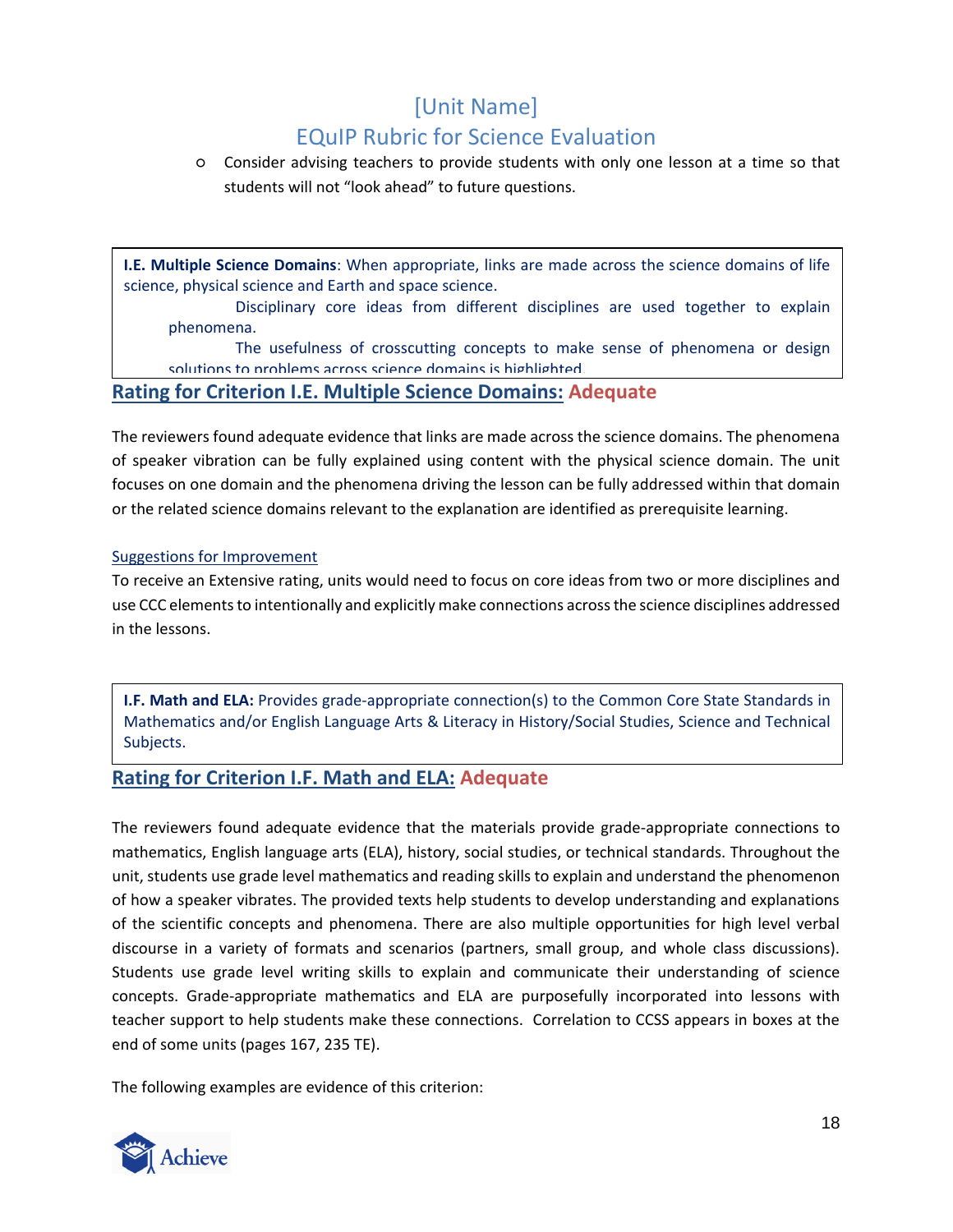#### *ELA-Literacy*

**CCSS.ELA-LITERACY.SL.6.1.c** *Pose and respond to specific questions with elaboration and detail by making comments that contribute to the topic, text, or issue under discussion.* 

● When the class is building the DQB, students explain why or how their questions are linked to someone else's question. This emphasizes the importance of listening to and building off each other's ideas and to help scaffold student thinking. There is explicit scaffold and support to help the students engage in this type of conversation. "If students can't figure out which question to connect theirs to, encourage them to ask the class for help. After an idea is shared, ask the original presenter if there is agreement and why, and then post the question" (page 57, TE).

**CCSS.ELA-LITERACY.W.8.1.** *Write arguments to support claims with clear reasons and relevant evidence.* 

● Students make a written claim about energy transfer between objects in two magnetic fields. They support claims with logically organized evidence from their investigation (TE, page 167).

**CCSS.ELA-LITERACY.SL.8.1.A:** *Engage effectively in a range of collaborative discussions (one-on-one), in groups, and teacher-led) with diverse partners on grade 8 topics, texts, and issues, building on others' ideas and expressing their own clearly.*

- Informal discourse occurs when students are asked to "Turn and Talk." Pairs of students respond to a prompt, frequently before a whole class discussion occurs.
- Whole class discussions are used at strategic points in the unit. In Lesson 1 (page 39, TE), the whole class engages in a discussion of their initial ideas. The teacher is provided with this information: "The purpose of this brief discussion is to (1) give students a chance to reflect on what they already know about forces and sound from previous units and (2) motivate the dissection of the speaker by revealing a gap in what we know (the cause of the force in the speaker). To draw out student ideas, ask, what causes the force in a drum (or a recorder)? (hitting it with a hand or a stick, air moving through the instrument). This will engage students in retrieving ideas from the previous unit and remind the class that forces are typically caused by contact (between the hand and the drum or the air and the recorder)."
- After an investigation, students engage in a building understanding discussion (Lesson 8, page 195, TE). The purpose of this type of discussion is "to focus students on drawing conclusions based on evidence. Your role during the discussion is to invite students to share conclusions and claims and to push them to support their conclusions and claims with evidence."
- Students engage in consensus discussions when they are expected to process new information and have the class come to a common understanding (Lesson 1, page 49).
- Scientist Circles (with a learned protocol) are used to share findings of investigations (Lesson 11, page 246).

**CCSS.ELA-LITERCY.RI.8.1:** *Cite textual evidence that most strongly supports an analysis of what the text says explicitly as well as inferences drawn from the text.*

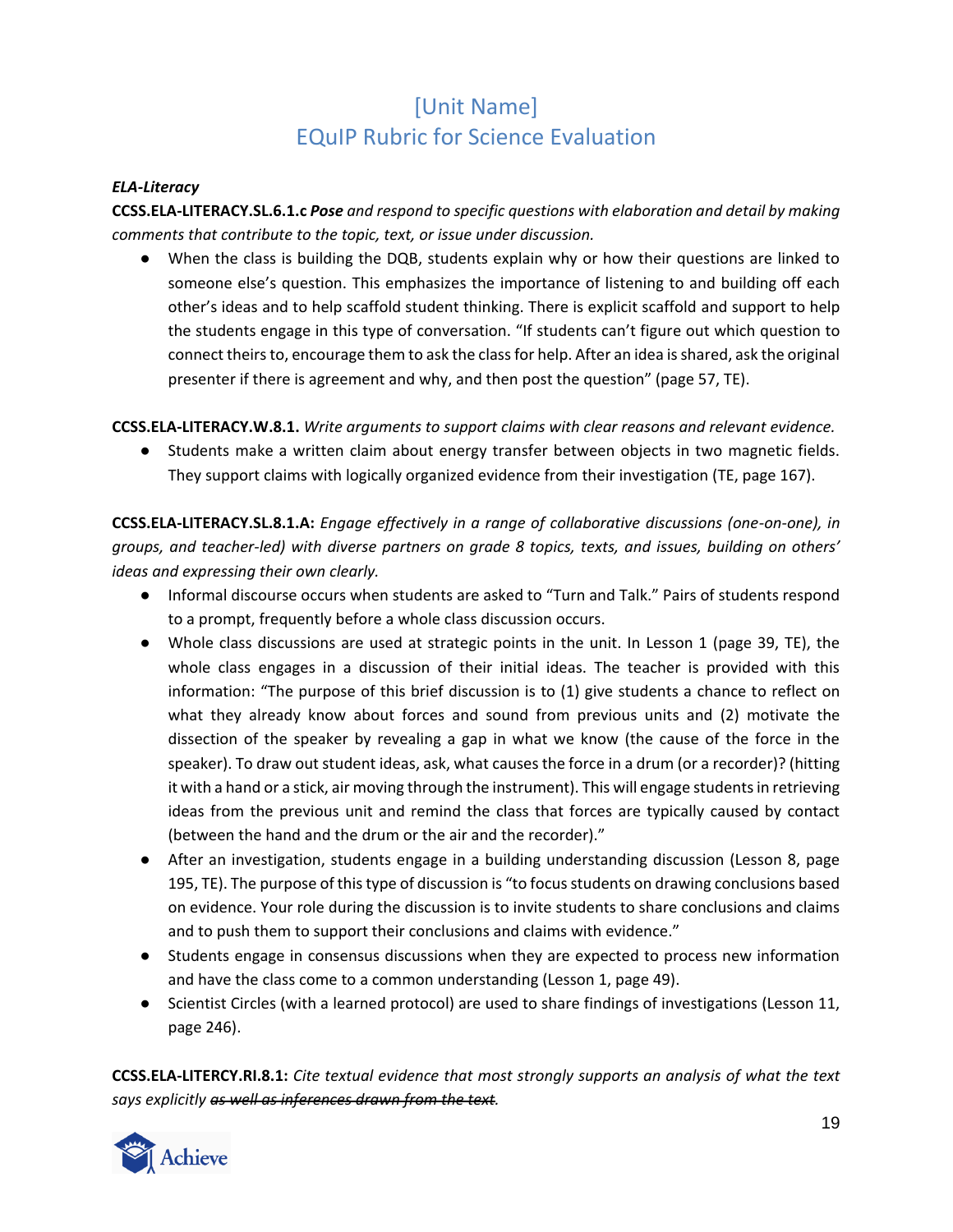- Close reading strategies are included with each reading selection. (Student Handbook, page 65, 67)
- Associated with each reading selection is a method for processing the information from the reading. (Student Handbook, page 19).
- A jigsaw method is used to process the information in three readings in Lesson 9 (page 214).

#### *Mathematics*

Connections to mathematics are grade level appropriate. Mathematics is used to analyze and organize investigation results. "The goal of integrating mathematics within units is to use mathematical understanding and practices to develop and reinforce important science ideas and practices, while supporting students in strengthening their math understanding and practices, and demonstrating the importance of mathematical thinking and practices to science. The OpenSciEd units are intentional in their placement and purpose of mathematics. Mathematics is intended to help the storyline along, to help to clarify some piece of the puzzle students are figuring out, or to give students tools to highlight, analyze, and interpret important patterns in the data they are exploring" (Teacher Handbook, page 46).

When applying mathematics, materials connect to and reinforce the Common Core State Standards for Mathematics. Mathematical analysis is not meant to be used in isolation of developing understanding of the target science ideas. Connections to mathematics are noted at the end of each lesson where appropriate.

- The section "What are prerequisite math concepts necessary for the unit" provides helpful information what mathematics concepts and skills should have from mathematics class such as "CCSS. Math. Content. 7. PR. 1" and "CCSS. Math. Content. 6. NS. C. 8" (TE, page 17).
- **CCSS.MATH.8.F.B.4** *Construct a function to model a linear relationship between two quantities. Determine the rate of change and initial value of the function from a description of a relationship or from two (x, y) values, including reading these from a table or from a graph. Interpret the rate of change and initial value of a linear function in terms of the situation it models, and in terms of its graph or a table of values.* Students determine the rate of change of the cart from the data they collected. They interpret this rate as the speed of a cart moving along a track (TE, page 167).
- **CCSS.MATH.8.F.B.5**: *Describe qualitatively the functional relationship between two quantities by analyzing a graph (e.g., where the function is increasing or decreasing, linear or nonlinear). Sketch a graph that exhibits the qualitative features of a function that has been described verbally.* In this lesson, students gather data describing the effect of changing the distance between two magnets on the strength of the magnetic force pairs between them. They use these data to describe and graph functions that represent the relationships between distance and force for attractive and repulsive forces (Lesson 7, page 167, TE).
- **CCSS.MATH.CONTENT.8.SP.A.1** : *Construct and interpret scatter plots for bivariate measurement data to investigate patterns of association between two quantities. Describe patterns such as clustering, outliers, positive or negative association, linear association, and nonlinear association.*

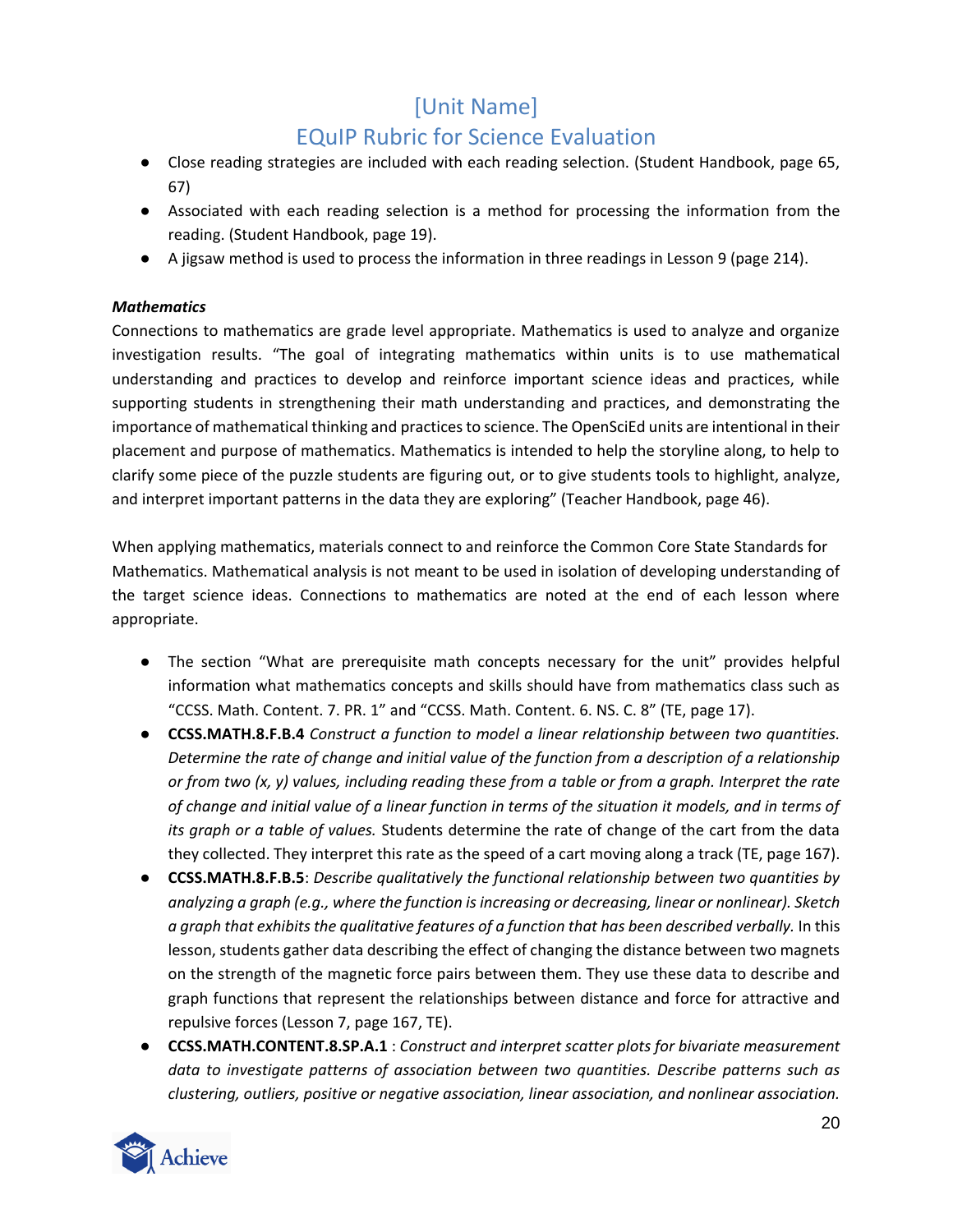## EQuIP Rubric for Science Evaluation

In this lesson, students record data from their investigation in a table and use these data to create a graph that allows them to look for patterns of association between the distance between two magnets and the strength of magnetic forces.

#### Suggestions for Improvement

- A random sampling of text run through a text analyzer (Lexile) shows that the reading level of the selections range from grade 4 through grade 8. If there is a reason that some of the readings are below grade level, consider stating that reason in the materials for teachers. Alternately, consider changing the readings to bring them up to a middle school reading level.
- Consider using reading materials that include news articles, journal articles, infographics, or websites of scientific entities.

### **Overall Category I Score (0, 1, 2, 3): 3**

#### **Unit Scoring Guide – Category I**

**Criteria A***–***F**

**3:** At least adequate evidence for all of the unit criteria in the category; extensive evidence for criteria A–C

**2:** At least some evidence for all unit criteria in Category I (A–F); adequate evidence for criteria A–C

**1:** Adequate evidence for some criteria in Category I, but inadequate/no evidence for at least one criterion A–C

<span id="page-20-0"></span>**0:** Inadequate (or no) evidence to meet any criteria in Category I (A–F)

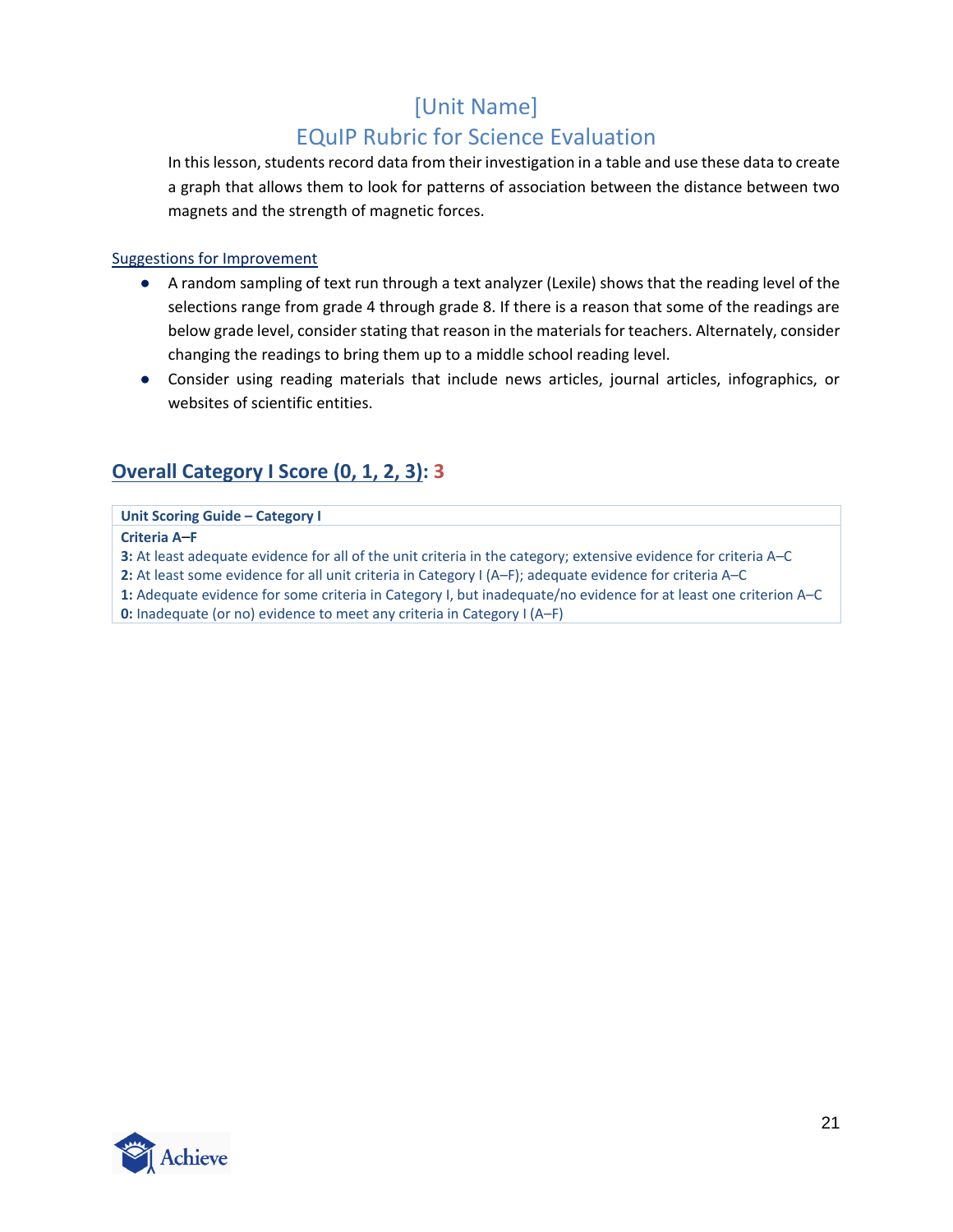## **Category II. NGSS Instructional Supports**

Score: 3

*Criteria A‐G:*

*3: At least adequate evidence for all criteria in the category; extensive evidence for at least two criteria*

*2: Some evidence for all criteria in the category and adequate evidence for at least five criteria, including A*

*1: Adequate evidence for at least three criteria in the category*

*0: Adequate evidence for no more than two criteria in the category*

**II.A. Relevance and Authenticity:** Engages students in authentic and meaningful scenarios that reflect the practice of science and engineering as experienced in the real world.

Students experience phenomena or design problems as directly as possible (firsthand or through media representations).

Includes suggestions for how to connect instruction to the students' home, neighborhood, community and/or culture as appropriate.

Provides opportunities for students to connect their explanation of a phenomenon and/or their design solution to a problem to questions from their own experience.

### **Rating for Criterion II.A. Relevance and Authority: Extensive**

The reviewers found extensive evidence that the materials engage students in authentic and meaningful scenarios that reflect the real world. Student questions and prior experiences related to the phenomenon are used to drive the lesson and sense-making. Students are provided with an opportunity to experience the phenomenon firsthand and are provided with an opportunity to discuss their prior experiences. Throughout the unit, students are provided with opportunities to use their prior knowledge to explain how a speaker works and provide ideas for how it can be investigated.

- The materials provide support to teachers to engage students in a phenomenon that is experienced directly, and this hands-on experience serves as an on-ramp to understanding. Trying to understand how a common object works—in this case a speaker—creates an authentic scenario for the unit. In addition to having an authentic phenomenon, students will have just finished a unit about the sound that comes from a speaker, making how the speaker works particularly relevant to students. The students start by dissecting a speaker to address the question of "What force(s) causes a speaker to vibrate?" Teacher materials highlight the relevance of music and music technology in the lives of young people as a relevant context for the lesson for many students. It is also suggested that "students will find the anchoring phenomenon more compelling if it is presented in a meaningful context. Ask students where they see speakers every day. Students may suggest the speakers in their phones, their headphones, the school loudspeaker, a Bluetooth speaker, or a sound system at home" (page 39, TE).
- Students are able to experience the phenomenon firsthand, as indicated below:

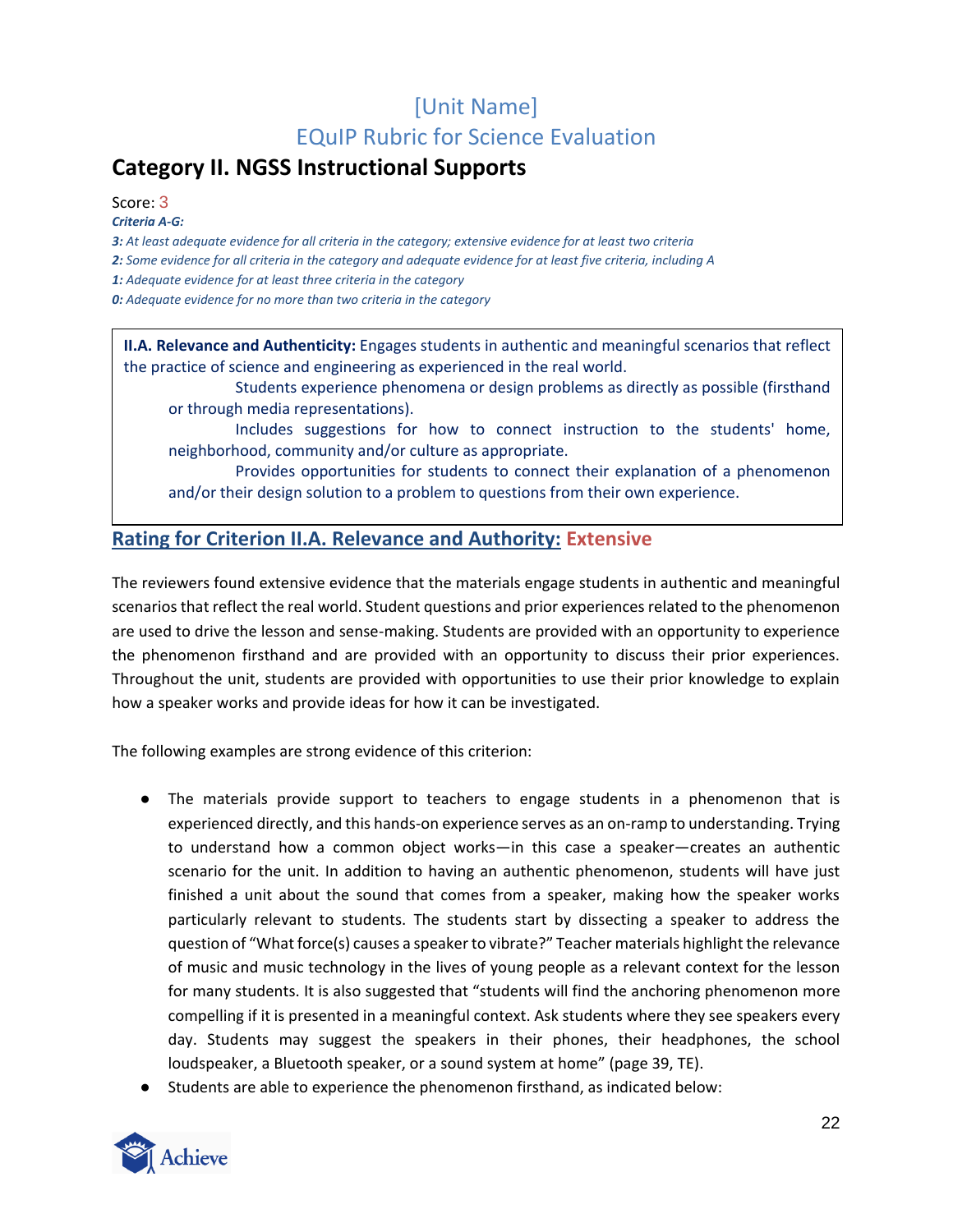## EQuIP Rubric for Science Evaluation

- Lesson 1: Students observe a dissected speaker (through teacher demo or video) and have opportunities to build their own speaker (TE, pages 40*–*41).
- Lesson 4: Students observe how iron filings help determine where the magnetic field is located around the magnet through teacher demonstration. They also investigate the field using compass needle themselves (TE, page 101).
- Many home learning opportunities are provided to help students connect their experience with their family and their community. Students are provided with opportunities to connect their previous knowledge and personal experiences with magnets to make learning relevant to them. For example:
	- Lesson 2: Students are encouraged to bring in a magnet from home for classroom investigations. Students can share where they found the magnet. The teacher uses this opportunity to point out how common magnets are in our lives across a variety of contexts (page 67, TE). Students can also bring in coins from other countries to see whether they are magnetic or not (page 71, TE).
	- Lesson 2: Students are encouraged to research and share the word for magnet in another language. This honors family and community knowledge into the classroom and also provides opportunities for multilingual students to make content connections in their language (page 73, TE).
	- Lesson 4: Students take a small compass home to put near a variety of objects or devices in their homes to find evidence of a magnetic field. They take pictures of their observations and share with the class. It is also suggested that students can share the photos anonymously for the teacher to put into a slideshow. This addresses equity to students who may not have a camera (page 113, TE).
	- Lesson 9: Students ask family and community members if they know of something that uses electromagnets to make things move and conduct more research using the internet or books and articles from the library (page 209, TE)**.**
- Students experience the phenomenon as directly as possible as the materials provides options for firsthand experiences or videos if it is not possible to provide firsthand experiences. For example, on Lesson 1, page 40 (TE), options are provided for: dissecting the speaker in real time, using a previously dissected speaker, or playing a video.
- In Lesson 9, page 231 (TE), students are able to connect their explanation of how the speaker works to other objects in their lives. The teacher is encouraged to say, "We have answered so many of our questions about the speaker! It really feels like we understand how this system works. What about some of the other things we think use permanent magnets and electromagnets? Can we explain those systems too? Let's spend some time sharing our research with others, and looking for common ideas." Comparisons to the speaker are made such as small uses of magnetism like the speaker or very large uses compared to the speaker.

Suggestions for Improvement N/A

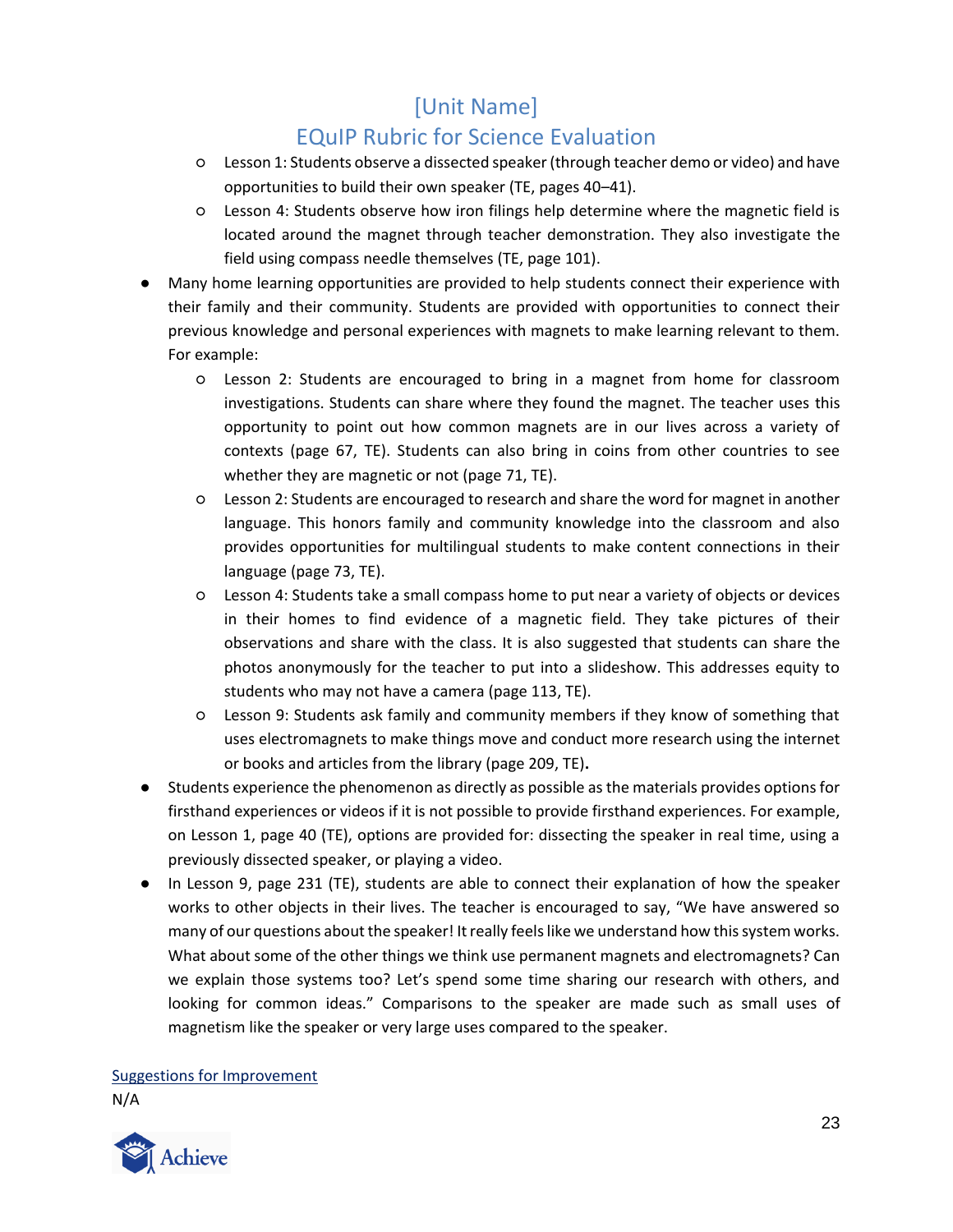**II.B. Student Ideas:** Provides opportunities for students to express, clarify, justify, interpret, and represent their ideas and respond to peer and teacher feedback orally and/or in written form as appropriate.

### **Rating for Criterion II.B. Student Ideas: Extensive**

The reviewers found extensive evidence that the materials provide students with opportunities to both share their ideas and thinking and respond to feedback on their ideas. Student ideas drive most of the instruction in the unit. Students share their ideas to build upon prior understanding. The teacher acts as an expert facilitator, drawing out student ideas while coordinating movement toward targeted learning. Throughout the unit, students use others' ideas that are shared in class through discourse and model revisions to improve or change their own thinking. Students demonstrate new thinking based on peer and teacher feedback as well as personal reflection.

- Students have multiple opportunities to share their thinking.
	- $\circ$  The structured opportunities for sharing ideas are indicated in the student materials with icons for *turn and talk, with your group,* and *with your class.* Some lessons also include *scientists circle* with goal discussions such as *building understanding discussion.*  Additionally, example norms and guidelines are provided to teachers and students to provide structure and support to these interactions so that all students can have opportunities to share their ideas. For instance, on page 31 of the teacher handbook, there are example norms and talk moves to support those norms and on page 33, strategies are given for facilitating a *building understandings discussion*.
	- $\circ$  By using the Progress Tracker throughout the unit, students think about their learning and express their ideas, sometimes in both words and pictures.
- The materials describe the purpose of peer assessment on page 21 (TE): "There will be times in your classroom when facilitating students to give each other feedback will be very valuable for their three-dimensional learning and for learning to give and receive feedback from others. We suggest that peer review happen at least two times per unit. This document is designed to give you options for how to support this in your classroom. It also includes student-facing materials to support giving and receiving feedback along with self-assessment rubrics where students can reflect on their experience with the process. Peer feedback is most useful when there are complex and diverse ideas visible in student work and not all work is the same. Student models or explanations are good times to use a peer feedback protocol. They do not need to be final pieces of student work, rather, peer feedback will be more valuable to students if they have time to revise after receiving the peer feedback. It should be a formative, not summative type of

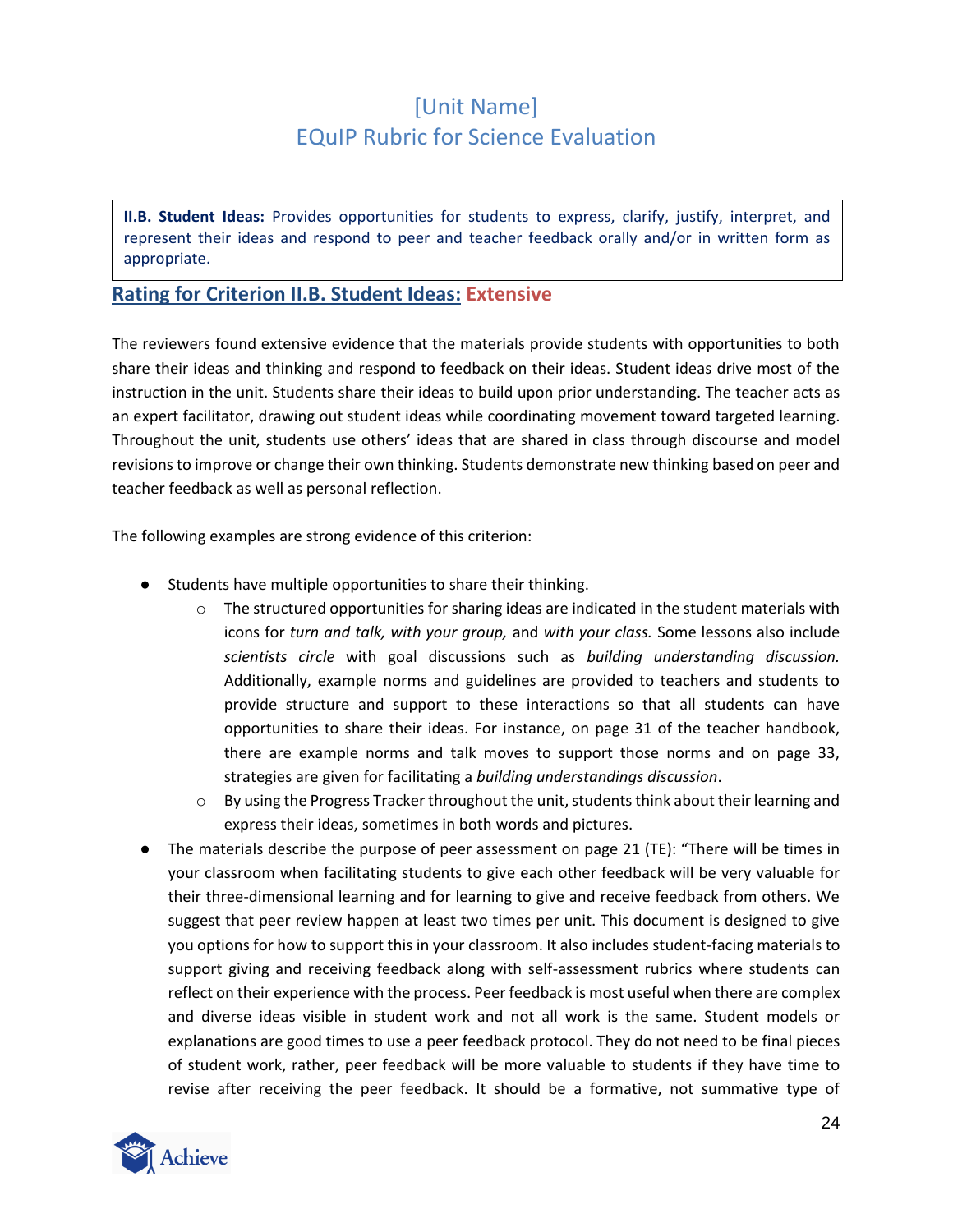## EQuIP Rubric for Science Evaluation

assessment. It is also necessary for students to have experience with past investigations, observations, and activities where they can use these experiences as evidence for their feedback."

- Students have opportunities to give and receive peer feedback. For example:
	- o Students participate in a Consensus Discussion in Lesson 6, page 147 (TE). "The students' role is to offer proposals for ideas to include in the model and how to represent those ideas, to support or challenge proposed ideas from peers, and to come to consensus about what should be included in the model."
	- $\circ$  In Lesson 11 page 242 (TE), student groups use the "Peer Feedback Rubric for Planning Investigations" to evaluate and offer advice to the investigation plan of another group.
- Students get feedback from the teacher. For example:
	- $\circ$  In Lesson 7, students develop a plan for an investigation and record this in their notebook. Teachers are guided to provide feedback in the form of noticing and wondering. Sample feedback is included and students can alter their plan before conducting the investigation. (TE, page 20).
	- $\circ$  Another example of teacher feedback occurs when students modify their models in their notebooks (page 29, TE). Teachers use the Rubric for Model in Lesson 9 to structure feedback to students. Students have the opportunity to reflect on teacher feedback before engaging in building a consensus model with the class.
- The use of norms in the classroom ensures that students have a safe environment for sharing these ideas:
	- $\circ$  Lesson 1: When students develop an initial consensus model, the teacher reminds the students that "we listen to one another, press on one another's ideas, and ask questions of one another and that it's OK to disagree with ideas but it's important to be respectful...You can use slide J to remind students of the classroom norms" (TE, page 48). This routine ensures that students listen to their peers and use their peer feedback as part of their learning.
	- o Lesson 1: Using the Scientist Circle routine helps facilitates consensus discussion. Call-out boxes are embedded in the teacher guide to remind about the important features such as "students sitting so they face one another to build a sense of shared mission and a community of learners working together; celebrating progress toward answering students' questions and developing more complete explanations of phenomena" (TE, 49).
	- $\circ$  Lesson 2: The teacher uses strategic talk moves to help students identify important ideas. "When you hear an important idea, you can 1) revoice the idea, 2) ask others to restate the idea that the previous person shared, and 3) ask others to share what about their own ideas is similar to it. These talk moves allow students to spend more time with these ideas, providing space for other students to work with refining and solidifying these ideas" (TE, page 72).
	- $\circ$  Lesson 6: During the gallery walk, students identify one idea in other group's model that would be helpful for the class and argue how their own model represents cause-andeffect relationship or part of the system better than other groups (TE, page 147).

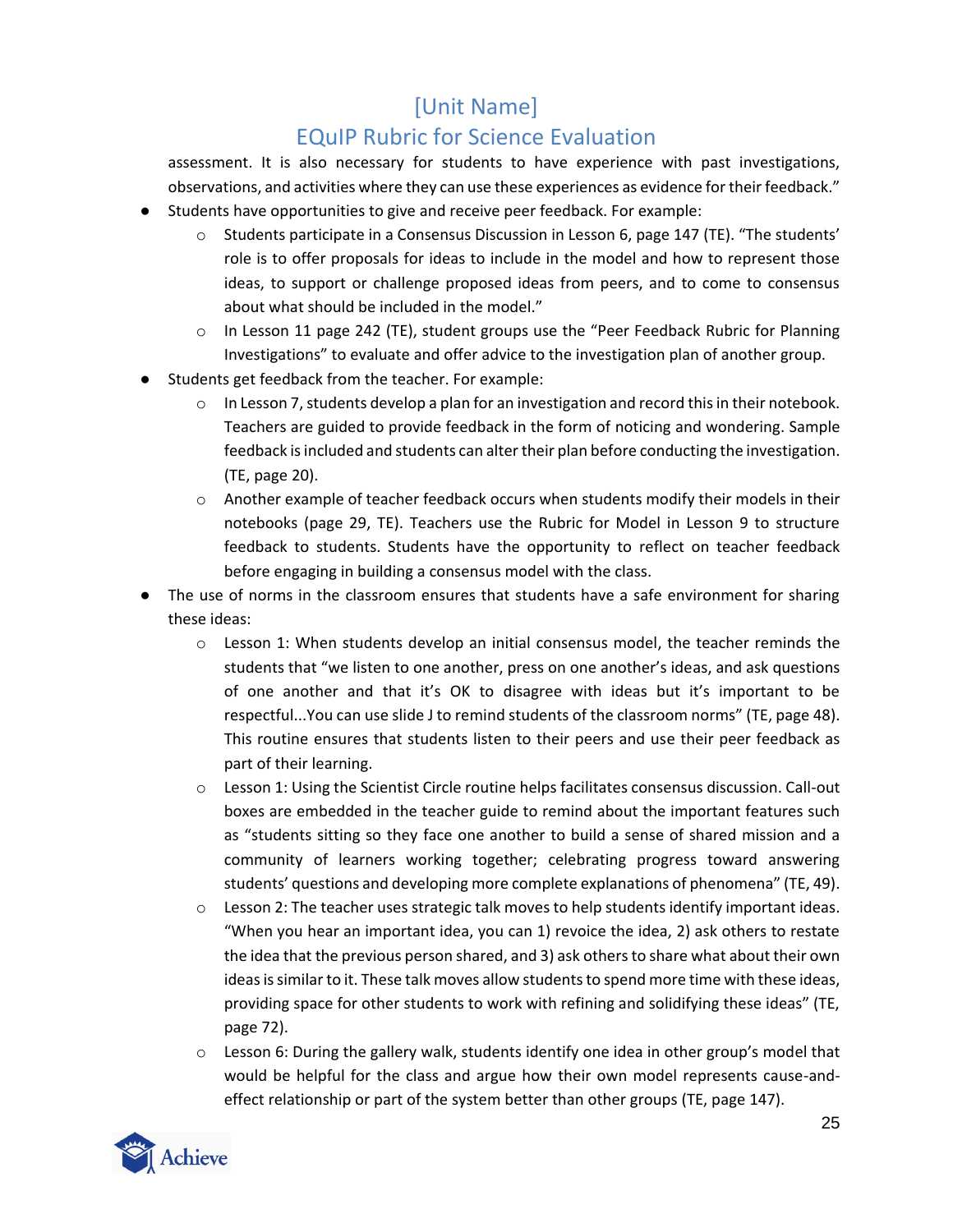- o Lesson 6: Strategies are provided on facilitating Consensus Discussion: "The teacher's role is to prompt students to share what needs to be in the model, evidence they have to support their ideas, and how to represent it. The students' role is to offer proposals for ideas to include in the model and how to represent those ideas, to support or challenge proposed ideas from peers, and to come to consensus about what should be included in the model." Prompts are also provided to guide the discussions (TE, page 147).
- $\circ$  Lessons 9 and 12: Students have opportunities to apply their understanding to additional phenomena such as electric motor and magnetic levitation trains. In Lesson 12 the transfer task allows students to choose an electromagnetic device to explain how it works.

## Suggestions for Improvement

N/A

**II.C. Building Progressions:** Identifies and builds on students' prior learning in all three dimensions, including providing the following support to teachers:

Explicitly identifying prior student learning expected for all three dimensions Clearly explaining how the prior learning will be built upon.

### **Rating for Criterion II.C. Building Progressions: Adequate**

The reviewers found adequate evidence that the materials identify and build on students' prior learning in all three dimensions. Materials make clear the expected level of proficiency students should have with all three dimensions for the core learning in the unit. The unit materials describe a logical progression of through the unit, but the learning sequence is not always related back to prior student experiences.

- The section "What should my students know from earlier grades or units?" lists the DCI elements from grades 3 and 4 (3-PS2.A, 3-PS2.B, 4-PS3.A, 4-PS3.B, 4-PS3.C); SEPs at the 3*–*5 grade-band level including Asking Questions and Defining Problems, Developing and Using Models, Planning and Carrying Out Investigation, Engaging in Argument from Evidence; and CCCs at the 3*–*5 grade band level (Cause and Effect, Systems and System Models, Energy and Matter) (TE, page 14*–*15).
- The section "What are some common ideas that students might have" has a list of students' relevant ideas on energy, forces, and magnets. It is emphasized that these should be not be treated as misconceptions, instead they should be used as productive ideas to build students' understanding (TE, page 16). "It is valuable to think of ideas like these not as misconceptions that need to be erased but as productive ideas that we can use to build understanding. Not only does this help some students feel more comfortable talking about science and build a scientific identity, it improves science learning across the board. For example, in Lesson 3 we are expecting that

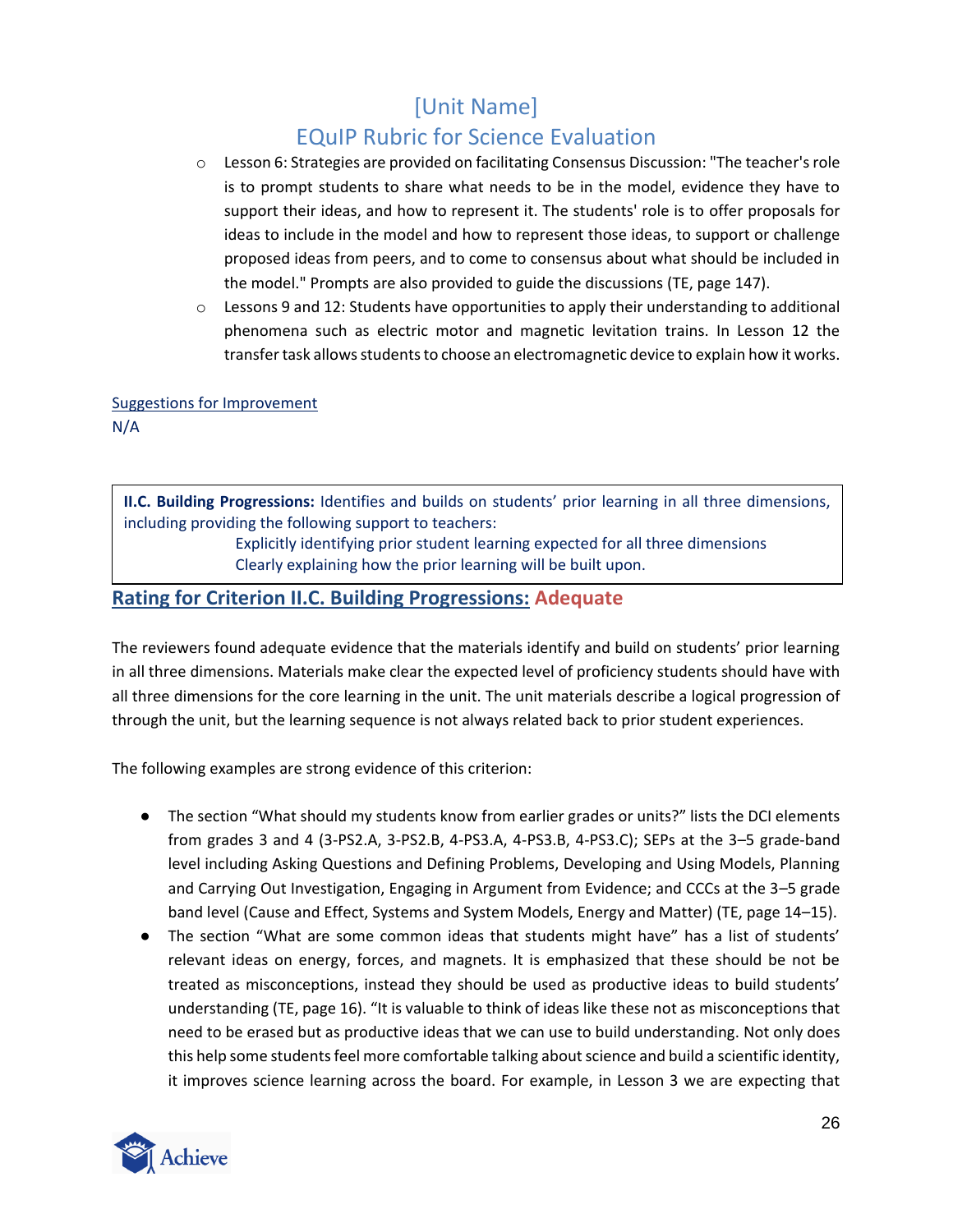## EQuIP Rubric for Science Evaluation

some students will suggest that energy transfers through air in the speaker system (see relevant idea 23 above). Regardless of if the idea is wrong or right, this is a well-informed idea based on our ideas about energy transfer from the Sound unit and from experience (we see that the wind can make things move and transfer energy, for example). Students who put forward this theory are transferring content knowledge and exercising scientific reasoning in a productive way."

- Each lesson has a section called "Where We Are Going and NOT Going". Information about what students should already know is provided. Advice is given to reinforce these ideas if students do not remember topics from the previous grades. An example of this is on page 66 of the Teacher Edition. "In OpenSciEd Unit 8.1 Why do things sometimes get damaged when they hit each other? (Broken Things) they reviewed and built on the idea that each force acts on one particular object and has both a strength and a direction (3-PS2.A). What they may not remember from previous grades is that electric, magnetic, and gravitational forces between a pair of objects do not require that the objects be in contact and that the strength of the forces between two magnets depends on their orientation relative to each other (3-PS2.B). Be prepared to reinforce this idea."
- Connections to the science ideas developed in previous OpenSciEd units are noted throughout the unit.
	- At the beginning of Lesson 1, page 39 (TE), students review what they remember about speakers. "Review the consensus model from OpenSciEd Unit 8.2 Sound. Focus on what students figured out about the speaker."
	- Students draw on prior experiences with writing arguments in Lesson 4 (TE, page 93). "Students should draw on their previous experience with argumentation and explanations to complete this task. Argumentation is a focal practice in OpenSciEd Unit 8.2, *How can a sound make something move?*
	- In Lesson 6, page 152 (TE), the teacher reminds students of prior learning. "Use the photo on the slide to remind students about the phenomenon of the windows and the sound from the truck from OpenSciEd Unit 8.2: Sound Waves."
- The teacher's guide provides prior learning expectations and additional guidance for the Disciplinary Core Ideas as outlined in the below examples.
	- In Lesson 1, the teacher reminds the students about balanced and unbalanced forces from the previous unit by asking them "we know that in order to change the motion of something, you have to apply unbalanced forces to it. What is pushing or pulling on the thing that is vibrating and making sound?" (TE, page 46) The teacher also summarizes students' discussion about making sense of the speaker by saying "when a hand hits a drum, it puts a force on a drum and the drum puts a force on the hand. When a phone collides with the ground, the ground puts a force on a phone and the phone puts a force on the ground. Both of these are examples of contact forces" (TE, page 48).
	- The teacher helps students build scientific vocabulary by using both everyday and scientific terms in Lesson 2. When students mention that something sticks to a magnet, the teacher elaborates by saying that the object is being pulled toward or pushed away. Later in the lesson the students begin to use the word force, attraction, and repulsion. "It

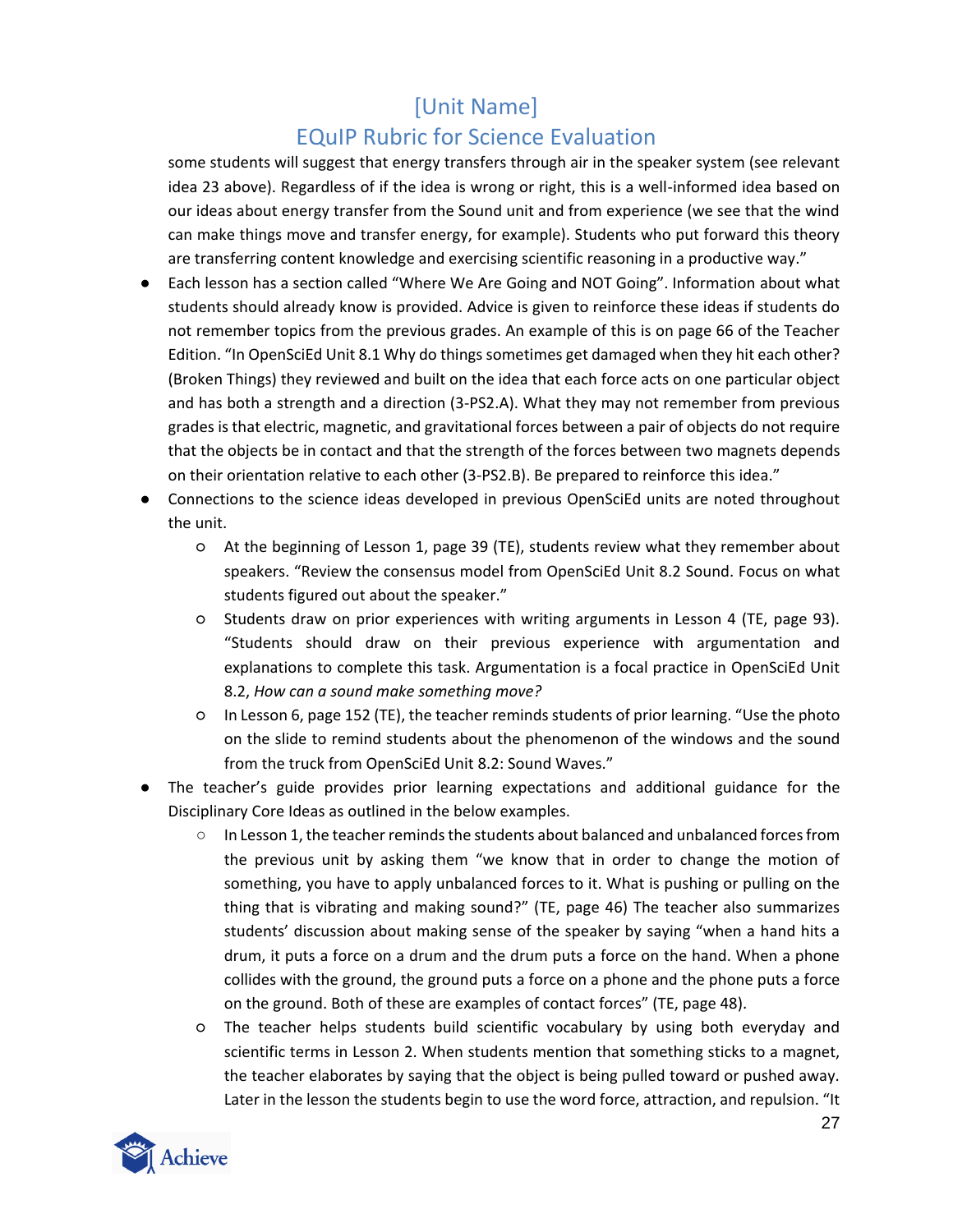## EQuIP Rubric for Science Evaluation

is important for students to spend time thinking about these forces using a hybrid of everyday and scientific language that will help them make conceptual connections between science and their experiences." Building Understandings discussions are important routine to help students build on DCIs as they discover scientific principles (TE, page 67).

- Prior learning expectations and additional guidance for the SEP are outlined in the following example.
	- Teachers are provided an explanation of how SEPs will be developed in several of the right-side comments. "Asking questions is a focal practice in this unit. In middle school, the NGSS specifies that as part of the development of this practice, students are expected to "frame a hypothesis based on observations and scientific principles," but only "when appropriate" (Appendix F, p. 5). These words are chosen carefully because asking questions, making predictions, and framing hypotheses are not the same thing. It is important to note the distinction between the types of predictions and questions students have been making up until now and the hypotheses they will write in this lesson. According to Appendix H of the NGSS, a hypothesis is an "idea that may contribute important new knowledge for the evaluation of a scientific theory" (p. 5). It is not simply the articulation of a pattern ("if this, then that"), but rather the articulation of a pattern that, if established, would lend support to a mechanistic model or explanation for a phenomenon." (TE, page 85)
	- This comment to teachers does not connect back to the prior student learning expected and expressed on page 15 (TE).
- Prior learning expectations and additional guidance for the CCC are outlined in the following example.
	- Examples of this are included in the right-side comments. "This is an opportunity to help students recognize the cause-and-effect relationship between putting the iron filings in a magnetic field (cause) and the orientation of the iron filings (effect) and consider the mechanistic how or why explanations for this relationship. Use the language of cause and effect introduced in earlier lessons to point this out in order to make clear that these tools are crosscutting. For example, say, when we sprinkle iron filings around a magnet then we will observe the iron filings align in patterns. How or why are the magnetic filings lining up that way? Look for students to talk about force pairs at this point. Some students may mention the magnetic field a mechanism." (TE, page 104) In this example students are observing patterns (an element from the 3-5 grade band) and using that pattern as a basis for developing a causal explanation (an element from the 6-8 grade band).
	- This comment to teachers does not connect to the list of student prior experience listed on page 15. (TE)

#### Suggestions for Improvement

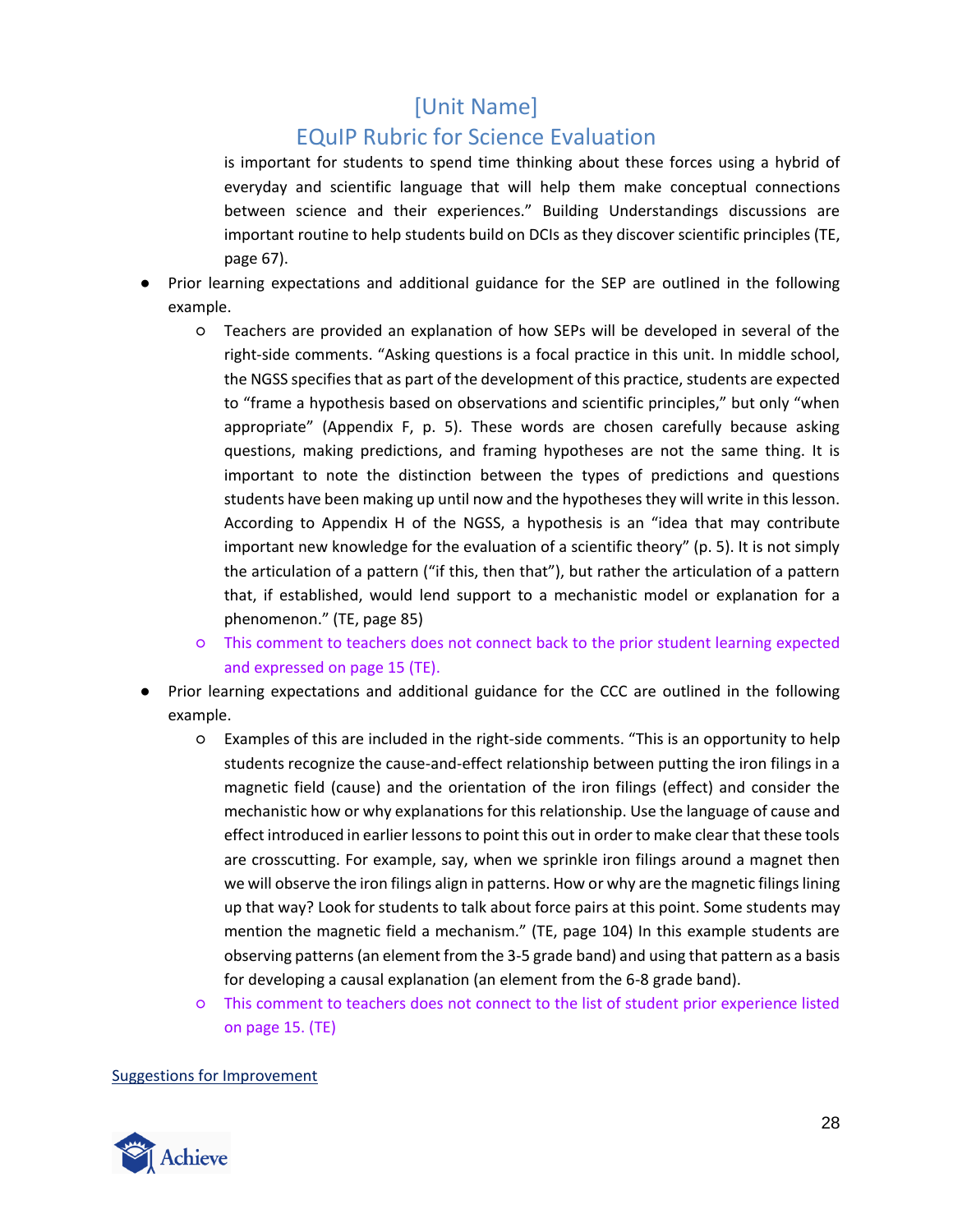In addition to listing prior experiences for the SEPs and CCCs on page 15 (TE), connect these in the appropriate places in the unit. Before explaining how the lesson progresses, remind teachers of the expected prior learning and provide suggestions for adaptation if students are above or below this level

**II.D. Scientific Accuracy:** Uses scientifically accurate and grade-appropriate scientific information, phenomena, and representations to support students' three-dimensional learning.

### **Rating for Criterion II.D. Scientific Accuracy: Extensive**

The reviewers found extensive evidence that the materials use scientifically accurate and gradeappropriate scientific information because all science ideas included in the materials are accurate and there is strong support for teachers to clarify potential alternate conceptions that they (or their students) may have.

- On page 16 (TE), there is a list of some ideas about energy, forces, and magnets that students of this age may have. The developers also express their thinking about dealing with these ideas. "It is valuable to think of ideas like these not as misconceptions that need to be erased but as productive ideas that we can use to build understanding. Not only does this help some students feel more comfortable talking about science and build a scientific identity, it improves science learning across the board. For example, in Lesson 3 we are expecting that some students will suggest that energy transfers through air in the speaker system (see relevant idea 23 above). Regardless of if the idea is wrong or right, this is a well-informed idea based on our ideas about energy transfer from the Sound unit and from experience (we see that the wind can make things move and transfer energy, for example). Students who put forward this theory are transferring content knowledge and exercising scientific reasoning in a productive way. Simply telling students that the energy does not transfer through the air in this case and explaining that energy transfers through a magnetic field is not as productive as investigating the inaccurate theory and building evidence against it that will help students construct a new, more accurate conceptual model for magnetism. So in this unit (Lesson 3), students spend time exploring the claim that energy is transferred between magnets through the air in order to build evidence for a more scientific conceptual model that includes invisible magnetic fields."
- Each lesson has a "Where we are going (and NOT going)" section which describes the background and how the lesson fits in the storyline.
- On page 25 (TE), the following guidance is provided: "If students are not accurately representing the magnetic field at this point, take note of what they are struggling with: Is it the direction? Is it that the magnetic field is only on the ends of the magnet, not all the way around? Then use the simulation on day 4 of this lesson to highlight for students these features of the magnetic field."

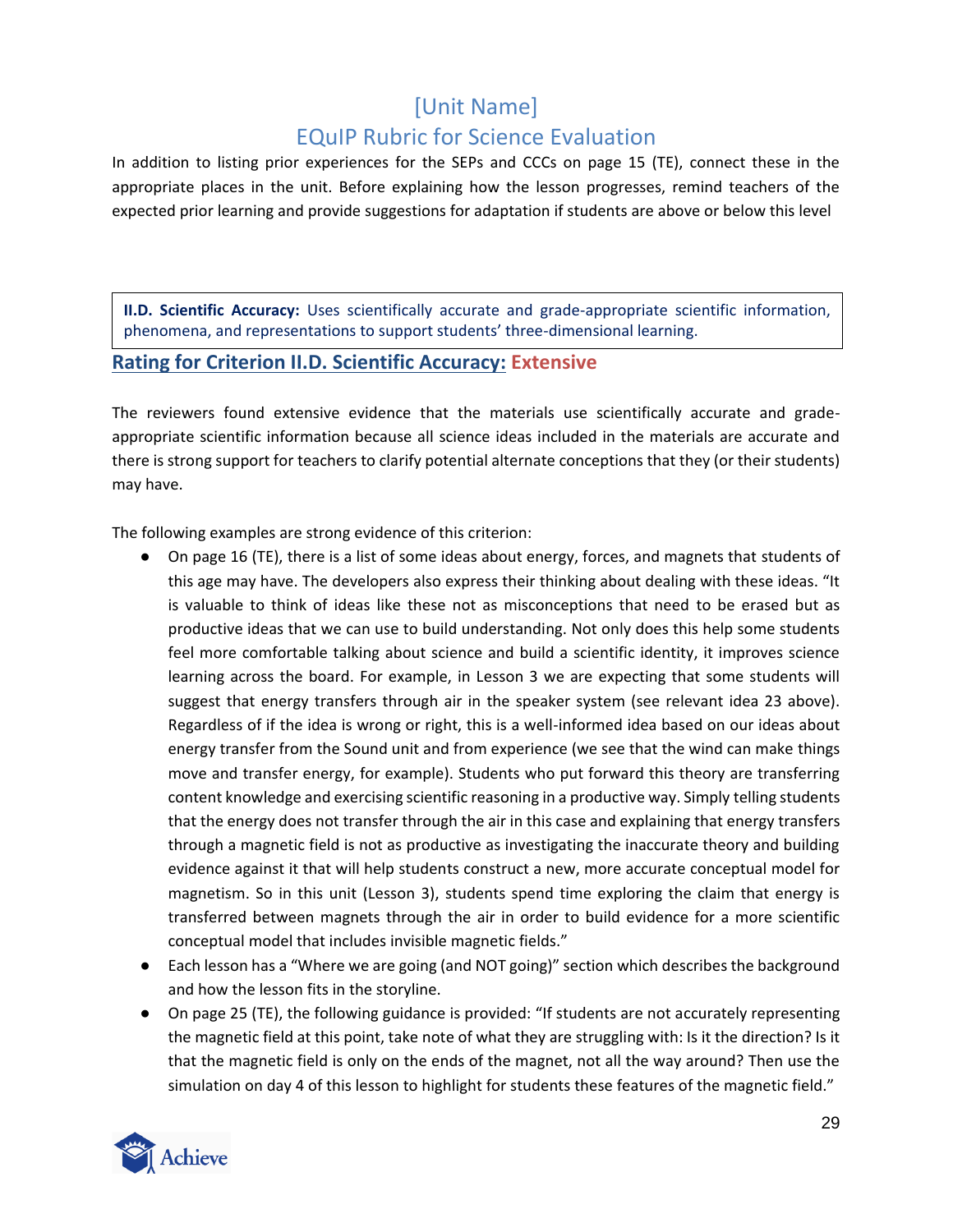## EQuIP Rubric for Science Evaluation

- Additional guidance is provided to make sure the teacher is careful with the choice of words and not to introduce misconception. For example, in Lesson 4 the teacher is reminded to "be careful when you discuss direction and the magnetic field. The field itself does not have direction. The field tells us about forces on other magnets or magnetic objects in the field, and those forces have a direction. Being careful with the way you phrase questions and discussions will help students construct a scientifically accurate conceptual model for magnetic fields" (TE, page 107).
- Safety Precautions are provided when students are conducting investigations about handling electronic devices, light bulbs, batteries (Lessons 2, 4, 8, and 11).
- "Additional Tips and Notes for Success" is also provided in Lesson 4. It is helpful to have photos to show the actual set up and ways to troubleshoot any issues that may arise (TE, page 125*–*126).

#### Suggestions for Improvement

N/A

**II.E. Differentiated Instruction:** Provides guidance for teachers to support differentiated instruction by including:

Appropriate reading, writing, listening, and/or speaking alternatives (e.g., translations, picture support, graphic organizers, etc.) for students who are English language learners, have special needs, or read well below the grade level.

Extra support (e.g., phenomena, representations, tasks) for students who are struggling to meet the targeted expectations.

Extensions for students with high interest or who have already met the performance expectations to develop deeper understanding of the practices, disciplinary core ideas, and crosscutting concepts.

### **Rating for Criterion II.E. Differentiated Instruction: Extensive**

The reviewers found extensive evidence that the materials provide guidance for teachers to support differentiated instruction. There are a variety of strategies with examples and guidance for the use of that support to help students in the sense-making process, especially for language learners. Extra support is provided throughout the lesson for students who are struggling to meet performance expectations with guidance on how to determine their understanding at that point in the lesson and how the suggested support will help students demonstrate progress towards understanding the PEs.

- The Equity callouts give strategies for addressing the needs of specific populations.
	- In Lesson 1, suggestions are provided for students with special needs. "If students lightly touch the speaker, they can feel the vibrations. This could be particularly powerful for students who are visually or hearing impaired" (TE, page 40). The strategy of color coding

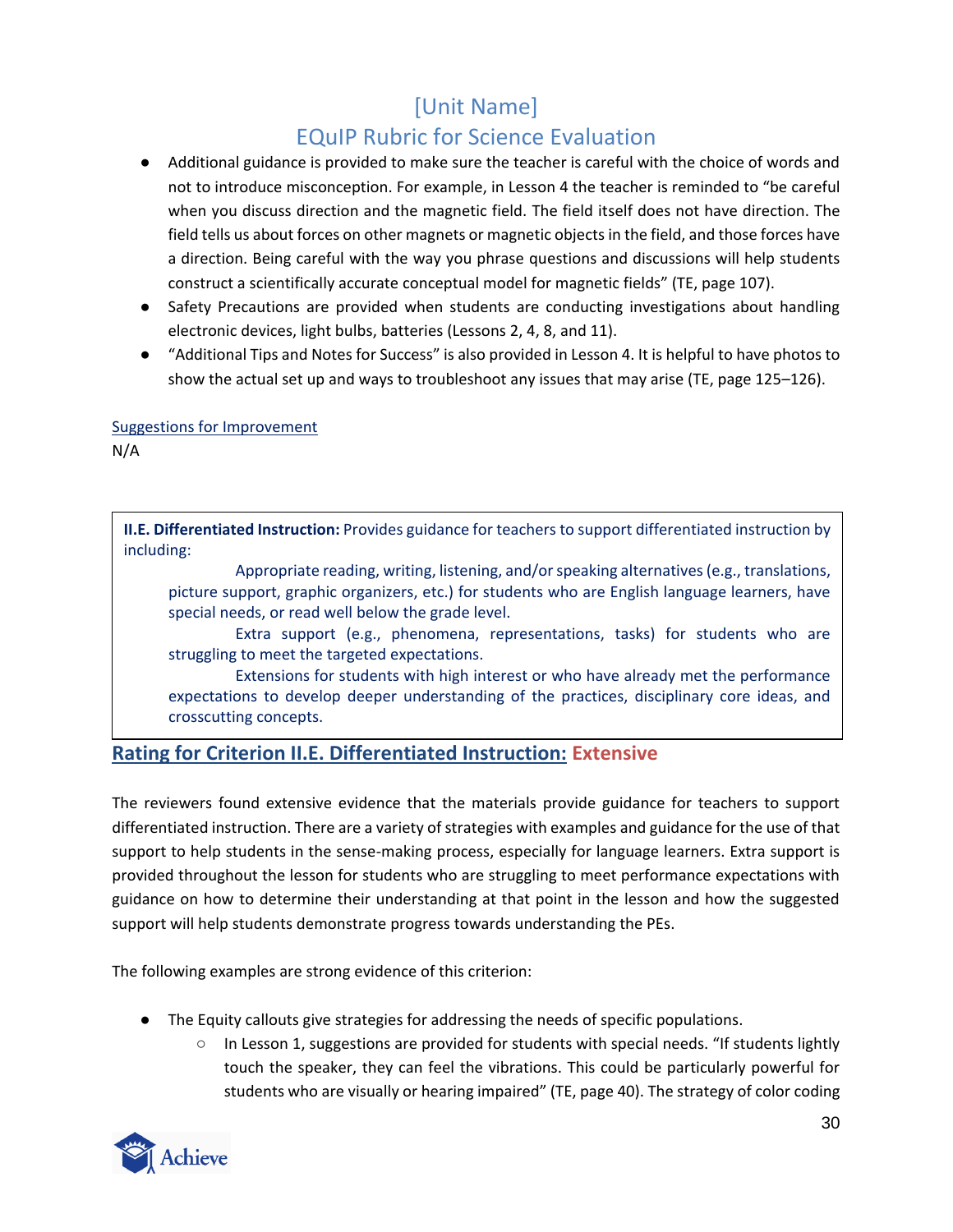## EQuIP Rubric for Science Evaluation

the model is introduced, with an alternate strategy of letter or number coding for color blind students: "Although color coding is a useful way to quickly reference the parts of the model, letter and number coding helps ensure accessibility for any students who may be color-blind" (TE, page 49).

- Specific suggestions are provided for students who are language learners:
	- Lesson 1 provides teachers with this guidance: "Have students jot down some ideas in their notebooks after their partner talk and before sharing out. This can be particularly supportive for emergent multilingual students" (TE, 50).
	- In Lesson 2, the teacher helps students build scientific vocabulary by using both everyday and scientific terms. When talking about push and pull, teacher is suggested to use hand gestures to mime a push and pull. "This is particularly important for emergent multilingual students, but will benefit all students" (TE, page 67).
	- Vocabulary development for all students is emphasized through the unit. "It can be very helpful for all students, and particularly emergent multilinguals, to break down compound words like electromagnet. Ask students to reason about the first part of the word by asking, what does "electro" sound like? What other words have you heard that sound like that? Students will probably say "electricity." Encourage students to consider and suggest cognate words in other languages as well, such as electricidad (Spanish), électricité (French), elektrichestvo (Russian transliteration), or Elektrizität (German). Then summarize the idea of putting both words together, "electricity" and "magnet", to make a single compound word that indicates that this is a different kind of magnet than a permanent magnet in that it needs electricity in order to become a magnet (cause and effect)" (Lesson 3, page 85, TE).
	- The section called "Developing Scientific Language" in the Teacher Handbook (pages 51*–* 52) provides detailed guidance on how to support scientific language development especially for language learners.
- Suggestions are provided for struggling learners:
	- Lesson 3: If students struggle to connect a claim to evidence, they can work in groups to develop a consensus explanation, share as gallery walk and leave feedback on sticky notes. The teacher can also pair students strategically by ability (TE, page 91).
	- Some support is provided for students who read below grade-level. For example:
		- Close reading scaffolds are included and can be used with any reading selection.
		- By working with a group in the jigsaw activity (page 214, TE), students who struggle with the reading material have other students to help process the material.
- Alternate activities allow teachers to make decisions based on their students' interests and level of understanding.
	- Alternative activities for the speaker dissection are provided in Lesson 1, page 40 (TE). "There are three options for observations in this activity: (1) Dissect a speaker in real time,

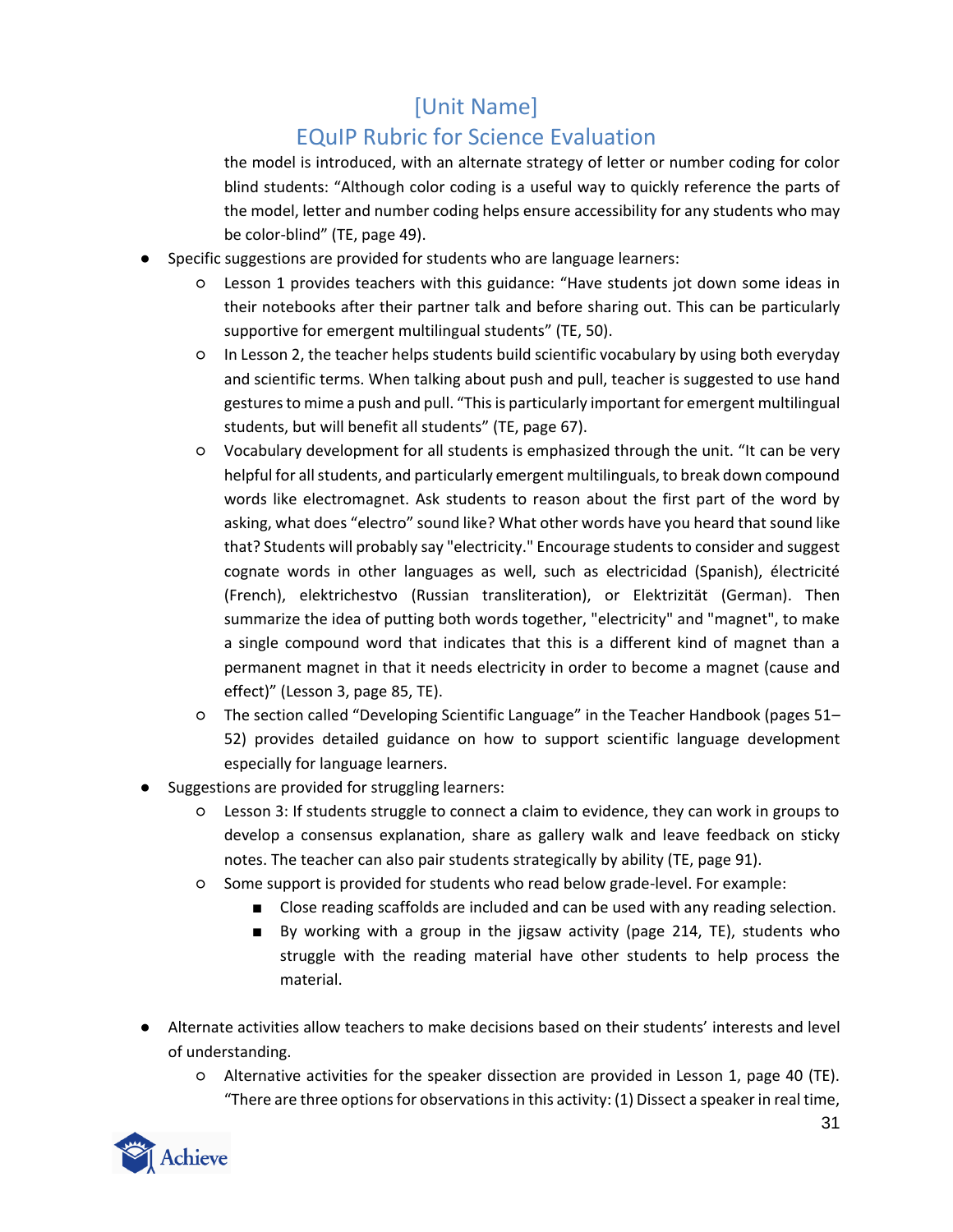## EQuIP Rubric for Science Evaluation

(2) use a previously dissected speaker, or (3) use a video of a speaker dissection."

- Another alternate activity is provided in Lesson 4, page 101 (TE): "This activity is a teacher demonstration, but if you have extra time and supplies, you may choose to do this as an investigation with small groups of students."
- In Lesson 8, page 176 (TE), an alternate activity is described: "If your materials are limited or you are struggling to get the three whole-class investigations to work using the equipment you have, you may use the three videos available. This is not ideal since doing the demonstrations will provide students first-hand evidence for these phenomena.
- A Teacher Reference is provided to guide in describing enrichment activities and extensions for students who have a high level of interest or prior knowledge (page 199, TE). Suggestions for extensions include:
	- A suggestion in Lesson 4 is that students who are curious about different kinds of magnets can research other kinds of magnets (ferromagnets, paramagnets, permanent magnets, electromagnets, etc.) and put together a "magnetic zoo" poster to share with the class. An optional home reading activity is also provided.
	- In Lesson 9, students who are interested in learning more about electric current are offered an extension activity. There is guidance for teachers on how to offer additional learning with "Electricity extension opportunity" for Lesson 8*–*12. For example, in Lesson 8 there is a handout "What is electric current?" that offers home learning for students to explore more about electrons and complete a PhET computer interactive (TE, page 199).
	- The Teacher Reference on page 199 (TE) provides guidance for enrichment activities for students who are above grade level proficiency:
		- A reading assignment, "What is Electric Current?" provides an extension that develops the elements of the DCI (Lesson 8, TE).
		- An extension designed to further develop the SEP of Planning and Carrying Out Investigations is provided in Lesson 10. "Consider asking these students to design an additional experiment as home learning to answer the following question: When we change the distance between two charged objects, do the electrical forces get stronger?" These students have to turn in a hypothesis, a set of procedures, a list of materials, and a prediction about the results (TE, page 199).
		- Ideas for expanding on the CCC of Cause and Effect are provided in Lesson 11: "For students who have met and exceeded the performance expectation, ask them to include what they have learned about electron motion in a wire in the Cause-effect chain; they can modify the handout to add more boxes to the chain of cause and effect" (TE, page 249).
		- More information about this enrichment pathway is given in the sections called "Additional Guidance" in Lessons 8*–*12 (See examples on pages 215 and 230).

Suggestions for Improvement

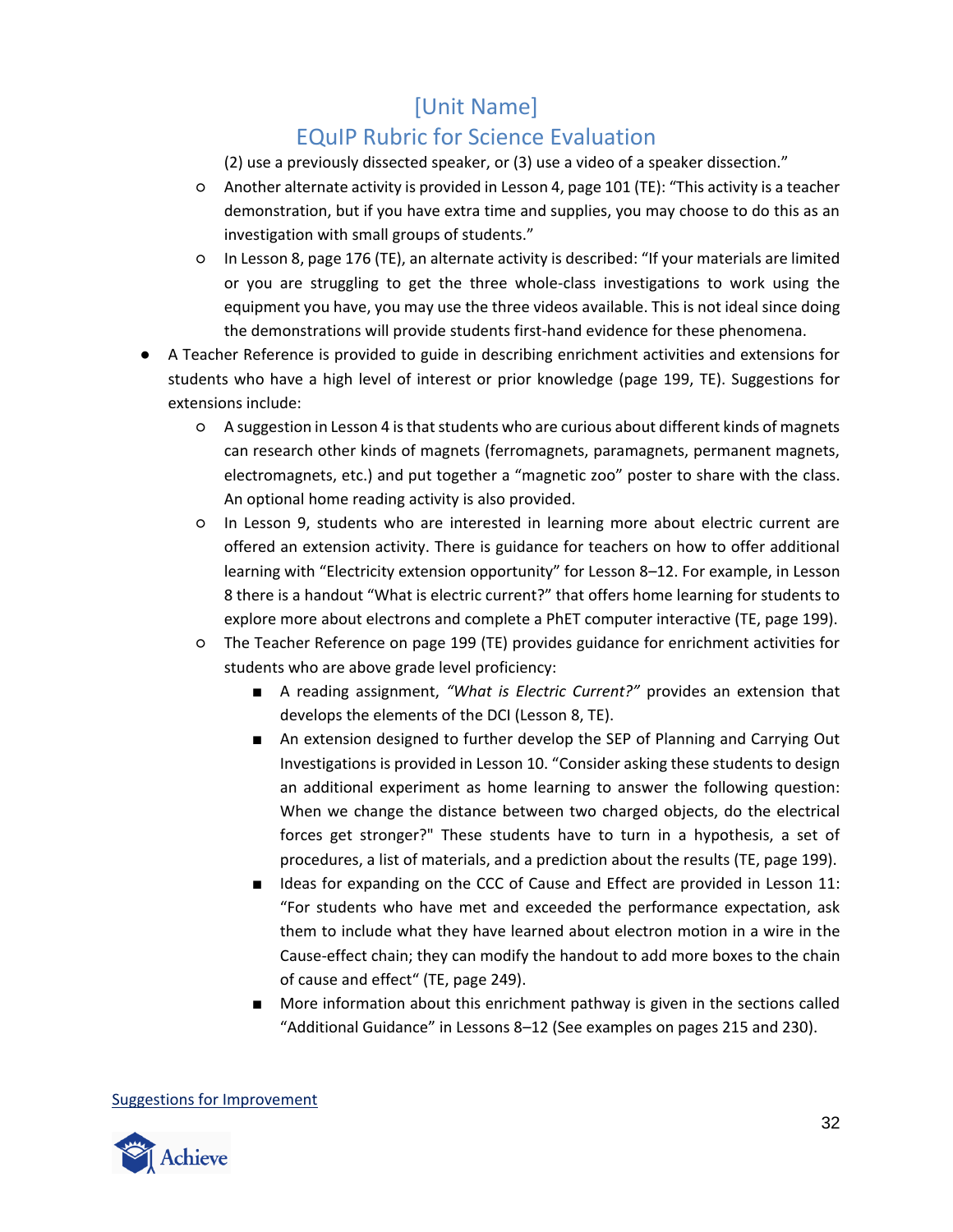● Consider providing reading alternatives.

**II.F. Teacher Support for Unit Coherence:** Supports teachers in facilitating coherent student learning experiences over time by:

Providing strategies for linking student engagement across lessons (e.g. cultivating new student questions at the end of a lesson in a way that leads to future lessons, helping students connect related problems and phenomena across lessons, etc.).

Providing strategies for ensuring student sense-making and/or problem-solving is linked to learning in all three dimensions.

### **Rating for Criterion II.F. Teacher Support for Unit Coherence: Extensive**

The reviewers found extensive evidence that the materials support teachers in facilitating coherent student learning experiences over time. In all lessons, students make progress towards elements of each dimension that help the student also make progress on the questions connected to the phenomena. There is also guidance to help students connect phenomena and questions across lessons.

- The use of a Driving Question Board provides a structure for students to ask new questions or revise existing questions:
	- $\circ$  In Lesson 1, 4, 6, and 9, student questions or prior experiences with the phenomenon create a need for the students to engage throughout the materials. The Driving Question Board (DQB) provides a structured support for teachers to draw out these connections from students and use these connections to motivate student learning. Students take stock of questions on the DQB and add new questions. For example, in Lesson 4, students work in groups to write down one or two new questions they have about magnetic fields during their investigations. Students share and categorize their new questions on the DQB. The questions are used to guide the next investigation (TE, page 106). Students also revise questions on DQB. For example, in Lesson 9, students have questions about increasing the strength of the forces in the magnetic field. The teacher guides the students to go back to the DQB to revisit those questions using a round robin structure. Students revise an existing question or come up with a new one (TE, Page 215).
	- $\circ$  The teacher points out gaps in the current understanding in Lesson 4. For example, "from this lesson we know what a magnetic field looks like around one magnet, but this system doesn't look like our speaker system...Our speakers have a permanent magnet and an electromagnet, both of which have magnetic fields. So we aren't getting the full picture." This creates a need to discover more and motivate their learning (TE, page 119).
	- Lesson 10 and 11 are investigations based on the questions students generated from Lesson 9. For example, students figure out they need to quantify forces in Lesson 10, look

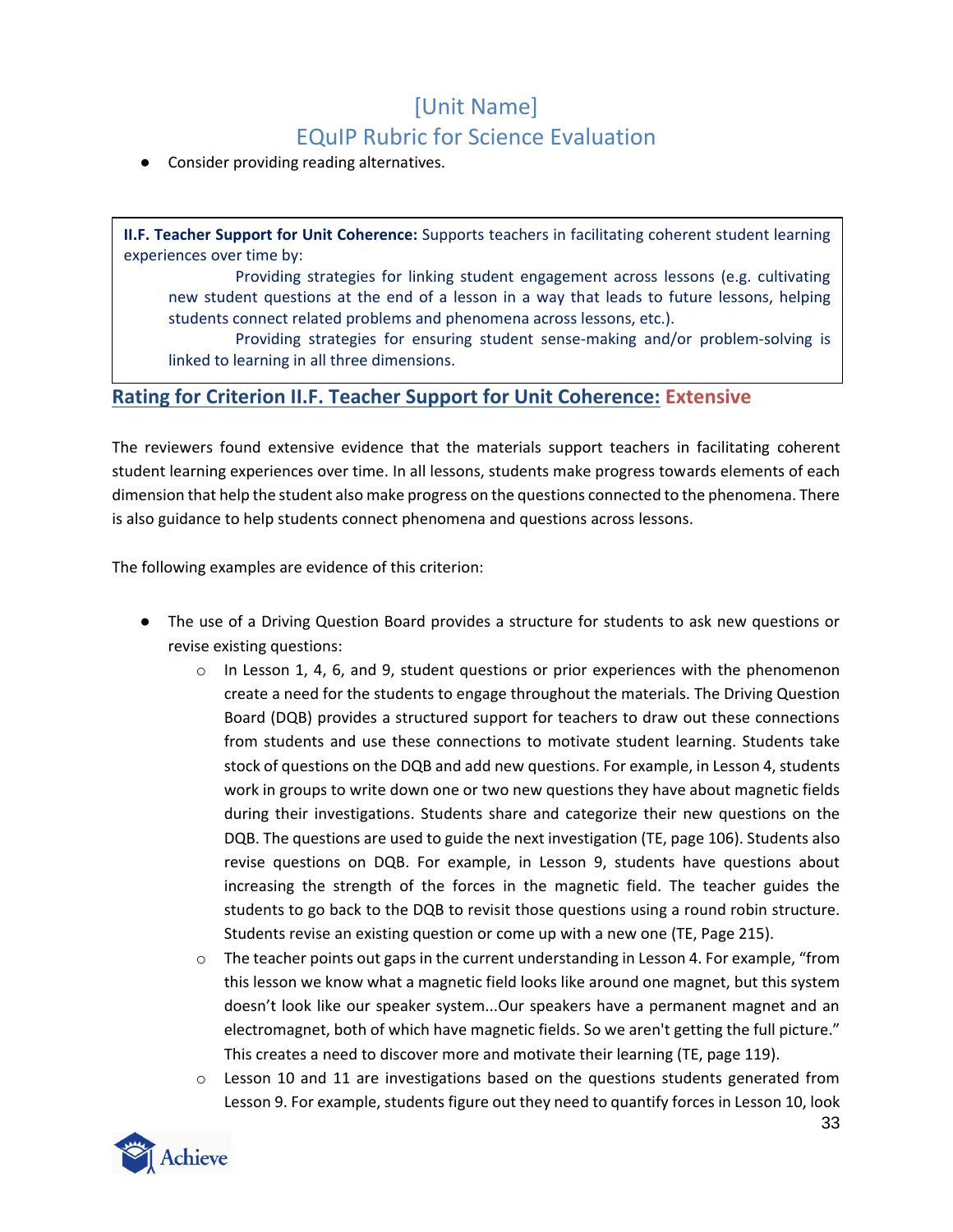## EQuIP Rubric for Science Evaluation

for questions on the DQB about distance, and revise the questions (TE, page 223). In Lesson 10, students go back to the questions they compile in Lesson 9 about the strength of magnetic forces (TE, page 239).

- The lessons in the unit are ordered in a way that motivates the need to find out more.
	- $\circ$  After Lesson 5, students realize the investigations so far don't explain what happens to the magnetic field in real life when magnets are brought closer and further apart. They need to find something else that is changing in the field when they bring two real magnets together. They make a prediction based on cause-effect thinking that leads them to the next investigation (TE, page 137).
	- $\circ$  Students evaluate their group model to see what additional information is needed to figure out how a speaker works. This motivates students for Lesson 7 and 8 to learn more about the source of energy and what causes the flipping orientation in the speaker (Lesson 6, TE, page 146).
	- $\circ$  In Lesson 2, to motivate further investigation of the coil, students write down ideas they can do to cause the coil to interact with the magnet on an exit slip. Students ideas were used to lead to the next day's activity (TE, page 72).
	- $\circ$  In Lesson 3, to motivate students to investigate the space around a magnet, the teacher says "We figured out that there is energy transfer between two magnets even when the space is completely empty of matter. That is weird. It's not like what we saw in the Sound unit at all! There are forces and energy transfer in completely empty space. What could be happening in the space between the magnets when they push each other away if energy is not transferring through air? Talk with a partner about what else could be happening and how we might be able to collect evidence to help us understand what is going on in that space between two magnets" (TE, page 91).
	- $\circ$  Students identify gaps in what they know by putting question marks on parts of the consensus model that they need to find out more about. The teacher asks, "what else do we need to know in order to explain the speaker?" (TE, Lesson 6, page 150).
	- $\circ$  In Lesson 6, students brainstorm ideas about "what changes we need to make this system of two magnets to get the effect we would expect if energy transfers" on an exit slip. Students also need to use cause-and-effect language to articulate their ideas (TE, page 152).
- The cause-effect relationship is used to help students make sense of phenomena throughout the unit. For example, in Lesson 1, students use the structure "when we...we observe…" to generate questions; in Lesson 2 students use "when we...we will observe" to make predictions; in Lesson 3 students frame hypotheses using the frame "if...then; when we...we will observe…" (TE, page 53) In Lesson 6 students continue to use the cause-and-effect relationship to identify what they need to investigate about energy in a magnetic field. "What do I need to do with those magnets, a cause, to get energy to transfer into them?" (Teacher Edition, page 153). This is a strong example showing how students are using the Crosscutting Concept thinking to connect their learning and guide their questions.

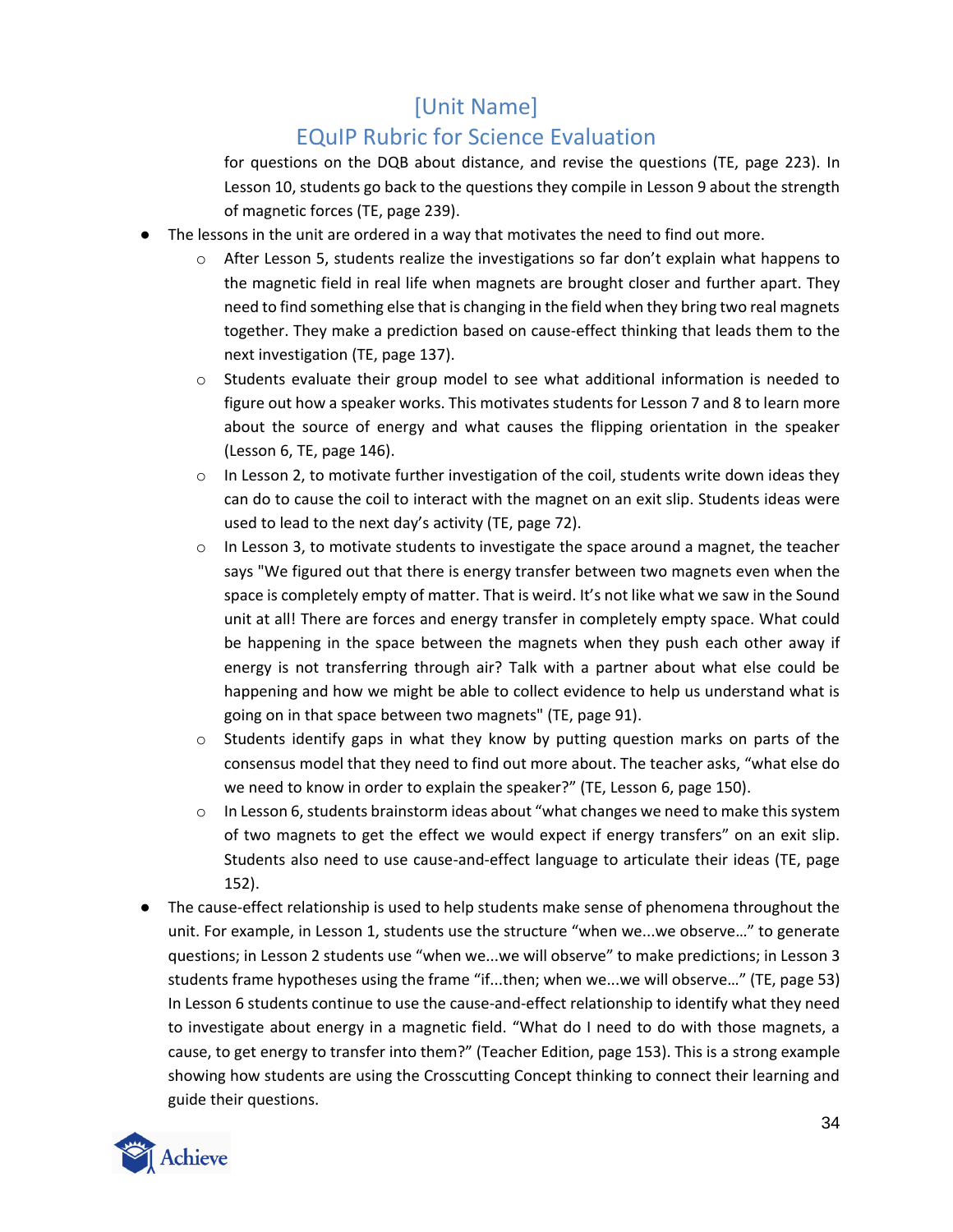## EQuIP Rubric for Science Evaluation

- The Progress Tracker (referenced in Lessons 1, 2, 4, 6, and 9) provides opportunities for students to independently record what they figure out and reflect their learning in their notebook and then collaboratively as a class with the class level entries reflect class-level learning.
- The Teacher Handbook is a valuable resource that goes over the elements of the five routines: Anchoring Phenomenon Routine, Navigation Routine, Investigation Routine, Putting Pieces Together Routine, and Problematizing Routine. There are supports for how to use the Driving Question Board with routines and support for using the anchoring phenomenon.

#### Suggestions for Improvement

**II.G. Scaffolded differentiation over time:** Provides supports to help students engage in the practices as needed and gradually adjusts supports over time so that students are increasingly responsible for making sense of phenomena and/or designing solutions to problems.

### **Rating for Criterion II.G. Scaffolded Differentiation Over Time: Adequate**

The reviewers found adequate evidence that the materials support teachers in helping students engage in the practices as needed and gradually adjust supports over time. Supports are provided for all students to engage in the SEPs in ways that not only integrate the other two dimensions, but also explicitly build an understanding and proficiency in the SEP elements over the course of the unit.

Evidence for this rating includes:

- The unit presents a strong example of how the SEP of Planning and Carrying Investigation is scaffolded over time and how the students gradually have more independence designing their own investigations.
	- $\circ$  In Lesson 3, students plan and conduct an investigation through two whole-class investigations. The class develops a consensus hypothesis together and collects evidence as they observe the teacher's demonstration. In Lesson 7, students now have the opportunity to develop their hypotheses in small groups and come up with their plan to test their prediction (TE, page 164). Students are also reminded about their experience in ELA to use an argument template to make a claim followed by supporting evidence and reasoning, counterclaims or rebuttals, and a conclusion. Additional open-ended prompts are also provided (TE, page 167). In Lesson 11, each group investigates a different factor that affects the strengths of magnetic forces between two magnets. Each group designs their own investigation, presents their findings on a poster, and records patterns and feedback for other groups during the gallery walk.
- Supports are provided to engage in the SEP of Asking Questions to build student proficiency in this practice.

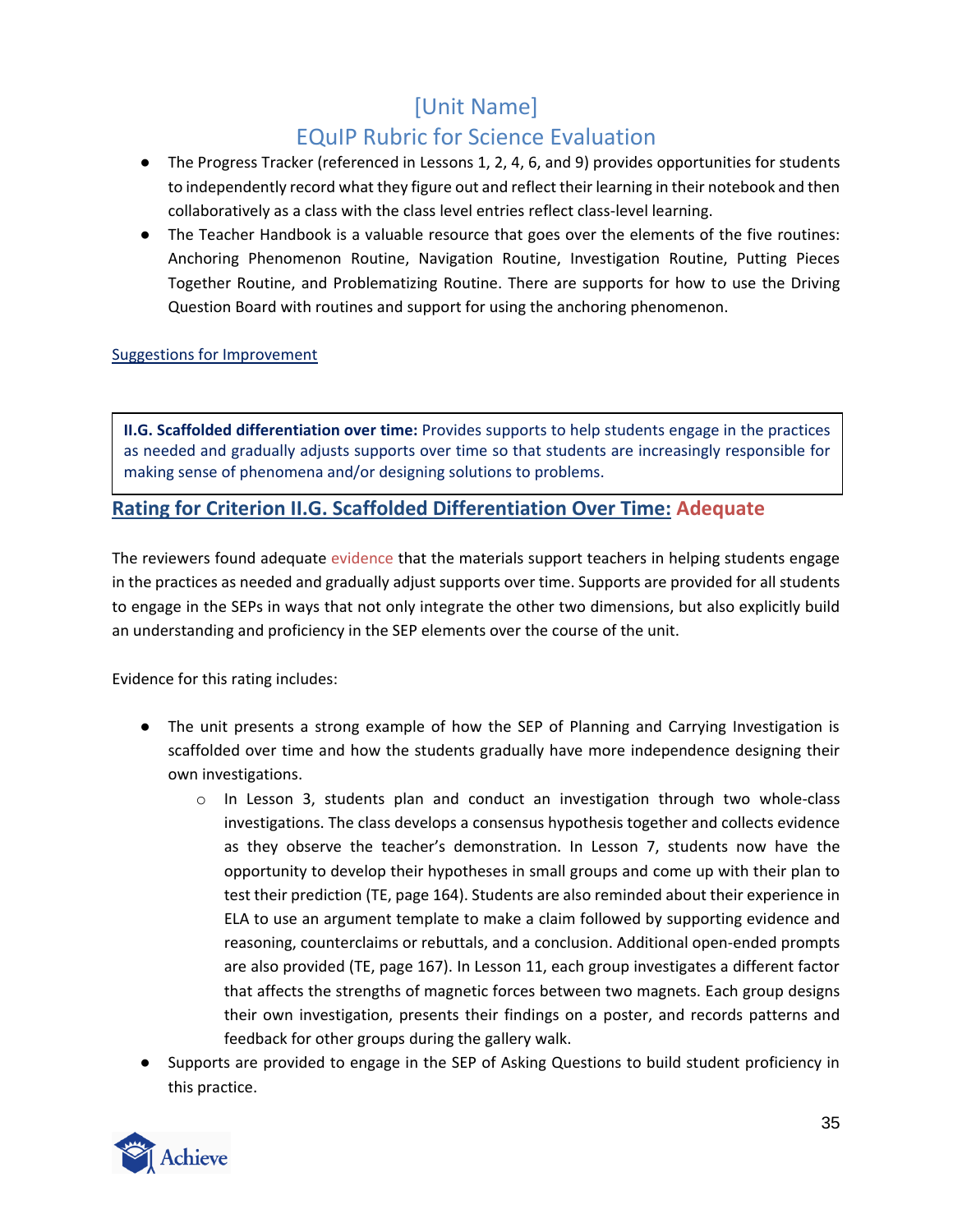- o In Lesson 1, students generate questions about the phenomenon.
- o Questions are improved by using cause and effect frames.
- $\circ$  Student determine which questions are testable and can be used as a basis for an investigation.

#### Suggestions for Improvement

Consider having students be increasingly responsible to making sense of phenomena. For example, do not provide scaffolds at the end of the unit or advise teachers to only use a scaffold if needed after giving the students the opportunity to engage in sensemaking by themselves.

### **Overall Category II Score (0, 1, 2, 3): 3**

**Unit Scoring Guide – Category II**

#### **Criteria A‐G:**

- **3:** At least adequate evidence for all criteria in the category; extensive evidence for at least two criteria
- **2:** Some evidence for all criteria in the category and adequate evidence for at least five criteria, including A

**1:** Adequate evidence for at least three criteria in the category

**0:** Adequate evidence for no more than two criteria in the category

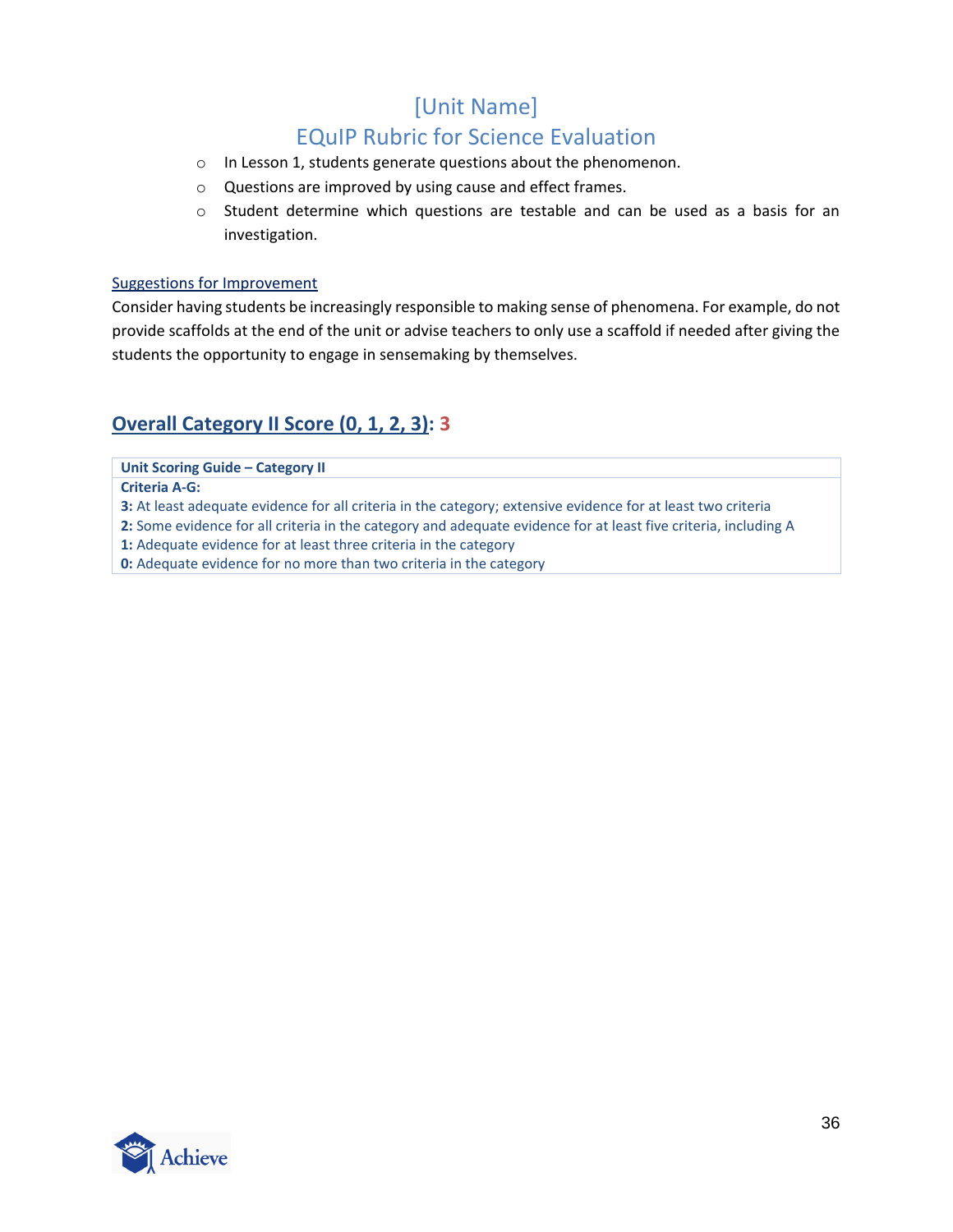## <span id="page-36-0"></span>**Category III. Monitoring NGSS Student Progress**

Score: 3 **Criteria A***–***F:**

*3: At least adequate evidence for all criteria in the category; extensive evidence for at least one criterion*

*2: Some evidence for all criteria in the category and adequate evidence for at least five criteria, including A*

*1: Adequate evidence for at least three criteria in the category*

*0: Adequate evidence for no more than two criteria in the category*

**III.A. Monitoring 3D student performances:** Elicits direct, observable evidence of three-dimensional learning; students are using practices with core ideas and crosscutting concepts to make sense of phenomena and/or to design solutions.

### **Rating for Criterion III.A. Monitoring 3D Student Performances: Extensive**

The reviewers found extensive evidence that the materials elicit direct, observable evidence of students using practices with core ideas and crosscutting concepts to make sense of phenomena. Formative assessments are embedded as part of learning throughout the unit and students are provided with opportunities to engage in three-dimensional learning performances that require students to use grade appropriate elements of each of the three dimensions in service of making sense of phenomenon.

- The majority of the scenarios are rich, based on specific, real-world, puzzling events or instances, and require grade-appropriate three-dimensional performances to address.
	- Summative assessments in Lessons 6 and 12 have scenarios that are specific and realworld and encourage students to engage in sensemaking. For example, in Lesson 6, students are asked to explain how a doorbell works. Similar to trying to understand how the common object of a speaker works is trying to understand how the common object of a doorbell works.
- There are multiple varied opportunities for students to visibly demonstrate their understanding and ability to use grade-appropriate elements of the SEPs.
	- After completing an investigation, students develop an explanation to explain how changing the distance between the cart and the magnets affects the energy transferred from the magnetic field (Lesson 7, page 166, TE).
	- Students have opportunities to demonstrate their understanding through CER style writing (Lesson 3) and modeling (Lesson 6).
- There are multiple varied opportunities for students to visibly demonstrate their understanding and ability to use grade-appropriate elements of the CCCs.
	- There are several strategies to help students organize cause-effect thinking. For example, students use CCC sentence frames throughout the unit to support making predictions
	- and to support the development of questions that can be used as a basis for an investigation.

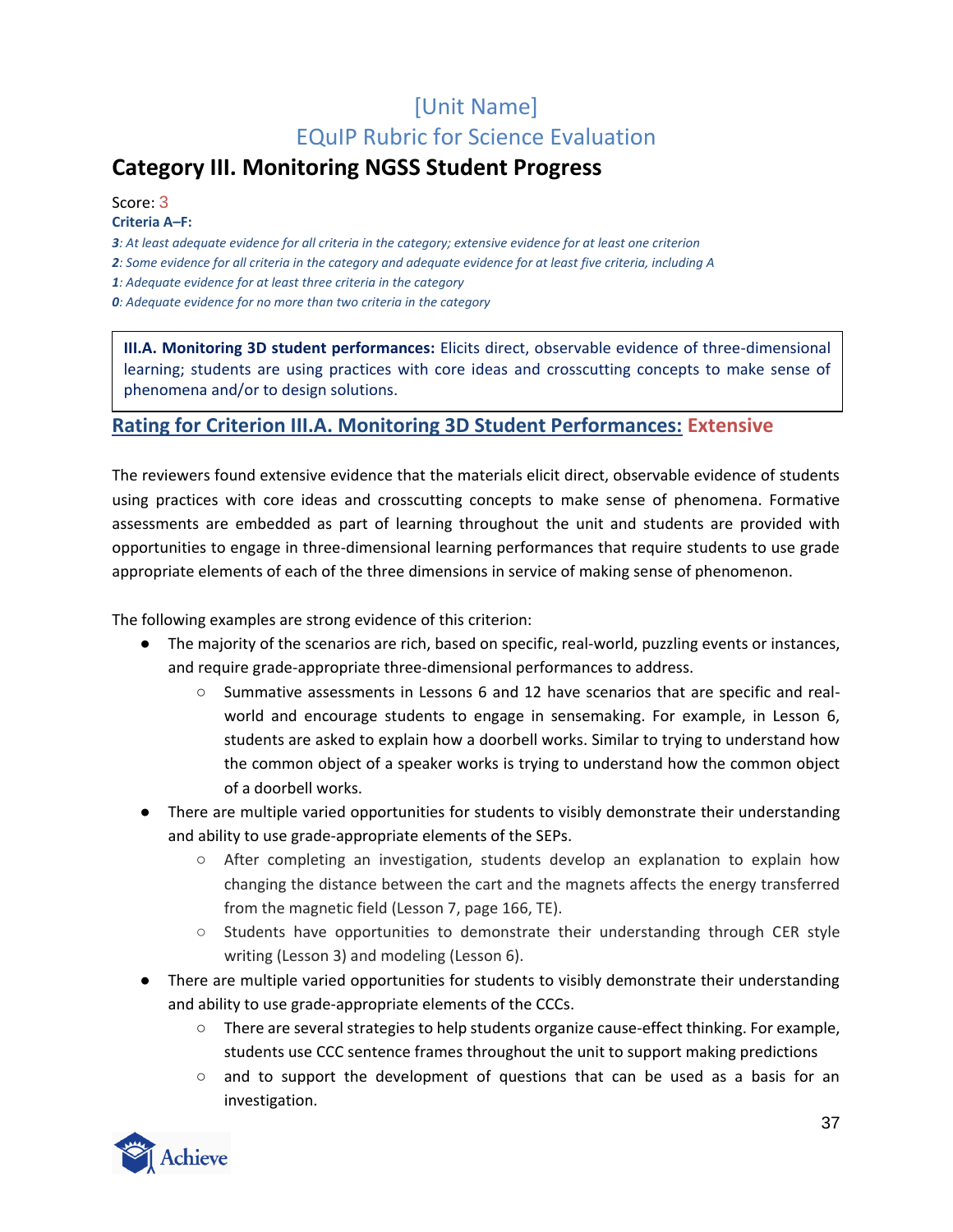- Students try to identify which type of objects interact with a magnet in Lesson 2. The teacher "walks around the classroom during the investigation and asks students if they notice any patterns and what additional information they need to see patterns in their data" (TE, page 68). In a Building Understandings discussion, students determine that the patterns noticed during the interactions between magnets (effect) are the result of forces (cause).
- In Lesson 4, the teacher assesses students' understanding of patterns by reading student responses in their notebook. Students use patterns in their data to describe patterns of the compass needles. If students are struggling to explain how they use patterns to help them figure out the magnetic field, additional scaffold and suggestions for intervention are provided for the teacher. (TE, page 111).
- Students figure out how a doorbell works in Lesson 6. "In the first row of the table below, write a hypothesis that describes the cause-effect relationship you would expect if there was no magnet in the doorbell, just metal like iron. In the second row, write a hypothesis that describes the cause-effect relationship you would expect if there was a magnet in the doorbell." Students are showing whether they understand how permanent magnet creates a force and how an electromagnet works. (Teacher Guide, 155)
- The teacher evaluates students' ability to obtain scientific information and cause-andeffect relationships using a class checklist to determine whether students are meeting these scientific practices and crosscutting concepts. It is recommended to not display the checklist publicly, rather it is a tool for students to monitor and record their assessment. (TE, page 29)
- There are multiple varied opportunities for students to visibly demonstrate their understanding and ability to use grade-appropriate elements of the DCIs.
	- Students express their understanding of the magnetic field through group discussion, selfreflection, argumentative writing, and modeling.
- Tasks regularly require students to use all three dimensions together to sense-make and the vast majority of tasks are focused on sense-making (in contrast to representing or communicating previously learned material without applying it to a phenomenon or problem). Tasks do this by requiring student reasoning: to connect their existing understanding and abilities (assumed, based on the target of the assessment) to new information (provided by the scenario or previous investigations) to construct new understanding of the scenario presented—and thus demonstrate knowledge-in-use
	- $\circ$  The summative midpoint assessment in Lesson 6 (Figuring out the doorbell) requires students to transfer their knowledge to a new setting. They apply what they have learned about the speaker to describe how a doorbell works.
- Formative tasks are multi-dimensional:
	- In Lesson 4 pages 103*–*104, students develop an explanation of the distribution of iron filings around a magnet. Teacher prompts ask students to consider the pattern and the cause of the pattern.

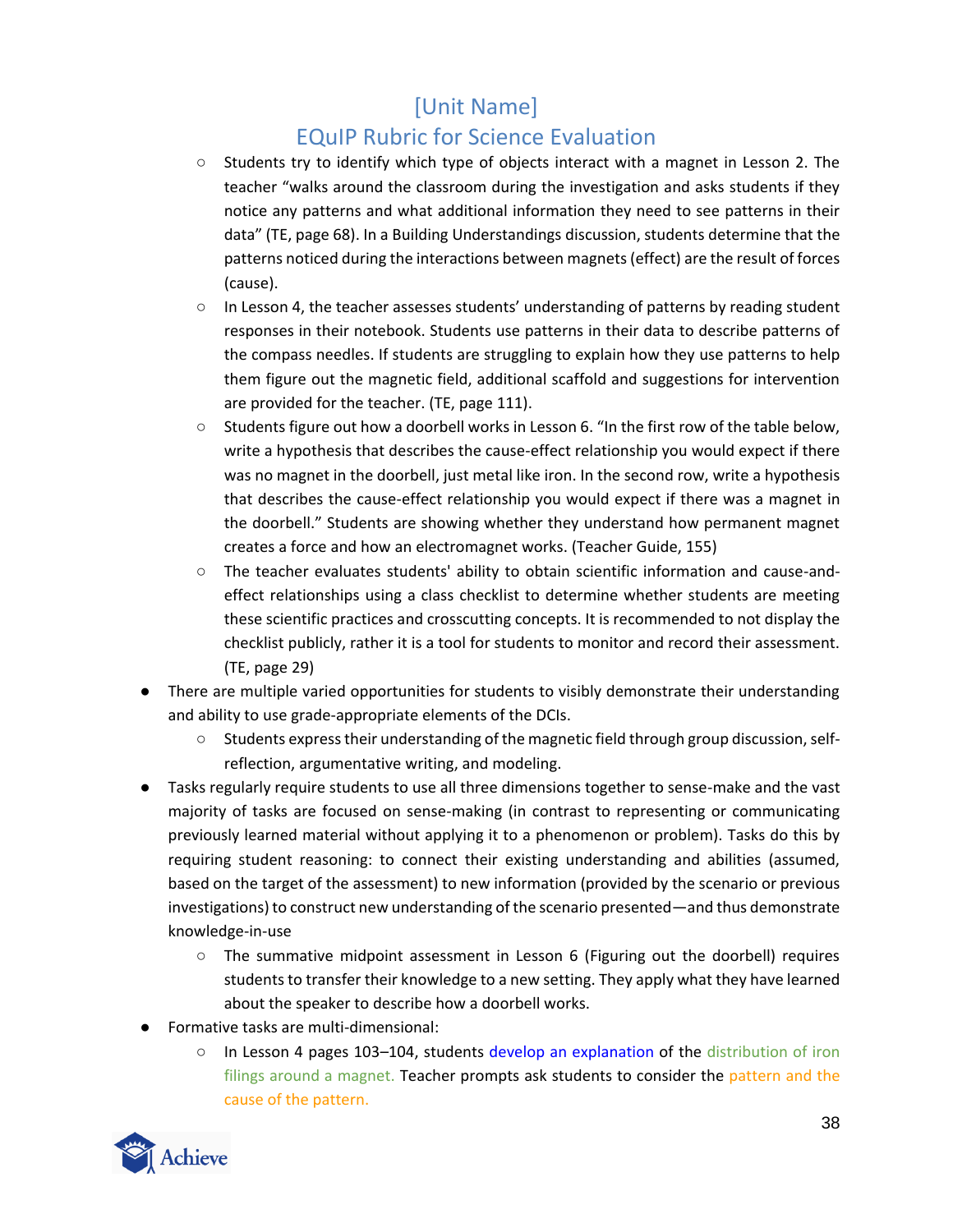## EQuIP Rubric for Science Evaluation

- Construct a scientific explanation based on valid and reliable evidence obtained from sources (including the students' own experiments) and the assumption that theories and laws that describe the natural world operate today as they did in the past and will continue to do so in the future.
- Forces that act at a distance (electric, magnetic, and gravitational) can be explained by fields that extend through space and can be mapped by their effect on a test object (a charged object, or a ball, respectively).
- Patterns can be used to identify cause-and-effect relationships
- In Lesson 7, page 166, students develop an explanation of the results of an investigation. They use the patterns observed in their data and the data of classmates to trace the transfer of energy in the system.
	- Construct a scientific explanation based on valid and reliable evidence obtained from sources (including the students' own experiments) and the assumption that theories and laws that describe the natural world operate today as they did in the past and will continue to do so in the future.
	- Graphs, charts, and images can be used to identify patterns in data.
	- When two objects interact, each one exerts a force on the other that can cause energy to be transferred to or from the object.
- Tasks use a variety of ways for students to express their understanding of the science ideas:
	- Class discussions such as Building Understanding Discussions and Consensus Discussions
	- Individual efforts involving drawing and writing Exit Tickets
	- Individual writing in Progress Tracker.

#### Suggestions for Improvement

● Consider providing more examples of student work to show different ways of demonstrating student ways of thinking.

**III.B. Formative:** Embeds formative assessment processes throughout that evaluate student learning to inform instruction.

### **Rating for Criterion III.B. Formative: Extensive**

The reviewers found extensive evidence that the materials embed formative assessment processes throughout that evaluate student learning and inform instruction. The Teacher Edition includes explicit, frequent, and varied support for formative assessment processes and attends to equity by providing support for different learners. Teachers are provided strategies for adjusting instruction based on formative assessment results. Formative assessments take varied forms, and are frequently built directly into instructional sequences. Assessments reflect grade appropriate DCIs, SEPS and CCCs.

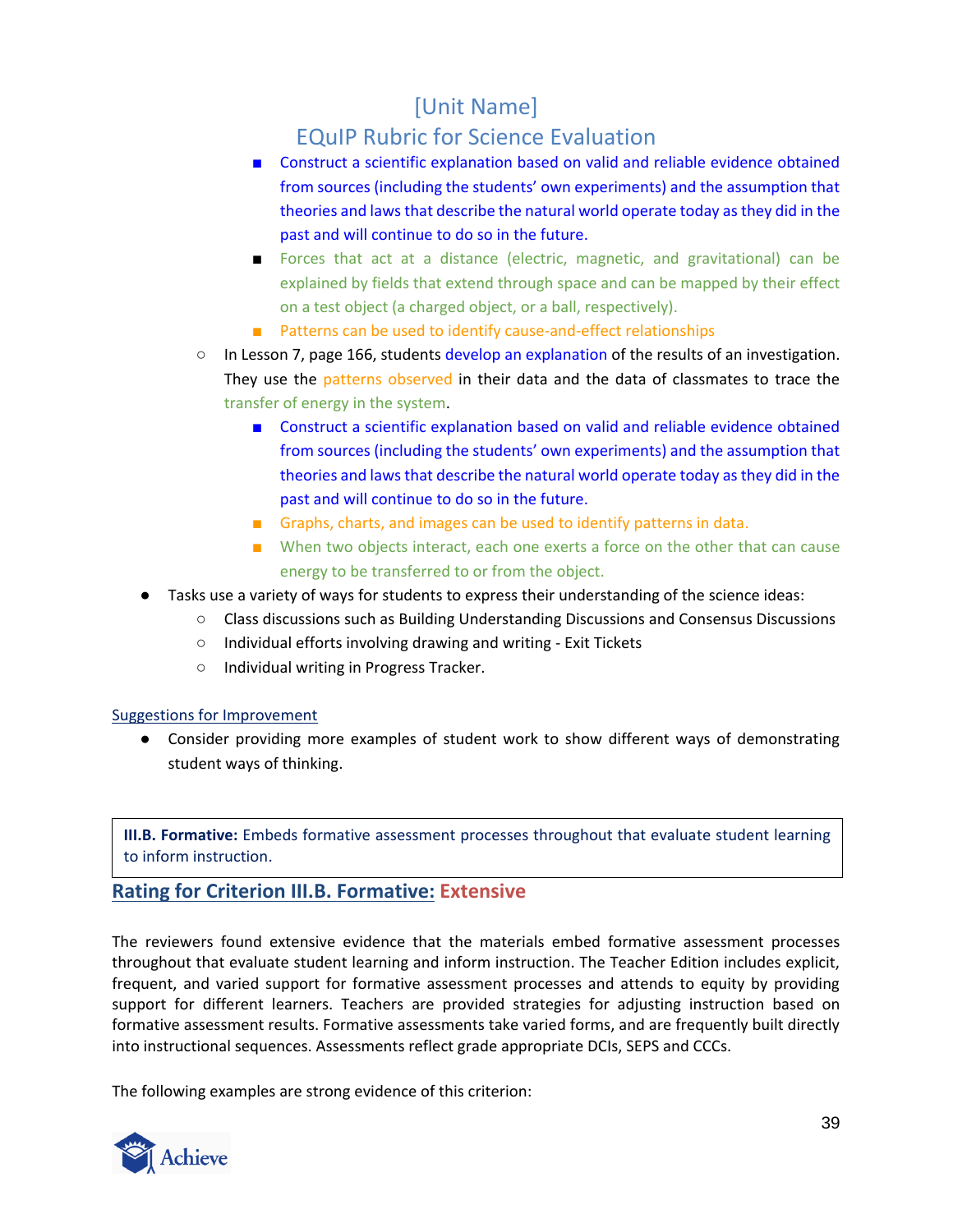- The Assessment System Overview provides a detailed outline of the purpose of each assessment in the unit (Teacher's Edition pages 18–31). The overview shows where opportunities for formative assessment occur, what to look for is student responses, and what to do with the results of the formative assessment.
- The unit contains multiple formative assessment tasks designed to assess multiple dimensions. Some examples are listed below:
	- The Progress Tracker can be used to keep track of student learning throughout the unit. It is suggested that teachers can use the tracker to formatively assess individual student progress, and that it should not be graded.
	- There are embedded formative assessment opportunities for every lesson that are highlighted in the Assessment System Overview (TE, pages 18–31).
		- In Lesson 7 (described on page 20, TE) students develop a hypothesis for the investigation and then develop investigation plans. Students use their understanding of how cause and effect relationships can be used to make a prediction and then how the prediction can be used to develop a hypothesis. In developing the investigation plan, students use their understanding of independent, dependent, and control variables. Teacher are given guidance on what to look for in student work and what feedback to give to students.
	- Exit tickets are used as formative assessment opportunities throughout the unit. For example, in Lesson 2, the teacher uses the exit ticket to determine students' understanding of using cause-effect relationships to justify their claim. Intervention and additional guidance are also suggested.
- Guidance is provided to teachers regarding how these formative assessments could be utilized to adjust instruction. Some examples include:
	- The teacher listens to students' predictions about what will happen when the coil of wire is connected to the battery (Lesson 2, page 74, TE). If many students think vibration is moving through the wire, the teacher uses this opportunity to frame the discussion around two competing explanations with a T-Chart. Additional guidance is given about what investigation the students can do to verify the alternative explanation. A Building Understanding Discussion occurs after students have investigated the coil and the magnet in Lesson 2. Teachers are given guidance for what to do if students need an additional activity to build the understanding of directionality (page 23). "Consider using the following kinesthetic activity to reinforce the idea of directionality. Have students stand in pairs facing each other. Each pair should choose which student will be the coil connected to the battery and which student will be the magnet. Then ask students to hold up their arms straight toward one another with their hands almost touching and imagine what would happen if they pulled on each other (if you feel comfortable asking your students to gently pull on each other, do so). Did they move toward each other or away? Is this indicative of attraction or repulsion? Do the same exercise for students pushing on

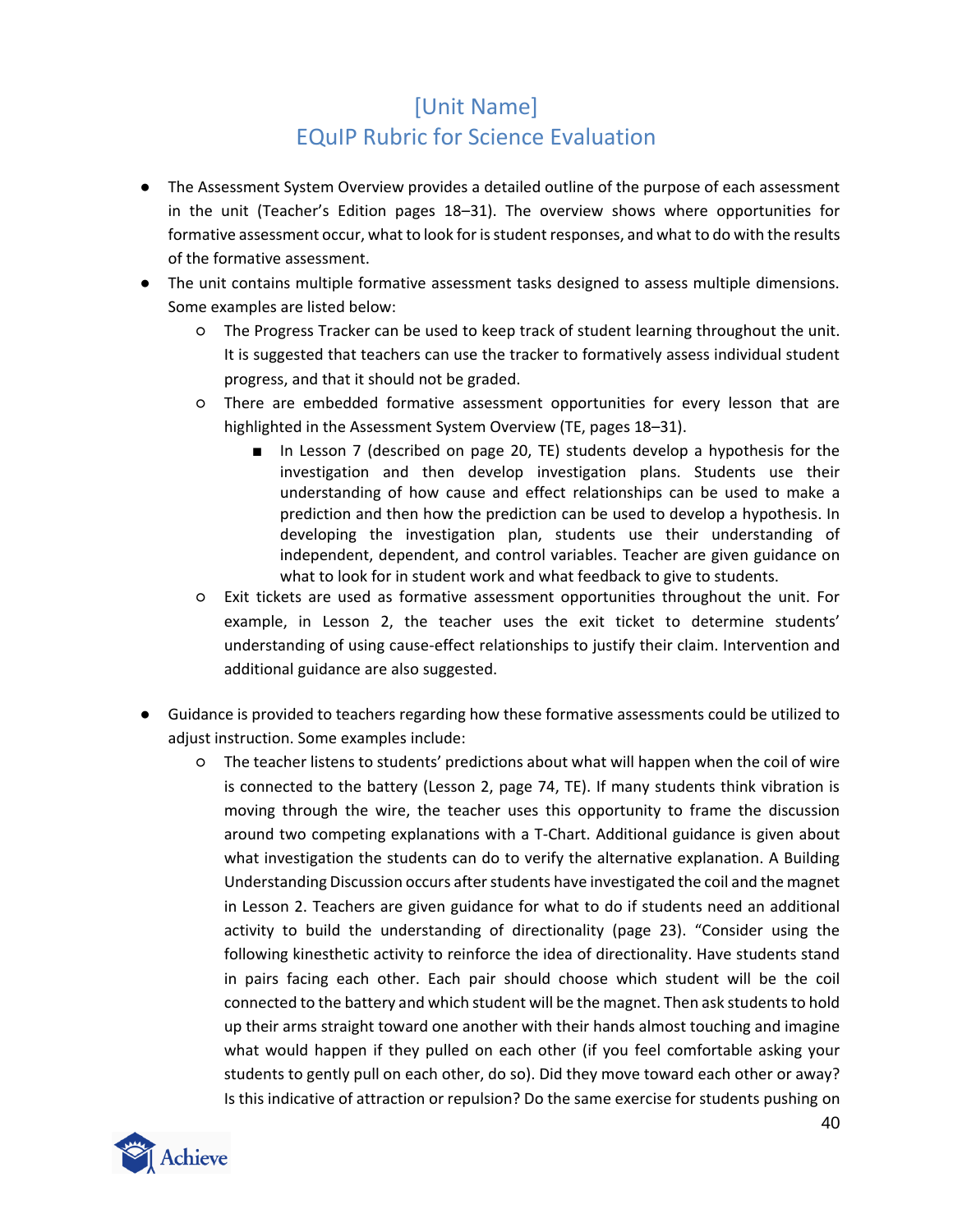## EQuIP Rubric for Science Evaluation

each other. Finish by discussing with students how this model works well as an analogy to the wire and magnet system (pushes and pulls bringing things apart and together) and how the model falls short (contact forces versus forces at a distance)."

○ Students revise their questions using Cause and Effect sentence frames in Lesson 9 (page 207, TE). Teachers are provided with information about assisting students who are struggling with this task. The suggestions for assistance do not bring the students to a grade level use of the CCC.

#### Suggestions for Improvement N/A

**III.C. Scoring guidance:** Includes aligned rubrics and scoring guidelines that provide guidance for interpreting student performance along the three dimensions to support teachers in (a) planning instruction and (b) providing ongoing feedback to students.

### **Rating for Criterion III.C. Scoring Guidance: Adequate**

The reviewers found adequate evidence of included rubrics and scoring guidelines that help the teachers interpret student performance for all three dimensions. Assessment targets—for all dimensions being assessed—are clearly stated and incorporated into the scoring guidance. Guidance is provided for teachers to interpret student progress toward the targeted three-dimensional learning performances. Major assessment opportunities, including exit tickets, major formative assessment opportunities, and all summative assessments include scoring guidance for teachers and students.

The following examples are evidence of this criterion:

- The materials include a key for the summative assessment after Lesson 6 (pages 155*–*158). Information about assigning point values to the answers is given.
- In Lesson 9, a three-dimensional rubric for the model is provided (Teacher Guide, page 217).
- A scoring guide and sample responses are provided for the summative transfer task (TE, Lesson 12, page 261).
- The Lesson-by-Lesson Assessment Opportunities table (pages 22*–*31) and Assessment Opportunity call-outs within the lessons (e.g., lesson 1, page 53) often include guidance on what to look/listen for and what to do for all three dimensions.

### Suggestions for Improvement

- Consider clearly incorporating assessment targets into the scoring guidance for all dimensions being assessed and their use together.
- Consider including a range of student responses and interpretation guidance to support score interpretation. Examples are provided (such as in Lesson 6, TE page 156). For open response

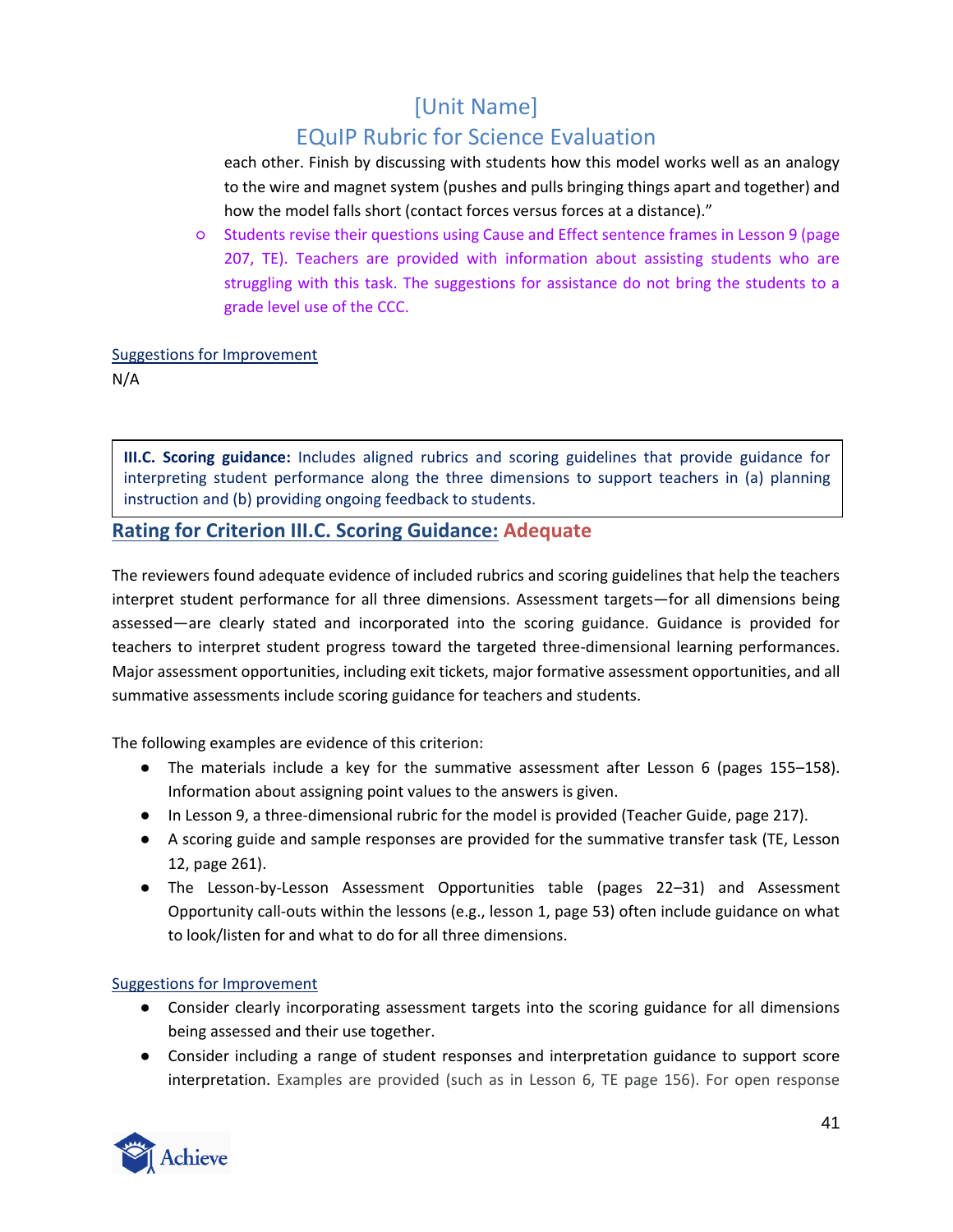questions, it is helpful to have a scoring rubric with sample student responses for each rating category (emerging, developing, proficient, excelling). A rubric is provided to evaluate student generated models that have been revised several times in Lesson 9, page 217. Consider showing examples of student work to help teachers determine the difference between the categories of "Missing", "Developing", and "Mastered."

**III.D. Unbiased tasks/items:** Assesses student proficiency using methods, vocabulary, representations, and examples that are accessible and unbiased for all students.

### **Rating for Criterion III.D. Unbiased Task/Items: Adequate**

The reviewers found adequate evidence that the materials assess student proficiency using accessible and unbiased methods, vocabulary, representations, and examples because the materials use developmentally appropriate text, provide tasks that do not assume all students know culturally-specific knowledge and use a variety of modalities to collect information from students. Vocabulary used throughout the unit is appropriate.

- Vocabulary (science and non-science) is grade-level appropriate and the amount of text in tasks/items is grade appropriate.
	- The developers provide an overview of their philosophy on the development of science vocabulary on pages 51*–*52 of the Teacher Handbook. "Once ALL students have developed a conceptual understanding of an idea in a lesson, introducing a relevant scientific term as a shorthand way to reference that idea makes complete sense. It is simply a matter of timing and where we want them focusing their intellectual work."
	- Guidance is provided to the teacher in regard to instructional strategies to assist students who may struggle with vocabulary. "Continue to encourage students to use both everyday and scientific vocabulary by asking questions to probe their ideas. For example, if a student says that something sticks to a magnet or is attracted to a magnet, ask the student, are you saying that the object is being pulled toward the magnet or the object is being pushed away from it?" (Lesson 2, page 68, TE).
	- The student handouts are grade-appropriate and accessible for all students.
	- Text is used to reinforce ideas and to provide extensions of learning (Magnetic Levitation Trains). However, the reading level of some texts is below grade level.
- Although activities throughout the unit capitalize on the knowledge that students bring to the classroom, the assessment materials may not require students to make connections to their lives beyond the classroom.
	- Throughout the lessons, students are provided with opportunities to express their own

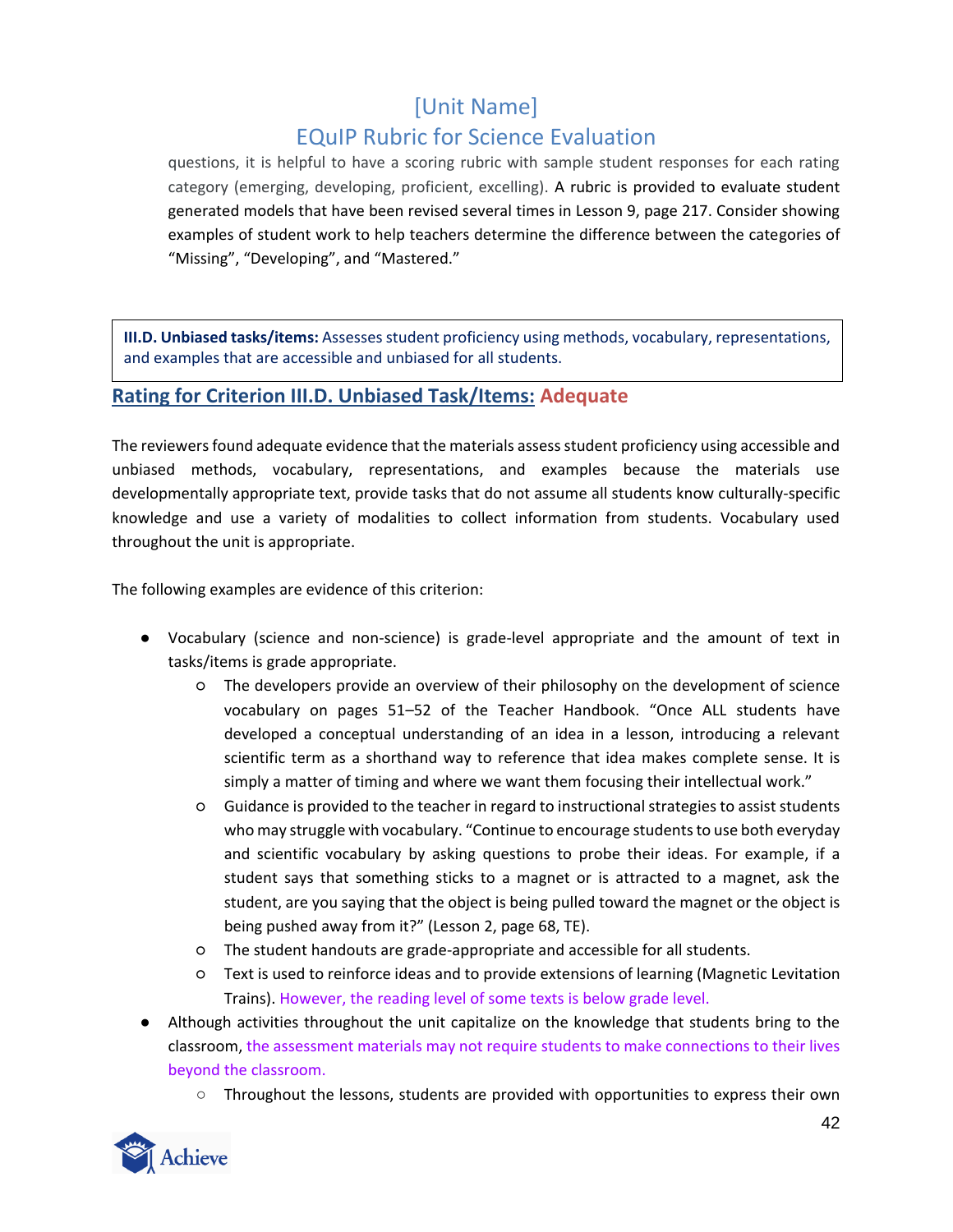## EQuIP Rubric for Science Evaluation

ideas and bring their experiences to the rest of the class. Students are encouraged to share home learning experiences (exploring the magnet at home, magnet in another language, researching an electromagnetic device with a family member or a librarian)

- These real-life experiences are not routinely used as scenarios in the assessments.
- Students express their understanding of science ideas in a variety of ways:
	- Partner talk, small group discussions and whole class discussions
	- Individual and group production of models, using pictures and words
	- More formal written explanations and other demonstrations of student understanding.

#### Suggestions for Improvement

- Consider linking scenarios in the assessment materials to students experiences outside the classroom.
- Although the formative assessment tasks allow students to express their ideas in multiple modalities, the summative assessments have students use only words and pictures to express their understanding. Consider allowing additional modalities for the summative assessments.

**III.E. Coherent Assessment system:** Includes pre-, formative, summative, and self-assessment measures that assess three-dimensional learning.

### **Rating for Criterion III.E. Coherent Assessment System: Extensive**

The reviewers found extensive evidence that the materials include pre-, formative, summative, and selfassessment measures that assess three-dimensional learning. There are multiple assessment opportunities that allow all students to demonstrate their understanding of the same learning goals in a variety of ways.

- The materials include an Assessment System Overview, which provides a detailed outline of the various assessments and which includes the purpose of the assessment and what to look for in student responses (Teacher's Edition pages 18–31).
- Pre-Assessments
	- The materials discuss how to use the student responses in Lesson 1 as an informal preassessment (page 18, TE). "The student work in lesson 1 available for assessment should be considered a pre-assessment. It is an opportunity to learn where students are coming in and what ideas they have that you can build on in this unit. The more ideas in your classroom the better. Specifically, look for students' initial understanding of modeling, asking questions, systems and systems models, and cause & effect." The student work referenced includes initial models and questions for the DQB.

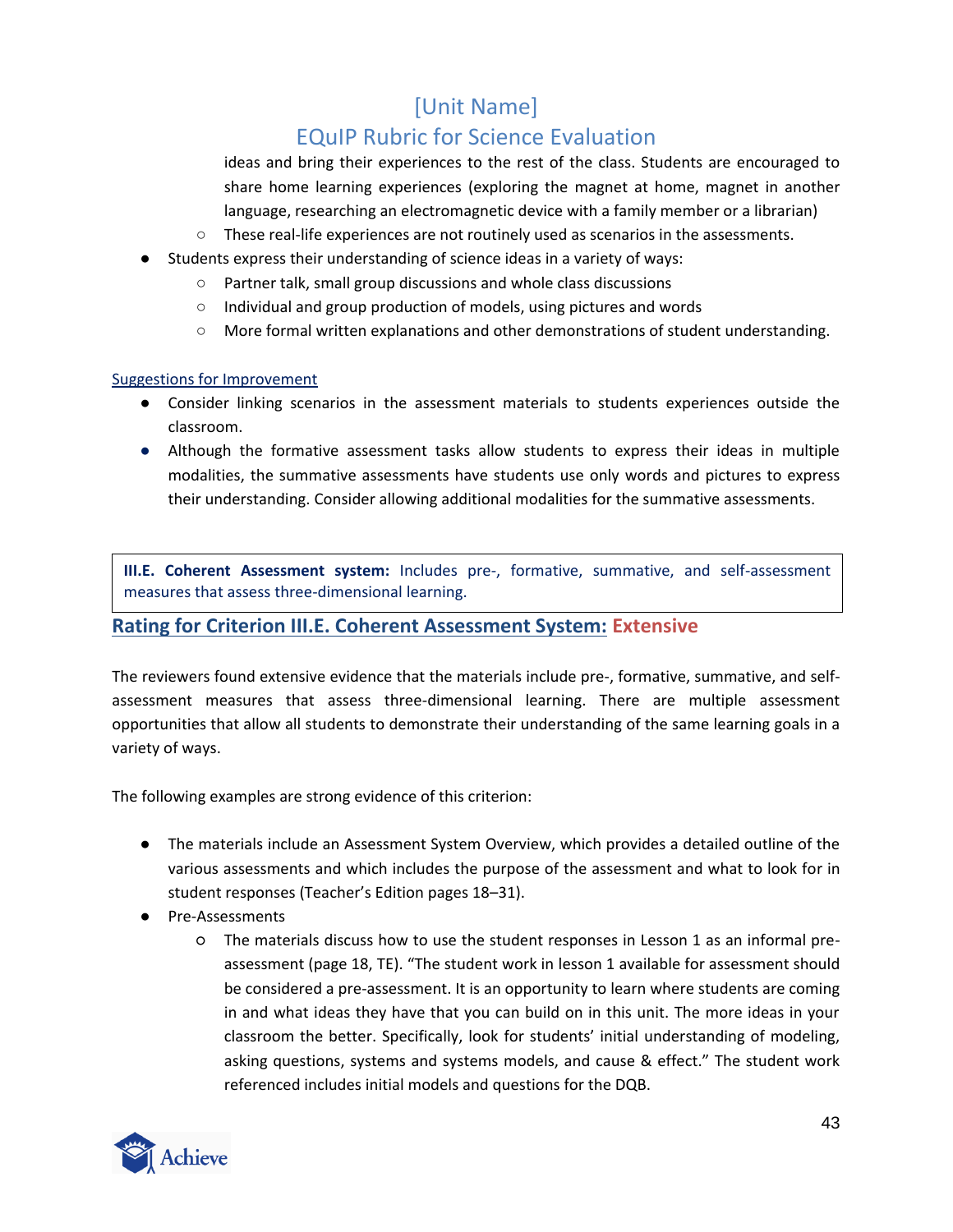- Self-Assessments
	- Self-assessment tools include the rubric "Self-Evaluation: Engaging in Classroom Discourse" (page 54, Teacher Handbook), "Self-Assessment: Giving Feedback", "Self Assessment: Receiving Feedback" (both on page 57, Teacher Handbook). In the Assessment System Overview (pages 17–19, TE), the guidance is given that: "The student self-assessment discussion rubric can be used anytime after a discussion to help students reflect on their participation in the class that day. Choose to use this at least once a week or once every other week." The overview also suggests using self-assessment rubrics after completing substantial work.
	- In Lessons 1 and 5, the students share their individual models and then they develop a record of what they agree on and where they have competing ideas. Students evaluate their own model as they listen to their peers share: "if something is similar, place a small checkmark near what is similar on your own model; if something is different, place a question mark near what is different on your own model." Through this process, the class reaches a consensus model (Lesson 1, Slide K) (Lesson 5, Slide F).
	- The Progress Tracker provides an opportunity to reflect and evaluate on students' learning. For example, when the class develops ideas together and comes to agreement, students record it as evidence in their progress tracker (TE, page 72).
- Opportunities for Formative Assessment are detailed in IIIB.
- Summative Assessment:
	- Lesson 12: students choose an electromagnet application from the class list and apply their understanding of how energy, force, and magnets work together. This transfer task gives students an opportunity to integrate all three dimensions as they develop a model to explain how their device works. They have to explain how forces are acting at a distance and describe the cause and effect relationships that allow the device to work. (TE, page 261)
- Progress Tracker
	- "The Progress Tracker is a thinking tool that was designed to help students keep track of important discoveries that the class makes while investigating phenomena and figure out how to prioritize and use those discoveries to develop a model to explain phenomena. It is important that what the students write in the Progress Tracker reflects their own thinking at that particular moment in time. In this way, the Progress Tracker can be used to formatively assess individual student progress or for students to assess their own understanding throughout the unit. Because the Progress Tracker is meant to be a thinking tool for kids, we strongly suggest it is not collected for a summative "grade" other than for completion" (Teacher's Edition, page 18).

Suggestions for Improvement N/A

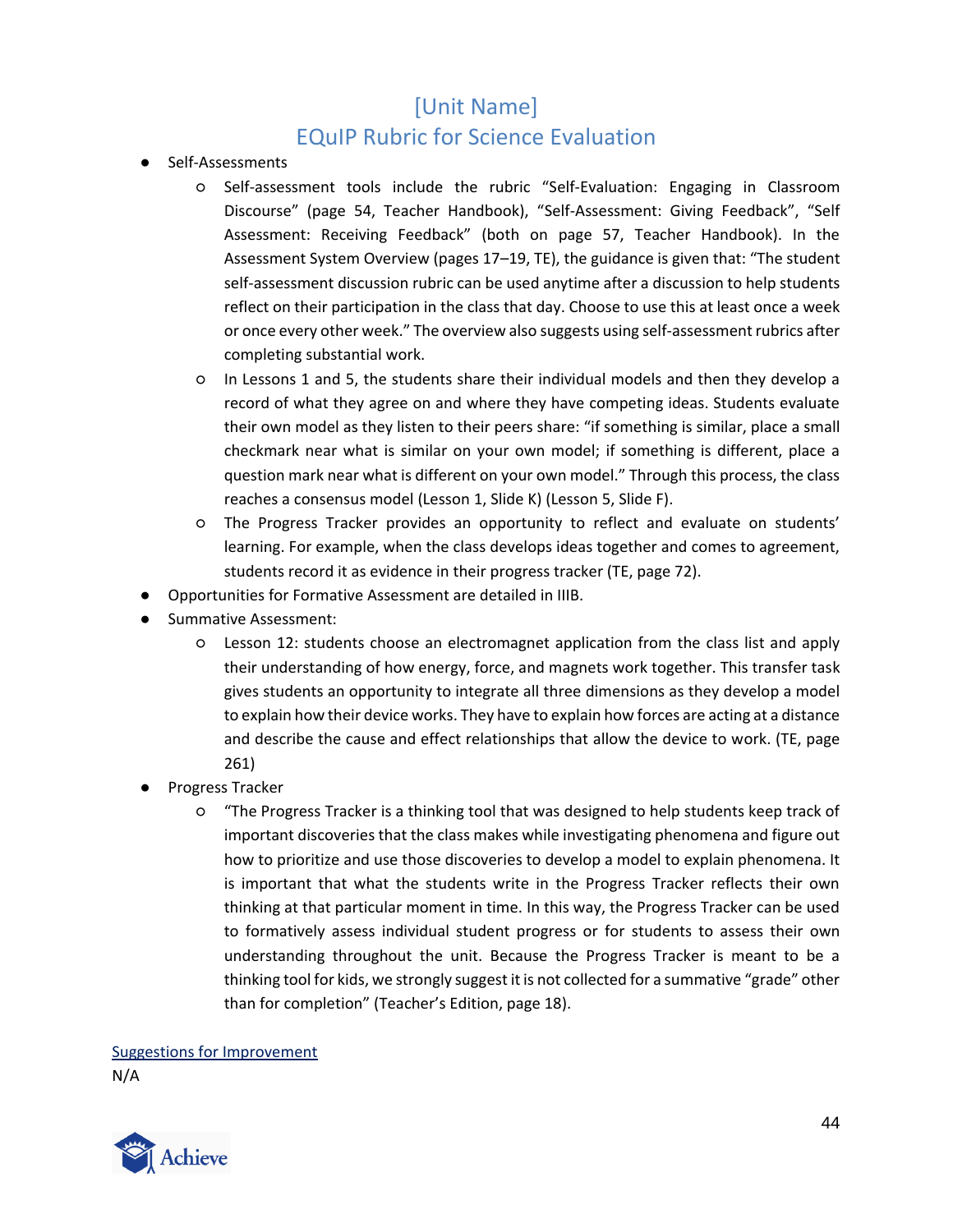**III.F. Opportunity to learn:** Provides multiple opportunities for students to demonstrate performance of practices connected with their understanding of disciplinary core ideas and crosscutting concepts and receive feedback

#### **Rating for Criterion III.F. Opportunity to learn: Extensive**

The reviewers found extensive evidence that the materials provide multiple opportunities for students to demonstrate the performance of practices connected with their understanding of core ideas and crosscutting concepts because there are multiple, linked student performances that provide students with several opportunities to demonstrate understanding. The teacher and students are engaged in multiple modalities of feedback and written and oral feedback is provided in a timely fashion from teacher and peers. Students are provided opportunities to utilize feedback to construct new learning.

- Throughout the unit, students have multiple opportunities to demonstrate that they have met learning goals.
	- Three key learning goals are identified for this unit and expressed in the Performance Expectations.
		- Ask questions about data to determine the factors that affect the strength of electric and magnetic forces.
		- Conduct an investigation and evaluate experimental design to provide evidence that fields exist between objects exerting forces on each other even though the objects are not in contact.
		- Develop a model to describe that when the arrangement of objects interacting at a difference changes, different amounts of potential energy are stored in the system.
	- Students show they have met these learning goals in a variety of ways. These have been documented in detail through this review.
		- Modeling and writing activities in their student notebooks
		- Responding to questions in the Student Edition
		- Participating in partner talk and small group discussions
		- Participating in whole-class discussions with different formats
		- Expressing individual understanding on exit tickets
		- Demonstrating understanding on two summative assessments
- The students engage in peer and teacher feedback to construct new learning.
	- Students revise the model from Lesson 6 in Lesson 9. They first build individual models then share their ideas in small groups, then the whole class discusses how to put these pieces together. As students revise their model, they use different colors or labels to indicate which parts of the model are new or add new post-it notes (TE, page 208).

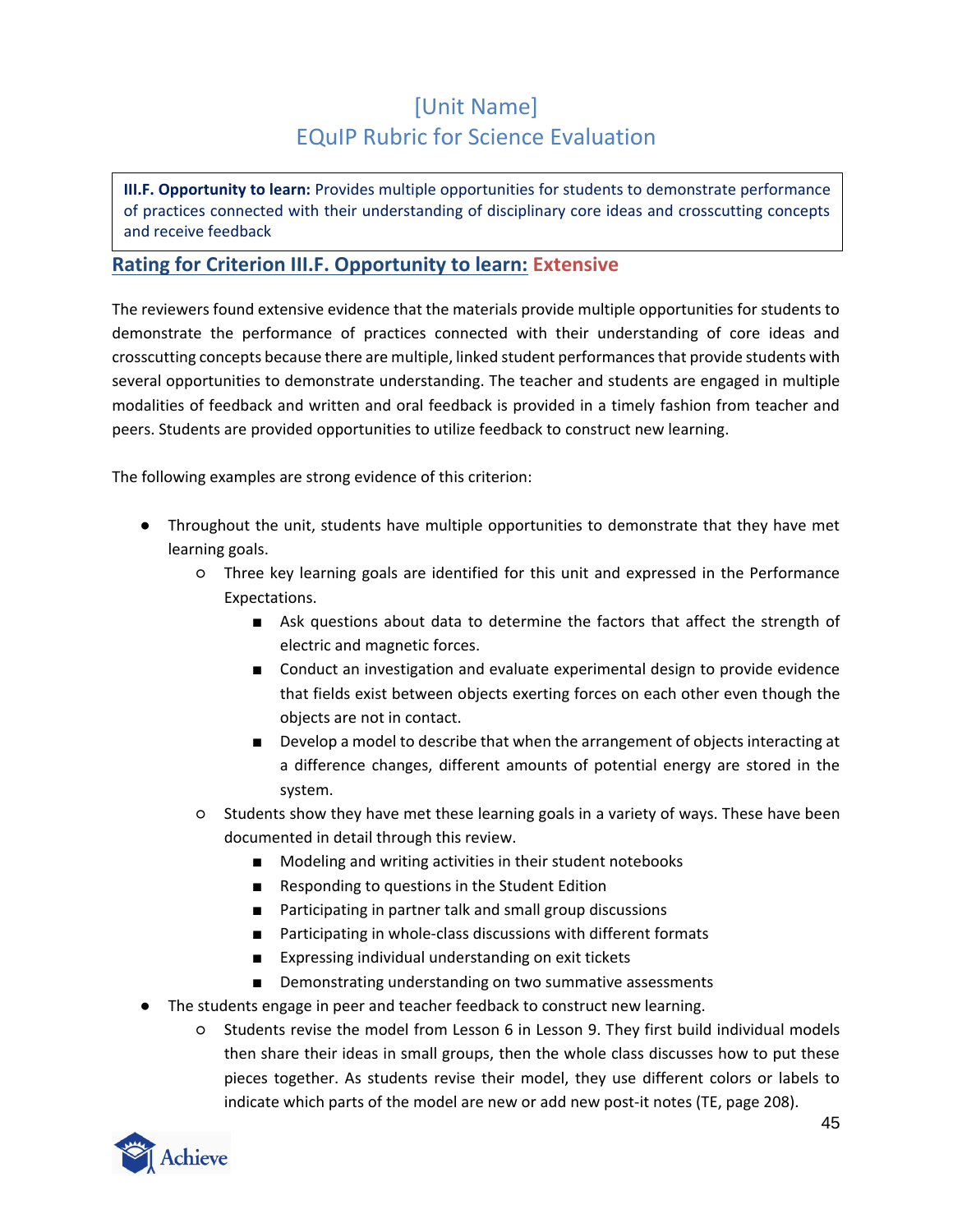## EQuIP Rubric for Science Evaluation

- Students receive peer-written feedback on their procedure using an Investigation Plan Rubric (Lesson 11, Slide F). They also leave feedback for other groups by identifying what's interesting, confusing, and patterns in the data during the gallery walk (Lesson 11, Slide K). They use the feedback to improve their investigation plan.
- Individual student work receives teacher feedback at several points in the unit. The places where teacher feedback is appropriate and some examples of teacher feedback are provided in the Assessment System Overview.
	- On page 20 (TE), students develop a hypothesis for an investigation and record this in their notebook. Teachers are guided to provide feedback in the form of noticing and wonderings. Sample feedback is included.
	- Another example of teacher feedback occurs when students modify their models in their notebooks (page 29, TE). Teachers use the Rubric for Model in Lesson 9 to structure feedback to students.
	- In Lesson 8, students develop their questions for investigation. For students who struggle, the teacher "leaves sticky notes in their notebook asking them to record new questions." The teacher collects the questions to add to the DQB (TE, page 28).

Suggestions for Improvement N/A

### **Overall Category III Score (0, 1, 2, 3): 3**

#### **Unit Scoring Guide – Category III**

**Criteria A***–***F:**

- **3**: At least adequate evidence for all criteria in the category; extensive evidence for at least one criterion
- **2**: Some evidence for all criteria in the category and adequate evidence for at least five criteria, including A
- **1**: Adequate evidence for at least three criteria in the category
- <span id="page-45-0"></span>**0**: Adequate evidence for no more than two criteria in the category